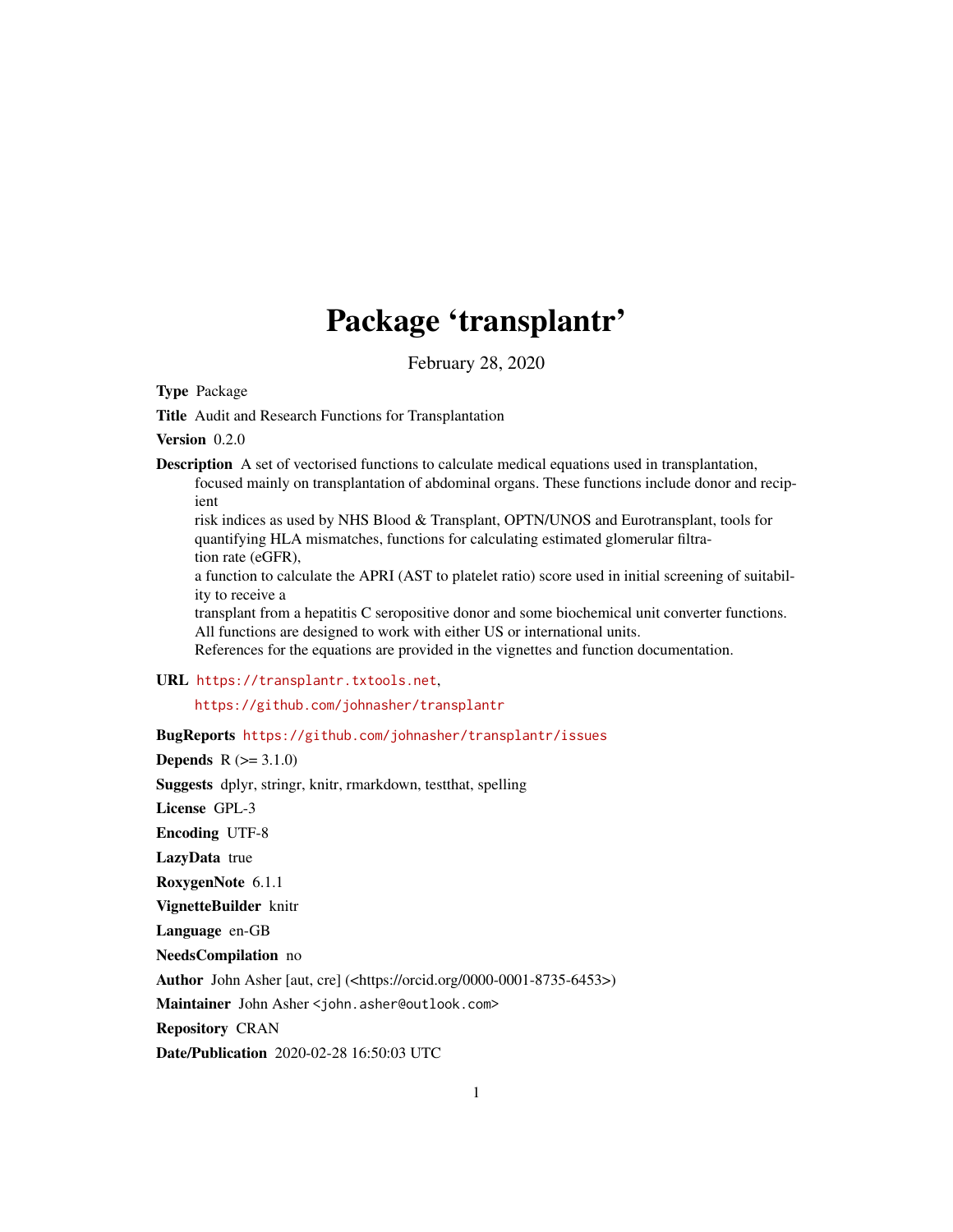# R topics documented:

| apri      | 3              |
|-----------|----------------|
|           | $\overline{4}$ |
|           | 5              |
|           | 5              |
|           | 6              |
| chi2dob   | 6              |
|           | $\overline{7}$ |
|           | 8              |
| cockcroft | 9              |
|           | 10             |
|           | 10             |
|           | 11             |
| epts      | 11             |
|           | 12             |
| et dri    | 13             |
|           | 14             |
|           | 14             |
| ibw       | 15             |
|           | 16             |
|           | 17             |
|           | 18             |
|           | 19             |
|           | 19             |
|           | 20             |
|           | 21             |
|           | 22             |
|           | 23             |
|           | 24             |
|           | 25             |
|           | 25             |
|           | 26             |
|           |                |
|           | 27             |
|           | 28             |
|           | 29             |
|           | 30             |
| pdri      | 30             |
|           | 32             |
| peld      | 33             |
|           | 34             |
|           | 34             |
|           | 36             |
|           | 37             |
|           | 38             |
|           | 39             |
|           | 39             |
|           | 40             |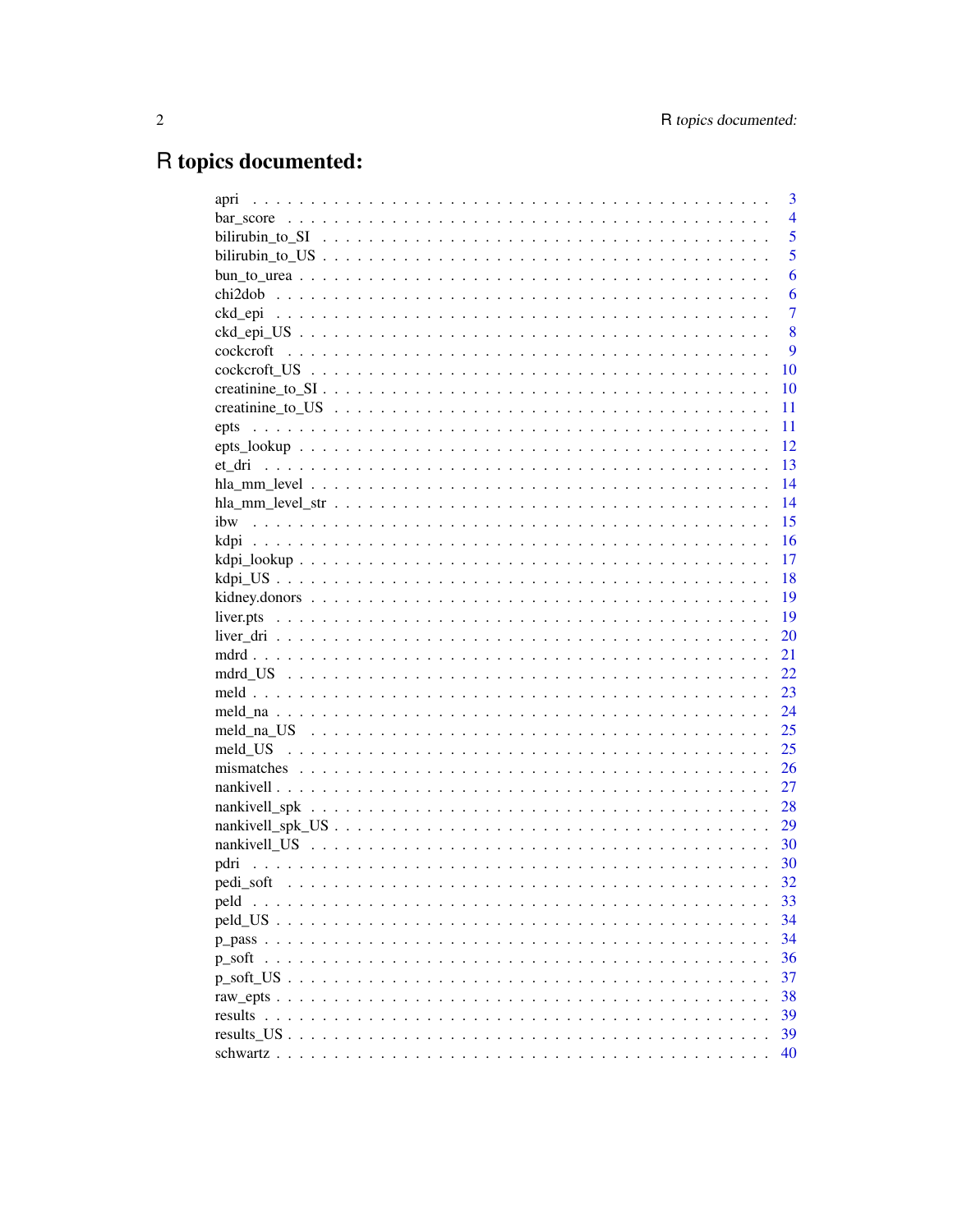<span id="page-2-0"></span>

| 45 |
|----|
|    |
| 47 |
| 48 |
|    |
|    |
|    |
|    |
|    |
|    |
|    |
|    |
|    |
|    |

#### **Index** [57](#page-56-0)

apri *AST to Platelet Ratio (APRI)*

### Description

A vectorised function to calculate the APRI score, a predictor of hepatic fibrosis.

### Usage

apri(ast, plt, ast\_uln = 40)

### Arguments

| ast     | numeric vector of serum AST levels in IU/l                                       |
|---------|----------------------------------------------------------------------------------|
| plt     | numeric vector of platelet counts (10^9/l)                                       |
| ast uln | single number value for lab upper limit of normal for AST levels (default is 40) |

### Details

Reference: Lin ZH, Xin YN, Dong QJ, et al. Performance of the aspartate aminotransferase-toplatelet ratio index for the staging of hepatitis C-related fibrosis: an updated meta-analysis. Hepatology 2011; 53:726-736.

### Value

numeric vector of APRI scores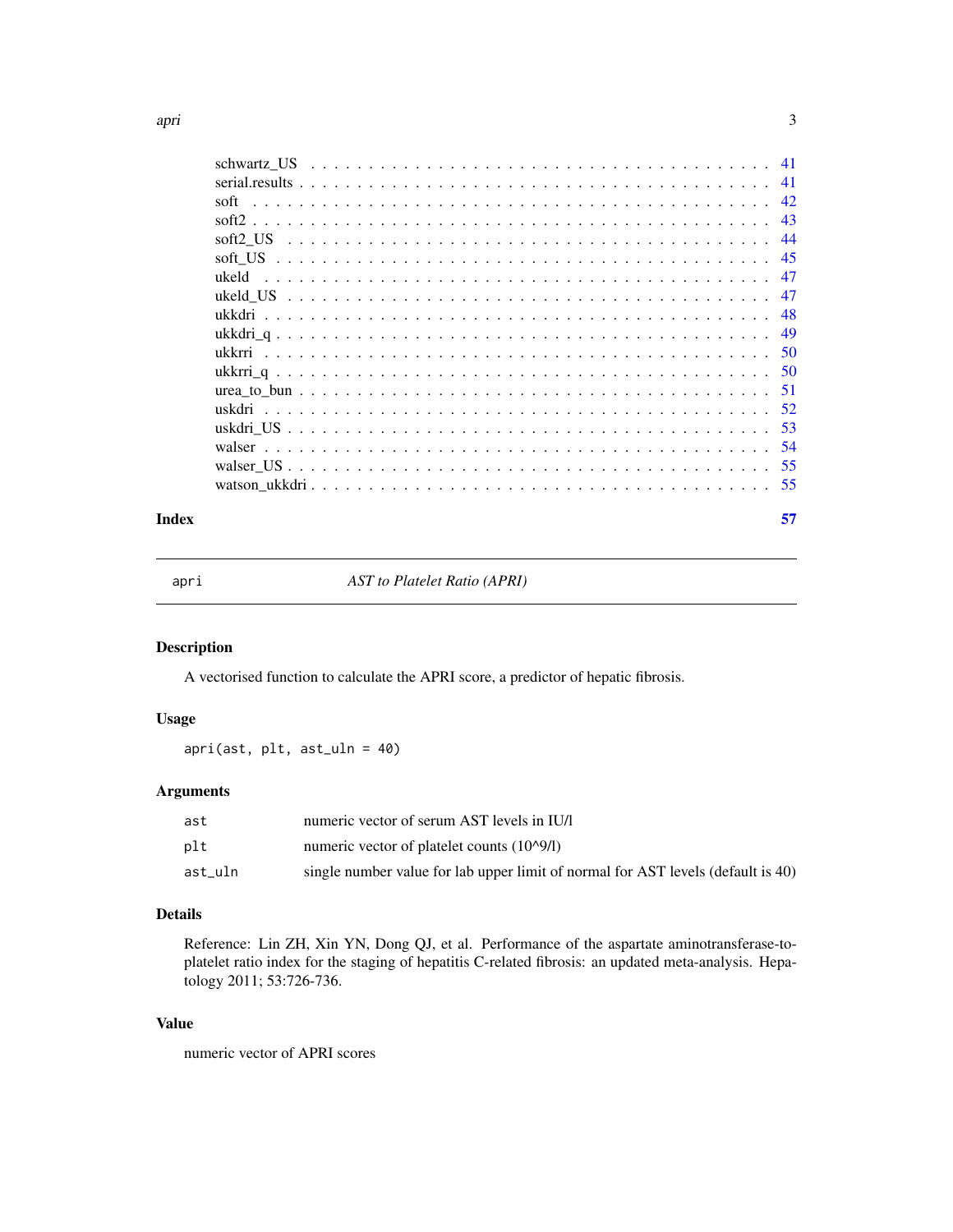#### Examples

apri(ast = 38, plt = 150, ast\_uln = 40) # if the lab upper limit of normal is 40, ast\_uln can be omitted  $apri(ast = 160, plt = 75)$ 

bar\_score *BAR (Balance of Risk) score in liver transplantation*

### Description

A vectorised function to calculate the BAR score to predict patient survival after liver transplantation using a composite of donor and recipient factors.

### Usage

bar\_score(Age, MELD, ReTx, LifeSupport, CIT, DonorAge)

### Arguments

| Age         | numeric vector of recipient ages in years                                        |
|-------------|----------------------------------------------------------------------------------|
| MELD        | numeric vector of MELD scores                                                    |
| ReTx        | numeric vector of whether retransplant $(1 = "yes", 0 = "no")$                   |
| LifeSupport | numeric vector of whether on life support pre-transplant $(1 = "yes", 0 = "no")$ |
| <b>CIT</b>  | numeric vector of cold ischaemic time in hours                                   |
| DonorAge    | numeric vector of donor ages                                                     |

#### Details

Reference: Dutkowski P, Oberkofler CE, Slankamenac K, et al. Are There Better Guidelines for Allocation in Liver Transplantation? A Novel Score Targeting Justice and Utility in the Model for End-Stage Liver Disease Era. Annals of Surgery 2011; 254:745-753.

### Value

numeric vector of BAR scores

### Examples

bar\_score(Age = 63, MELD = 27, ReTx = 0, LifeSupport = 0, CIT = 9.5, DonorAge = 67)

<span id="page-3-0"></span>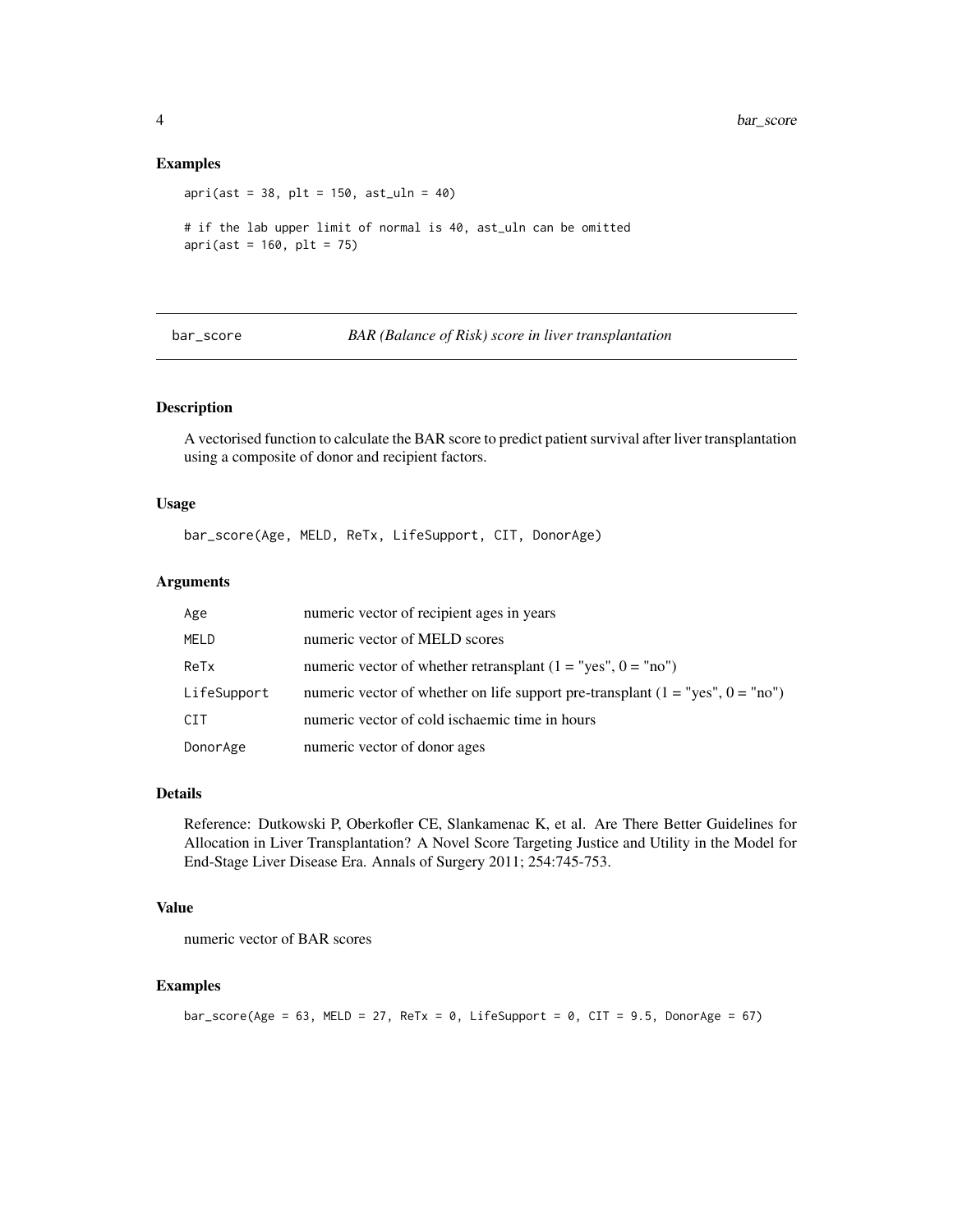<span id="page-4-0"></span>bilirubin\_to\_SI *Bilirubin unit converter (mg/dl -> µmol/l)*

### Description

A vectorised function to convert serum bilirubin levels from mg/dl to µmol/l

#### Usage

```
bilirubin_to_SI(bili)
```
### Arguments

bili numeric vector of bilirubin levels (mg/dl)

### Value

numeric vector of bilirubin levels in µmol/l

### Examples

bilirubin\_to\_SI(bili = 3.1)

bilirubin\_to\_US *Bilirubin unit converter (µmol/l -> mg/dl)*

### Description

A vectorised function to convert serum bilirubin levels from µmol/l to mg/dl

### Usage

```
bilirubin_to_US(bili)
```
### Arguments

bili numeric vector of bilirubin levels (µmol/l)

### Value

numeric vector of bilirubin levels in mg/dl

### Examples

bilirubin\_to\_US(bili = 54)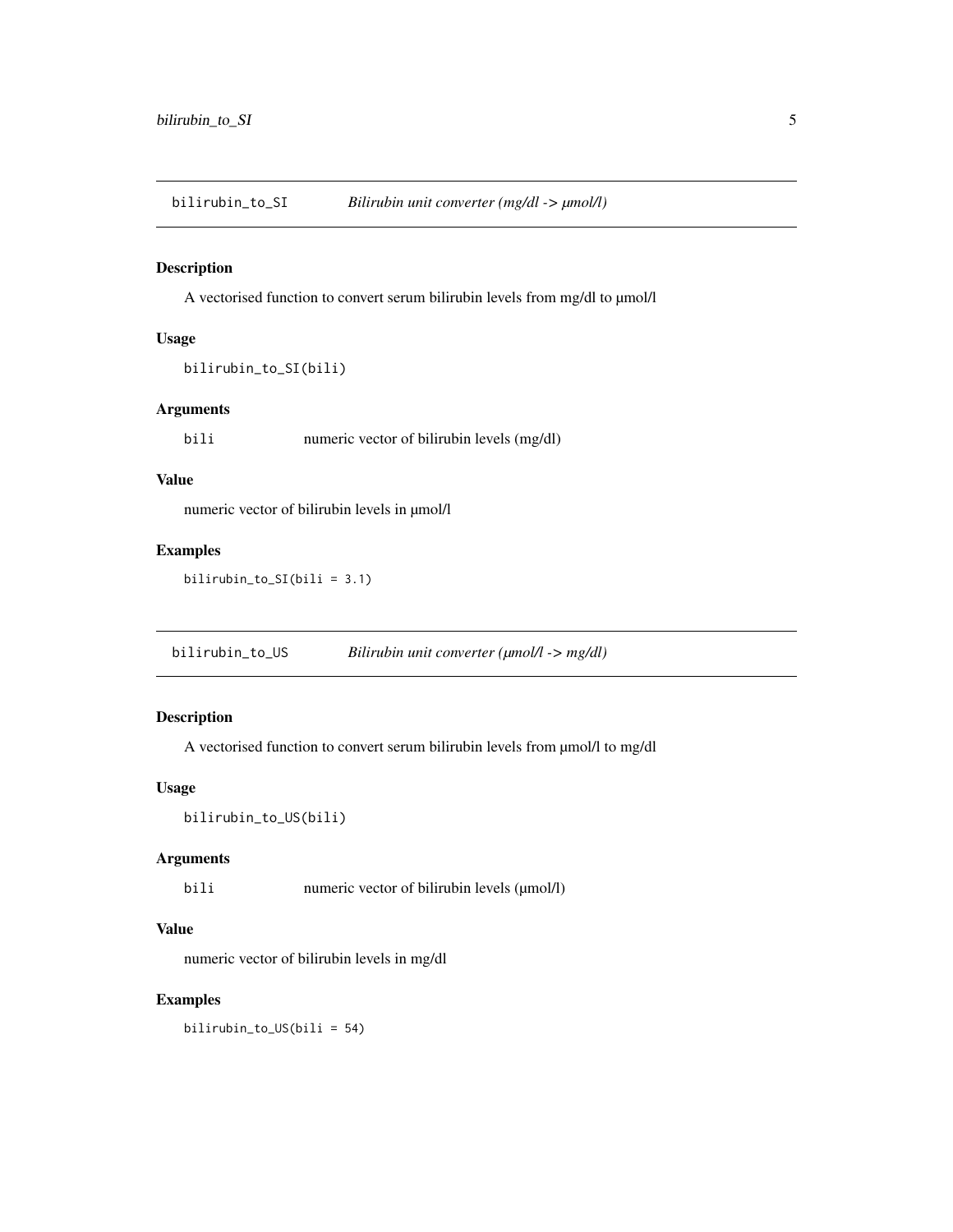<span id="page-5-0"></span>

A vectorised function to convert blood urea nitrogen (BUN) to urea. The default unit for urea is mmol/l but this can be changed to mg/dl by setting the optional units parameter to "US"

#### Usage

bun\_to\_urea(BUN, units = "SI")

#### Arguments

| <b>BUN</b> | numeric vector of blood urea nitrogen levels (mg/dl) |
|------------|------------------------------------------------------|
| units      | units for urea ("SI" for mmol/l, "US" for mg/dl)     |

### Value

numeric vector of urea levels

#### Examples

bun\_to\_urea(8.0)

chi2dob *Convert CHI number to date of birth*

### Description

A vectorised function to convert a Scottish CHI number to date of birth in POSIXct date format. Note that this function does not always work as not all CHI numbers correspond accurately to date of birth, and any person born before 1920 will appear to be 100 years younger unless the optional cent parameter set to TRUE. Childen born in or after 2020 will appear 100 years older unless the optional paed parameter is set to TRUE. This function requires the stringr package.

### Usage

```
chi2dob(chi, paed = FALSE, cent = FALSE)
```
### Arguments

| chi  | vector of CHI numbers (as numeric or string)                                                        |
|------|-----------------------------------------------------------------------------------------------------|
| paed | Whether paediatric patient (TRUE/FALSE), either a vector or a single TRUE/FALSE<br>for whole series |
| cent | Whether born before 1920 (TRUE/FALSE), either a vector or a single TRUE/FALSE<br>for whole series   |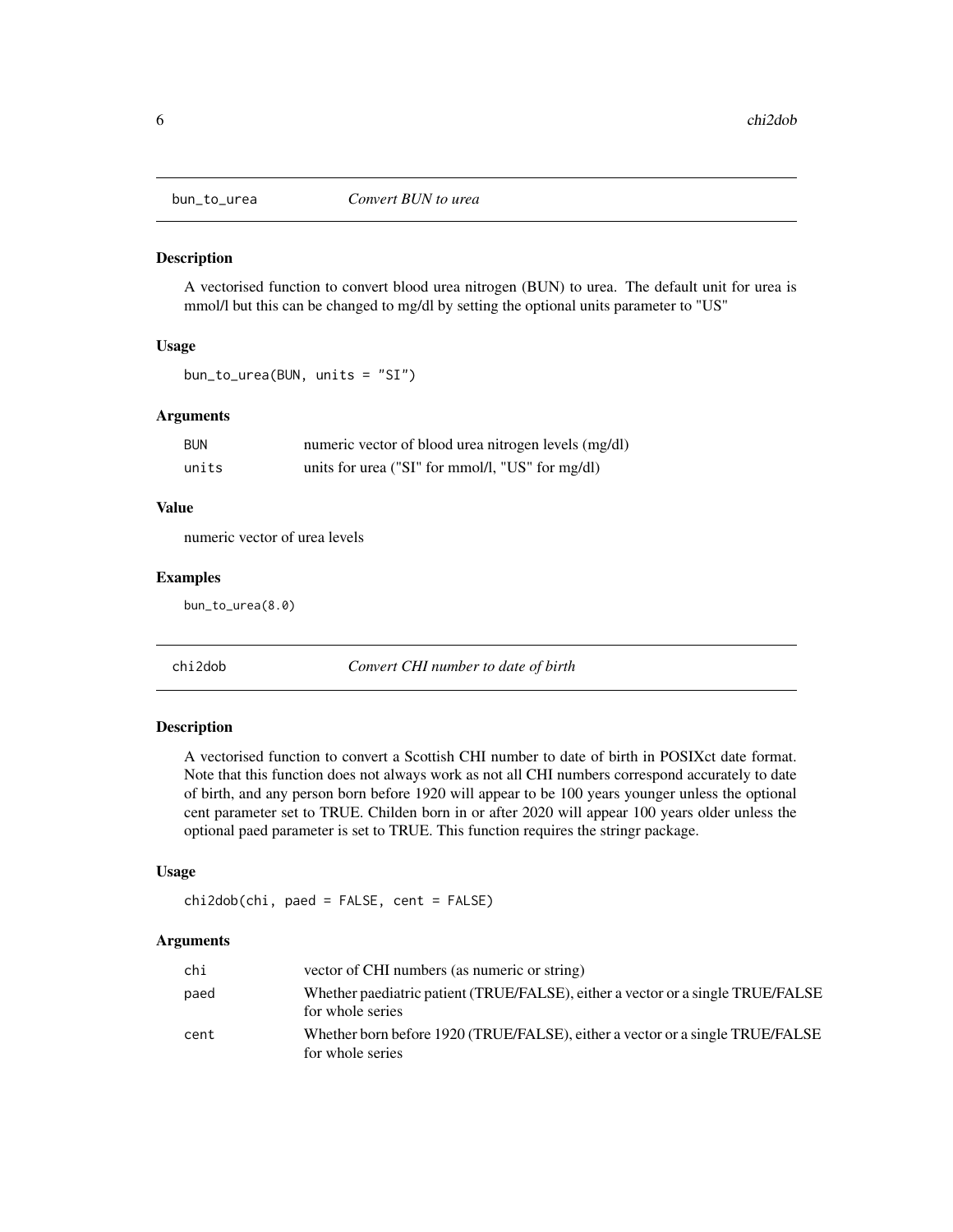#### <span id="page-6-0"></span>ckd\_epi 7

### Details

The paed and cent parameters can either be provided as vectors for each case, for example in a series where there are patients with dates of birth in both the 1910s and 2010s, or alternatively can be set as a single TRUE or FALSE for the whole series.

### Value

a vector of POSIXct dates

### Examples

```
# as a single numeric
chi2dob(1503541234)
# as a single character string, for a patient born in 1919
chi2dob("1108191234", cent = TRUE)
# as a mixed vector of adults and children, including one born in 1919
chi2dob(chi = c("1503541234", "1108191234", "0510141234"),
       cent = c(FALSE, TRUE, FALSE))
```
#### ckd\_epi *eGFR by CKD-EPI equation*

### Description

A vectorised function to calculate estimated glomerular filtration rate using the CKD-EPI equation. By default the equation accepts serum creatinine in µmol/l but can be changed to mg/dl by setting the units parameter to "US". To allow for serial measurements over time, such as for transplant follow-up data, there is an optional offset = n parameter which increases the age value used in the equation by n years.

#### Usage

```
ckd_epi(creat, age, sex, ethnicity, units = "SI", offset = 0)
```
### Arguments

| creat     | numeric vector of serum creatinine in $\mu$ mol/l (or mg/dl if units = "US")                              |
|-----------|-----------------------------------------------------------------------------------------------------------|
| age       | numeric vector of age in years (accepts integers or decimals)                                             |
| sex       | character vector of sex ("F" for female, "M" for male)                                                    |
| ethnicity | character vector of patient ethnicity, one of "black" or "non-black"                                      |
| units     | non-vectorised optional parameter for creatinine unit ("SI" for $\mu$ mol/l (default),<br>"US" for mg/dl) |
| offset    | non-vectorised optional numeric parameter for offset in years                                             |
|           |                                                                                                           |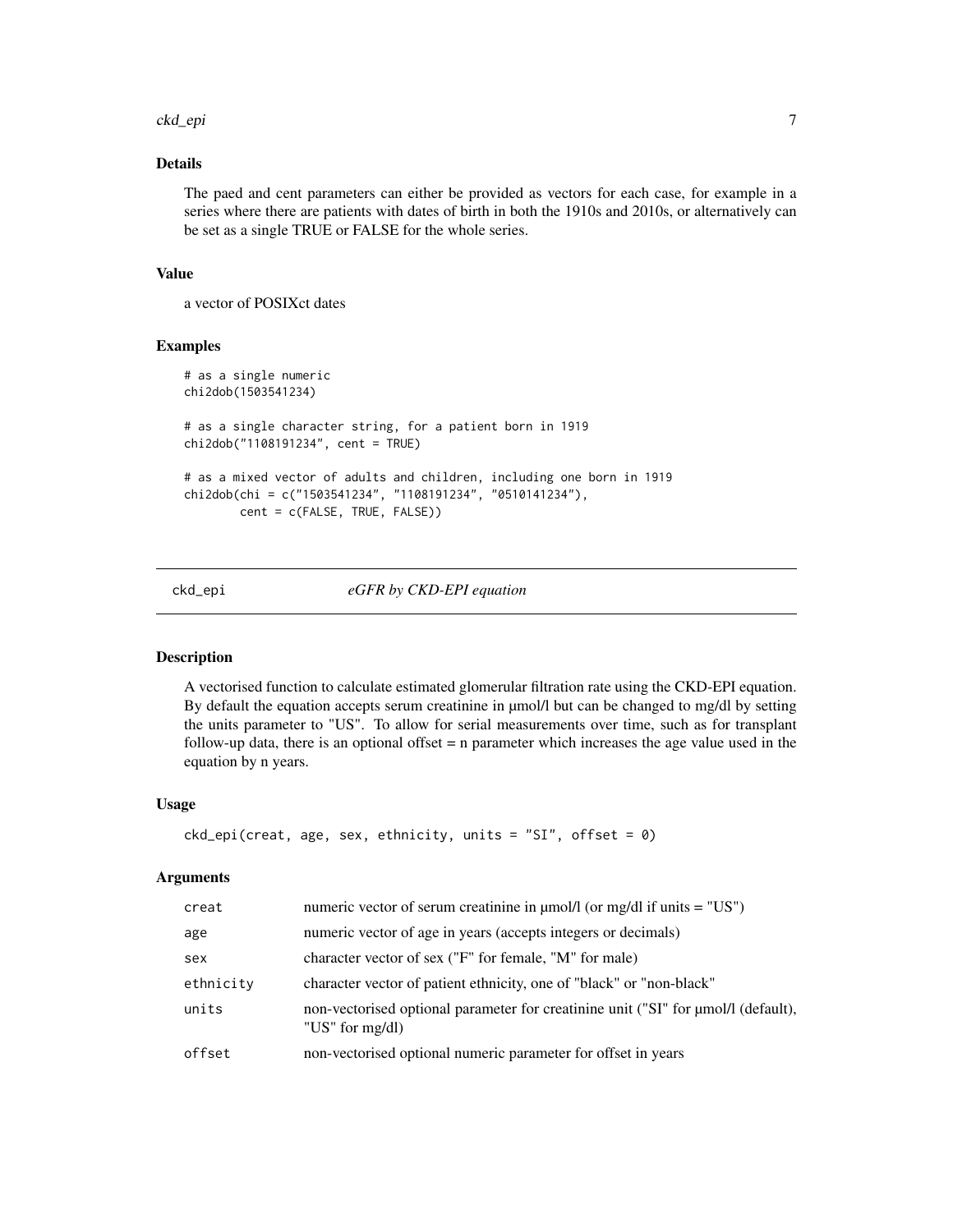### <span id="page-7-0"></span>Details

Reference: Levey AS, Stevens LA, Schmid CH, et al. A new equation to estimate glomerular filtration rate. Ann Intern Med 2009; 150(9):604-612.

### Value

a numeric vector of eGFR values

#### Examples

```
ckd_epi(creat = 120, age = 45.2, sex = "M", ethnicity = "non-black")ckd\_epi(creat = 1.5, age = 64.3, sex = "F", ethnicity = "black", units = "US")
```
ckd\_epi\_US *eGFR by CKD-EPI equation (US units)*

### Description

A wrapper function for the ckd\_epi() vectorised function to calculate estimated glomerular filtration rate using the CKD-EPI equation, using serum creatinine in mg/dl. To allow for serial measurements over time, such as for transplant follow-up data, there is an optional offset  $= n$  parameter which increases the age value used in the equation by n years.

#### Usage

```
ckd_epi_lUS(creat, age, sex, ethnicity, offset = <math>0</math>)
```
### Arguments

| creat     | numeric vector of serum creatinine in $\mu$ mol/l (or mg/dl if units = "US") |
|-----------|------------------------------------------------------------------------------|
| age       | numeric vector of age in years (accepts integers or decimals)                |
| sex       | character vector of sex ("F" for female, "M" for male)                       |
| ethnicity | character vector of patient ethnicity, one of "black" or "non-black"         |
| offset    | non-vectorised optional parameter for offset in years                        |

### Details

Reference: Levey AS, Stevens LA, Schmid CH, et al. A new equation to estimate glomerular filtration rate. Ann Intern Med 2009; 150(9):604-612.

### Value

a numeric vector of eGFR values

### Examples

 $ckd\_epi_US(creat = 1.5, age = 64.3, sex = "F", ethnicity = "black")$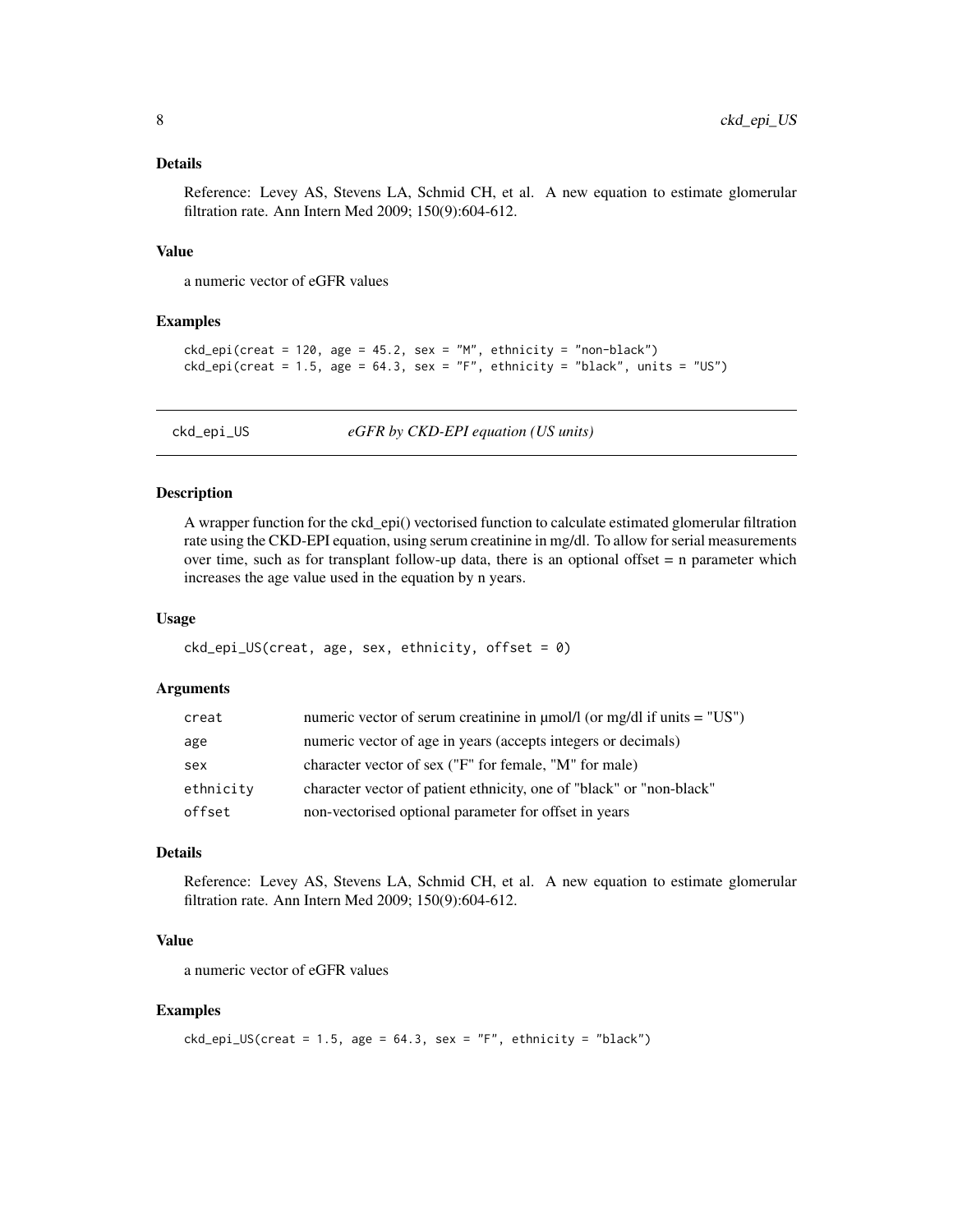<span id="page-8-0"></span>

A vectorised function to estimate creatinine clearance using the Cockcroft-Gault equation. By default this uses serum creatinine in  $\mu$ mol/l but can be changed to mg/dl by setting the units parameter to "US"

### Usage

```
cockcroft(creat, age, sex, weight, units = "SI")
```
### Arguments

| creat  | numeric vector of creatinine levels in $\mu$ mol/l (or mg/dl if units = "US")                     |
|--------|---------------------------------------------------------------------------------------------------|
| age    | numeric vector of ages in years                                                                   |
| sex    | character vector of sex ("F" = female, "M" = male)                                                |
| weight | numeric vector of weights in kilograms                                                            |
| units  | non-vectorised parameter for creatinine units ("SI" for µmol/l (default) or "US"<br>for $mg/dl$ ) |

#### Details

Reference: Cockcroft DW, Gault MH. Prediction of creatinine clearance from serum creatinine. Nephron 1976; 16(1):31-41

### Value

numeric vector of creatinine clearances in ml/min

```
# calculate creatinine clearance using creatinine in µmol/l
cokeroft(creat = 88.4, age = 25, sex = "F", weight = 60)# calculate using creatinine in mg/dl
cockcroft(creat = 1, age = 25, sex = "F", weight = 60, units = "US")
```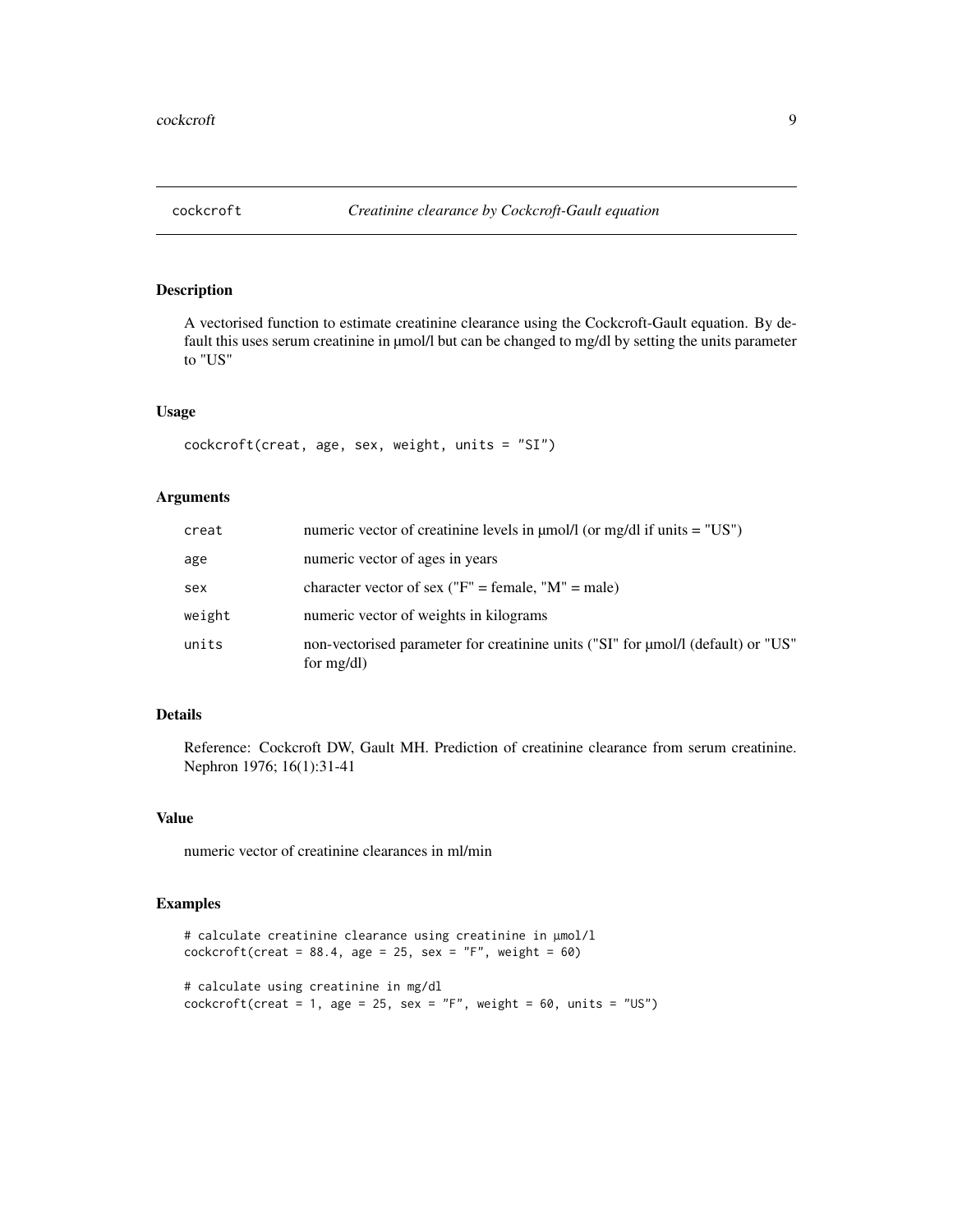<span id="page-9-0"></span>

A wrapper function for cockcroft(), a vectorised function to estimate creatinine clearance using the Cockcroft-Gault equation, but using creatinine in mg/dl

#### Usage

cockcroft\_US(creat, age, sex, weight)

### Arguments

| creat  | numeric vector of creatinine levels in mg/dl       |
|--------|----------------------------------------------------|
| age    | numeric vector of ages in years                    |
| sex    | character vector of sex ("F" = female, "M" = male) |
| weight | numeric vector of weights in kilograms             |

### Details

Reference: Cockcroft DW, Gault MH. Prediction of creatinine clearance from serum creatinine. Nephron 1976; 16(1):31-41

### Value

numeric vector of creatinine clearances in ml/min

### Examples

 $cockcroft_US(create = 1, age = 25, sex = "F", weight = 60)$ 

creatinine\_to\_SI *Creatinine unit converter (mg/dl -> µmol/l)*

### Description

A vectorised function to convert serum creatinine levels from mg/dl to  $\mu$ mol/l

### Usage

```
creatinine_to_SI(creat)
```
#### Arguments

creat numeric vector of creatinine levels (mg/dl)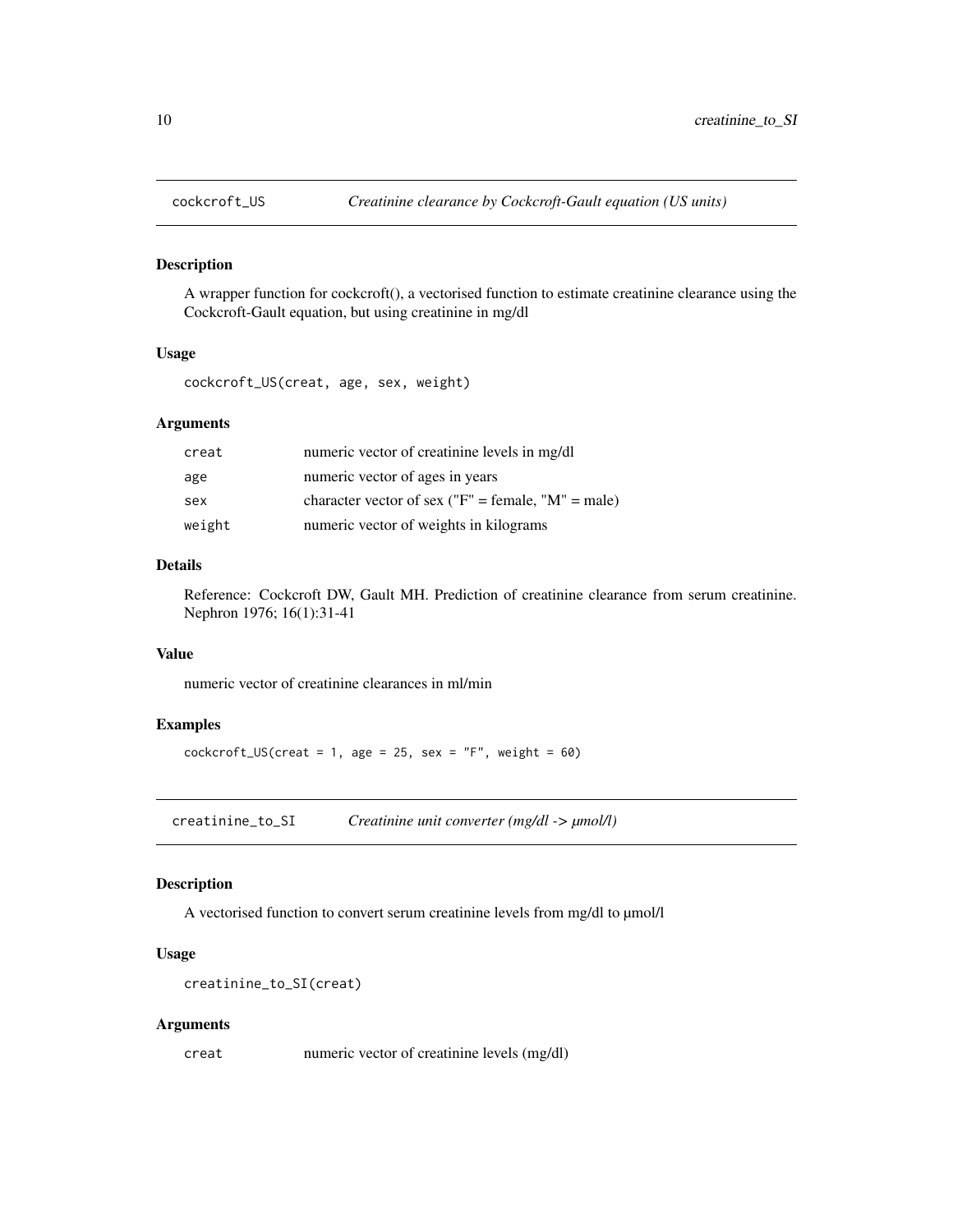### <span id="page-10-0"></span>creatinine\_to\_US 11

### Value

numeric vector of creatinine levels in µmol/l

### Examples

```
creatinine_to_SI(creat = 2.0)
```
creatinine\_to\_US *Creatinine unit converter (µmol/l -> mg/dl)*

### Description

A vectorised function to convert serum creatinine levels from µmol/l to mg/dl

#### Usage

creatinine\_to\_US(creat)

#### Arguments

creat numeric vector of creatinine levels (µmol/l)

### Value

numeric vector of creatinine levels in mg/dl

#### Examples

```
creatinine_to_US(creat = 176)
```
epts *Estimated Post-Transplant Survival Score (EPTS)*

### Description

A vectorised function to calculate EPTS scores as percentiles for norm-related prediction of patient survival after adult renal transplants. This function generates the EPTN scores as percentiles using the most recent lookup table on the OPTN website published in March 2019 and using SRTR data from 2018. The table can be found at https://optn.transplant.hrsa.gov/media/2973/epts\_mapping\_table\_2018.pdf

#### Usage

epts(age, dm, prev\_tx, dx)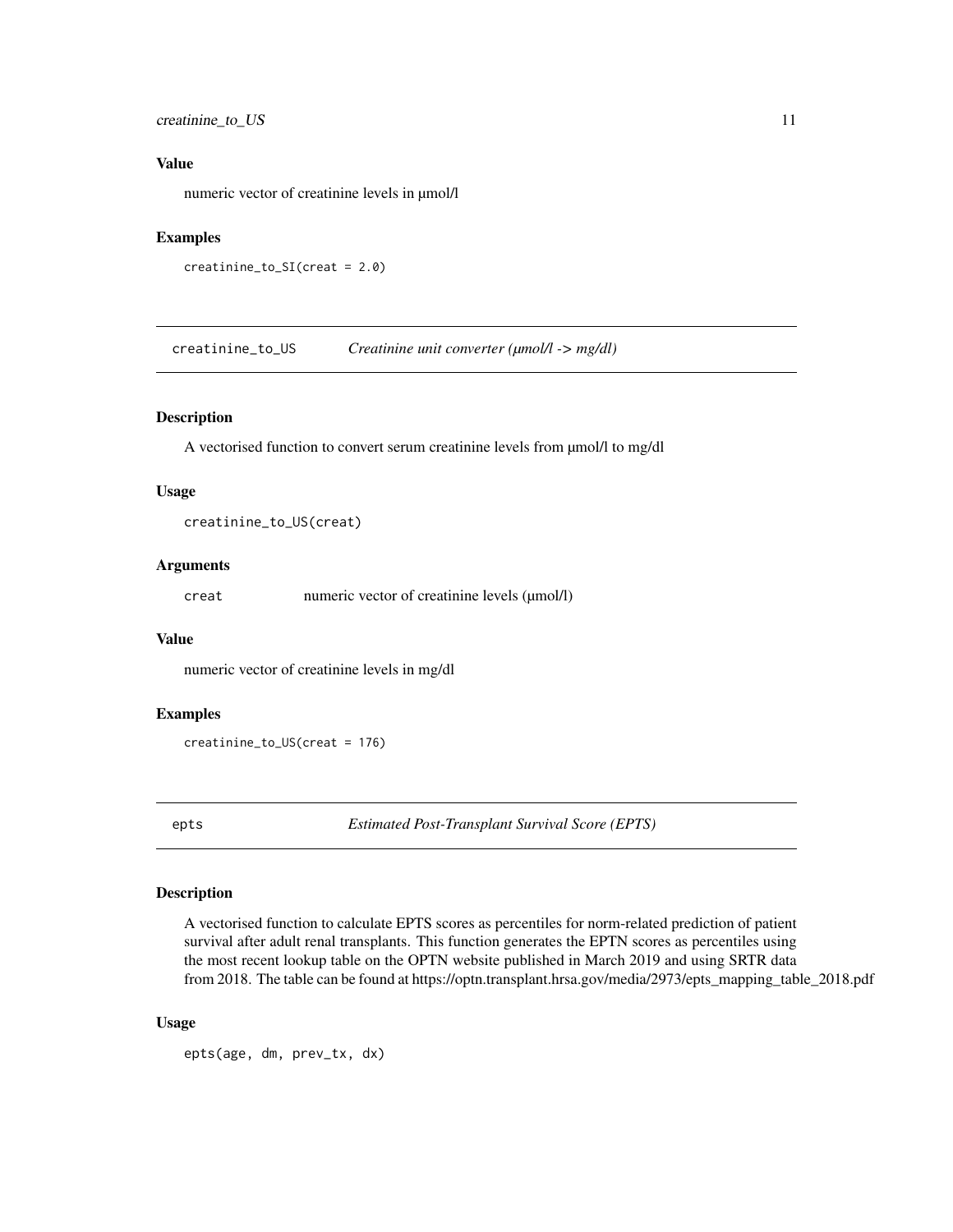#### <span id="page-11-0"></span>Arguments

| age     | numeric vector of patient age in years (with decimals)                  |
|---------|-------------------------------------------------------------------------|
| dm      | numeric vector of whether patient diabetic $(1 = yes, 0 = no)$          |
| prev_tx | numeric vector of whether patient has a previous solid organ transplant |
| dx      | numeric vector of duration of dialysis in years (with decimals)         |

### Details

This function requires the dplyr package to be installed. References: https://optn.transplant.hrsa.gov/resources/allocationcalculators/epts-calculator/ and https://optn.transplant.hrsa.gov/media/1511/guide\_to\_calculating\_interpreting\_epts.pdf

#### Value

numeric vector of EPTS scores as percentiles

#### Examples

 $epts(age = 23.5838467, dm = 0, prev_t x = 1, dx = 5.0814511)$  $epts(age = 52.8788501, dm = 0, prev_t x = 0, dx = 0)$ epts(age = 22.5242984, dm = 1, prev\_tx = 1, dx = 6.8747433)

epts\_lookup *EPTS lookup function*

#### Description

A vectorised function to convert EPTS scores to percentiles for norm-related prediction of patient survival after adult renal transplants. This calculator uses the most recent lookup table published in March 2019 and using SRTR data from 2018 from the OPTN website at https://optn.transplant.hrsa.gov/media/2973/epts\_map

#### Usage

epts\_lookup(raw)

#### Arguments

raw numeric vector of raw EPTS scores

#### Details

This function requires the dplyr package to be installed.

References: https://optn.transplant.hrsa.gov/resources/allocation-calculators/epts-calculator/ and https://optn.transplant.hrsa.

### Value

numeric vector of EPTS scores as percentiles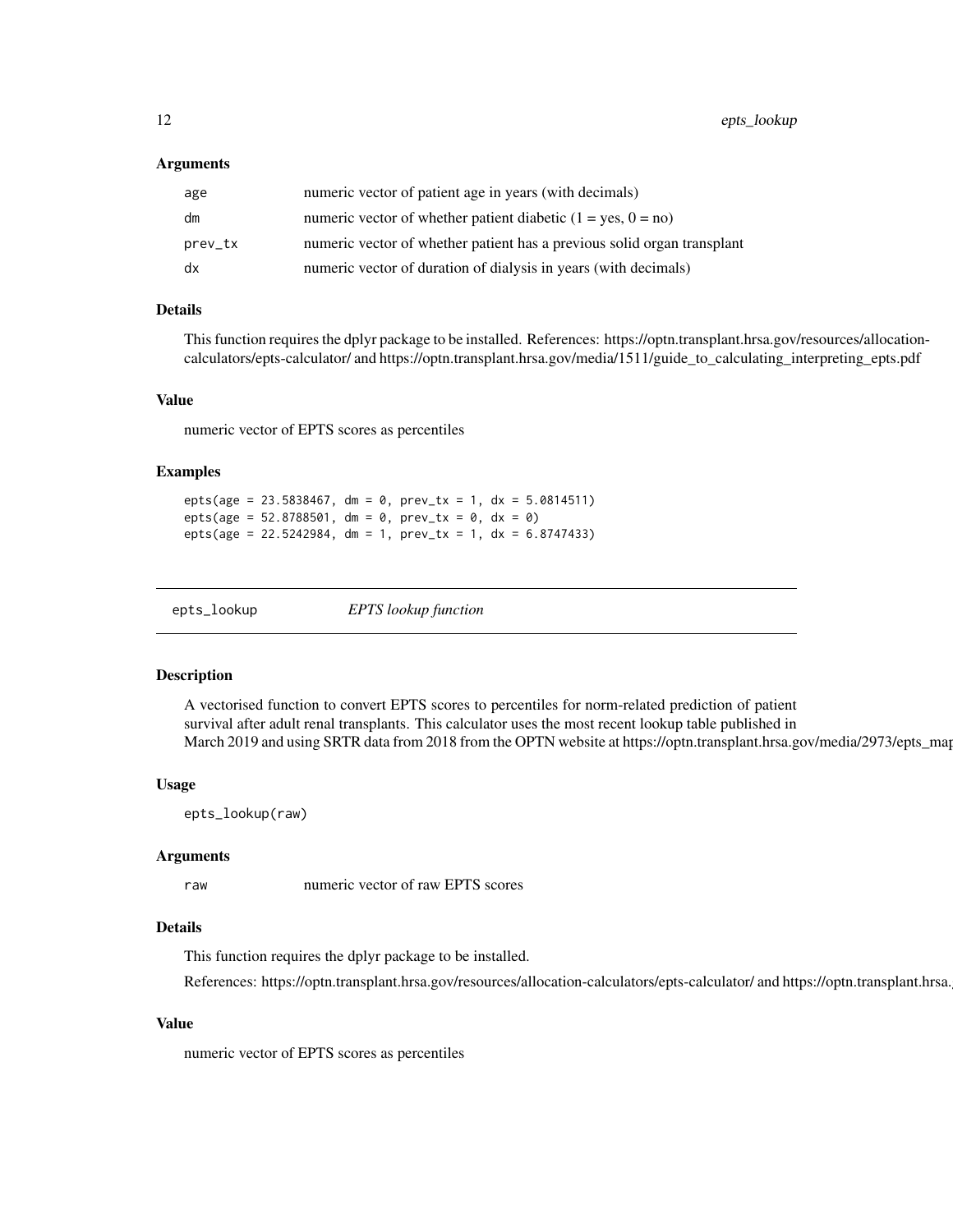#### <span id="page-12-0"></span>et\_dri 13

### Examples

epts\_lookup(1.54) # 21

et\_dri *Eurotransplant Donor Risk Index in Liver Transplantation (ET-DRI)*

#### Description

A vectorised function to calculate the Eurotransplant Donor Risk Index for liver transplantation. The ET-DRI is a variant of the American DRI published by Feng et al but adapted to the European population. The American liver DRI is available using the transplantr::liver\_dri() function.

### Usage

et\_dri(age, cod, dcd, split, share, cit, ggt, rescue)

#### **Arguments**

| age    | numeric vector of patient ages in years                                                          |
|--------|--------------------------------------------------------------------------------------------------|
| cod    | character string vector of donor causes of death, one of "trauma", "anoxia",<br>"cva" or "other" |
| dcd    | numeric vector of whether DCD $(1 = yes, 0 = no)$                                                |
| split  | numeric vector of whether liver split $(1 = yes, 0 = no)$                                        |
| share  | character string vector of type of sharing, one of "local", regional" or "national"              |
| cit    | numeric vector of cold is chaemic times in hours                                                 |
| ggt    | numeric vector of last pre-transplant serum gamma-GT level in IU/l                               |
| rescue | numeric vector of whether rescue transplant $(1 = yes, 0 = no)$                                  |

### Details

Reference: Braat AE, Blok JJ, Putter H, et al. The Eurotransplant Donor Risk Index in Liver Transplantation: ET-DRI. American Journal of Transplantation 2012; 12:2789–2796.

#### Value

numeric vector of ET-DRI scores

```
et_dri(age = 39, cod = "trauma", dcd = 0, split = 0, share = "local",
    cit = 8, ggt = 50, rescue = 0) # 1.00
et_dri(age = 25, cod = "cva", dcd = 0, split = 0, share = "local",
   cit = 8, ggt = 50, rescue = 0) # 1.15
```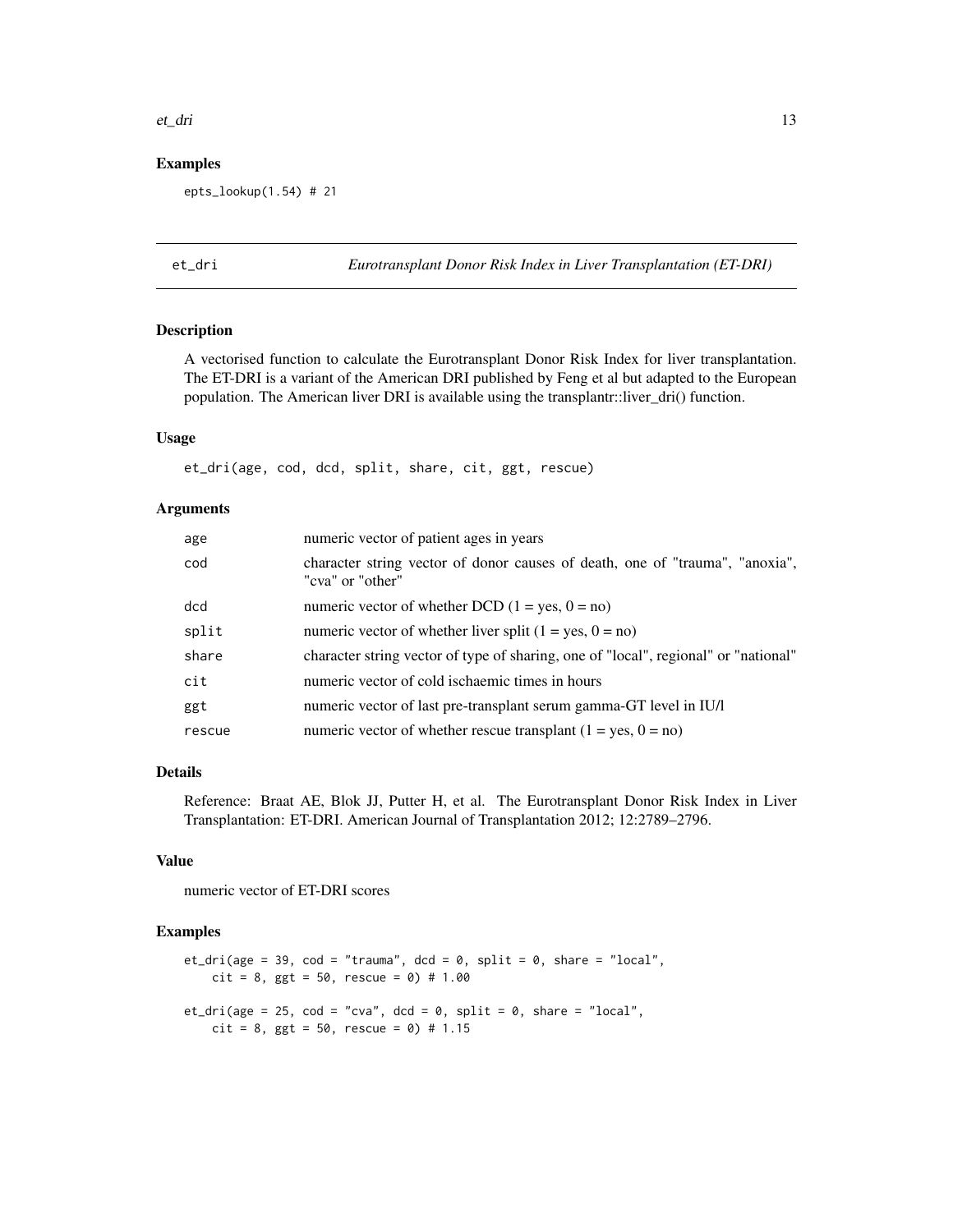<span id="page-13-0"></span>

Vectorised function to calculate HLA mismatch level as used in UK national deceased donor kidney matching scheme.

#### Usage

hla\_mm\_level(a, b, dr)

#### Arguments

| a  | numeric vector of HLA A locus mismatches (0-2)   |
|----|--------------------------------------------------|
| b  | numeric vector of HLA B locus mismatches $(0-2)$ |
| dr | numeric vector of HLA DR locus mismatches (0-2)  |

### Details

Mismatches should be provided as numeric vectors of integers with values from 0 to 2 The HLA mismatch level is derived from UK kidney matching policies which can be found on the NHS Blood & Transplant ODT website at www.odt.nhs.uk

### Value

numeric vector of HLA mismatch levels (1-4)

### Examples

 $hla_mm\_{level}(a = 0, b = 1, dr = 1)$ 

hla\_mm\_level\_str *HLA mismatch level from string*

#### Description

Vectorised function to calculate HLA mismatch levels where the HLA A, B and DR mismatch is recorded as a string rather than as separate numeric values, e.g. "1:0:1" or "101". The function calculates the mismatch level as used in the UK national deceased donor kidney matching scheme. By default, the function assumes a single separator character is used between each of the three numbers in the mismatch; if not, set the sep parameter to FALSE. This function needs the stringr package to be installed.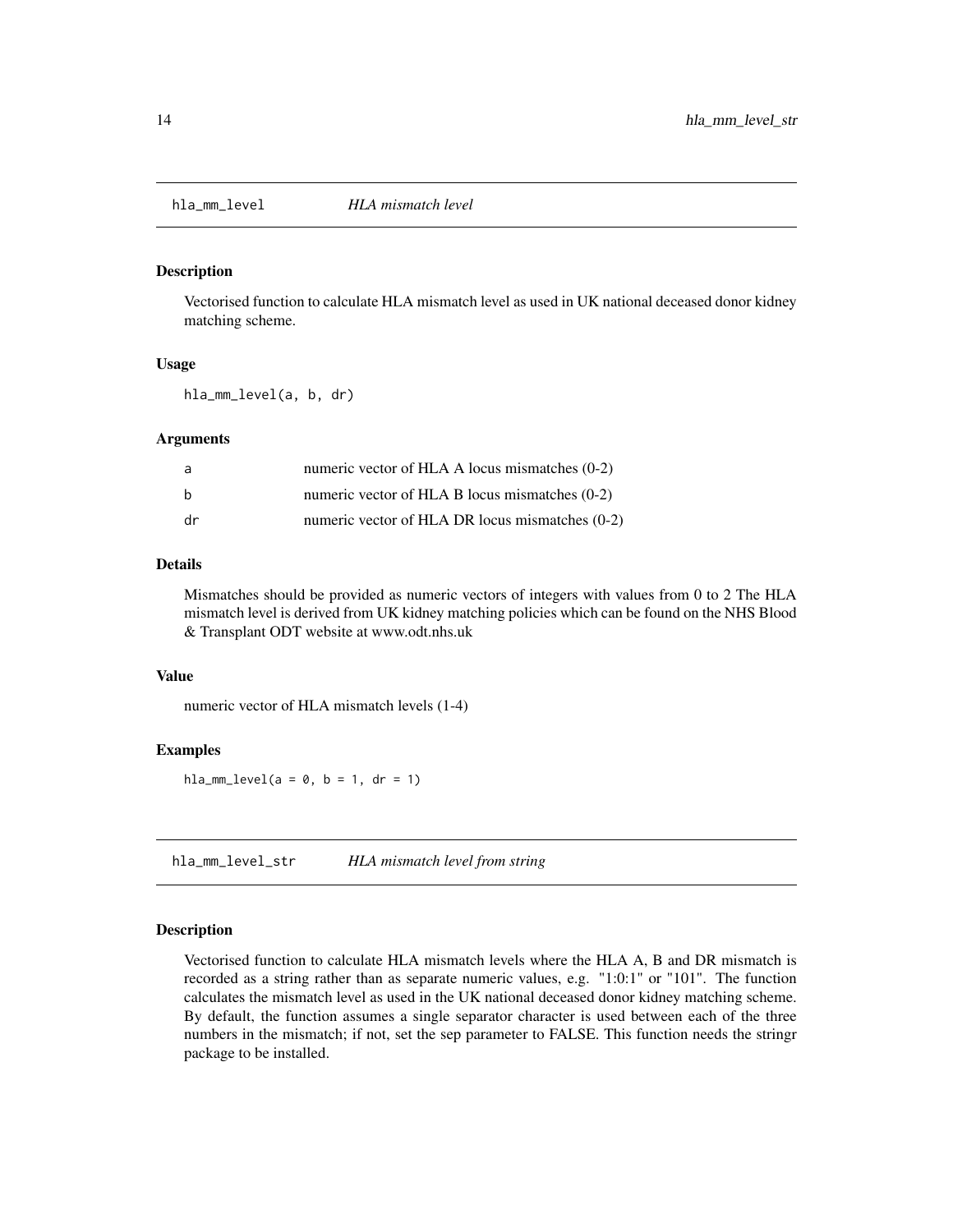### <span id="page-14-0"></span>Usage

hla\_mm\_level\_str(mm, sep = TRUE)

#### Arguments

| mm  | character string vector of HLA mismatches, e.g. $"1:1:0"$ or $"211"$                     |
|-----|------------------------------------------------------------------------------------------|
| sep | logical to indicate whether separator used in the HLA mismatch strings (default<br>TRUE) |

### Details

The HLA mismatch level is derived from UK kidney matching policies which can be found on the NHS Blood & Transplant ODT website at www.odt.nhs.uk

### Value

numeric vector of HLA mismatch levels

#### Examples

```
# using string of HLA mismatches with colons
hla_mm_level_str("1:1:0")
```

```
# using string of HLA mismatches without separator
hla_mm_level_str("211", sep = FALSE)
```
ibw *Ideal body weight*

### Description

A vectorised function to calculate adult ideal body weight based on height and sex. This function assumes ideal BMI of 21.5 for females and 23 for males.

#### Usage

ibw(height, sex)

### Arguments

| height | numeric vector of heights in cm.                         |
|--------|----------------------------------------------------------|
| sex    | character vector of sex ("F" for female or "M" for male) |

### Value

numeric vector of ideal body weights in kg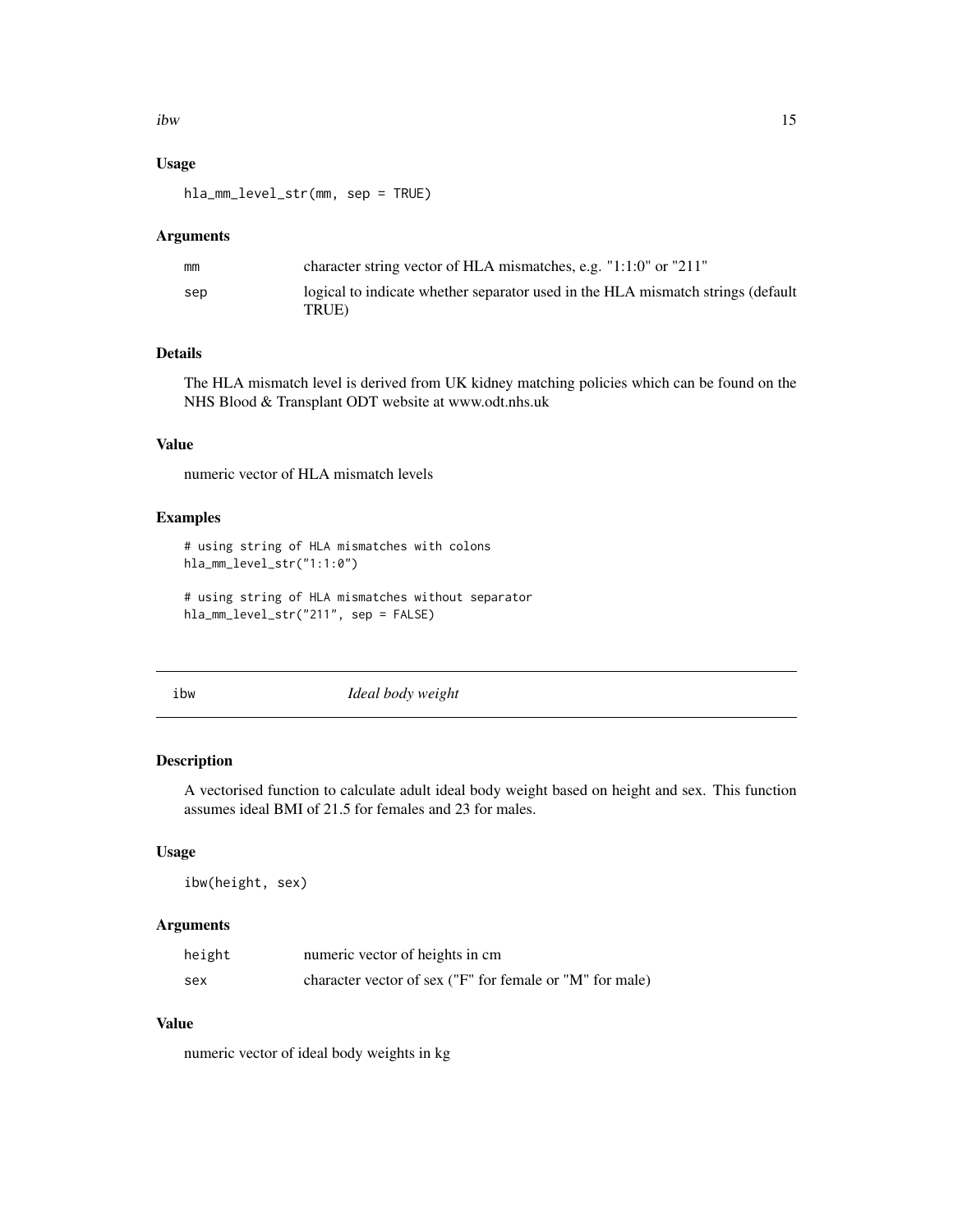#### Examples

ibw(height =  $183$ , sex = "M")

kdpi *US KDPI*

### Description

Vectorised function to calculate US KDPI percentile as published by OPTN/UNOS. Please note that this function uses creatinine measured in µmol/l by default, but can be changed to mg/dl if the optional units parameter is set to "US".

### Usage

```
kdpi(age, height, weight, eth, htn, dm, cva, creat, hcv, dcd,
  scaling = 1, units = "SI")
```
### Arguments

| single string value to indicate creatinine units ("SI" for µmol/l, "US" for mg/dl) |
|------------------------------------------------------------------------------------|
|                                                                                    |

### Details

The KDRI is calculated from KDRI normalised by a scaling factor based on the median KDRI in the previous year. For 2018, this was approximately 1.250609 as is published on the OPTN website. The scaling parameter in this function defaults to 1, so can be left out to calculate the KDPI without scaling.

This function requires the dplyr package to be installed.

Reference: Rao PS, Schaubel DE, Guidinger MK, et al. A Comprehensive Risk Quantification Score for Deceased Donor Kidneys: The Kidney Donor Risk Index. Transplantation 2009; 88:231- 236.

<span id="page-15-0"></span>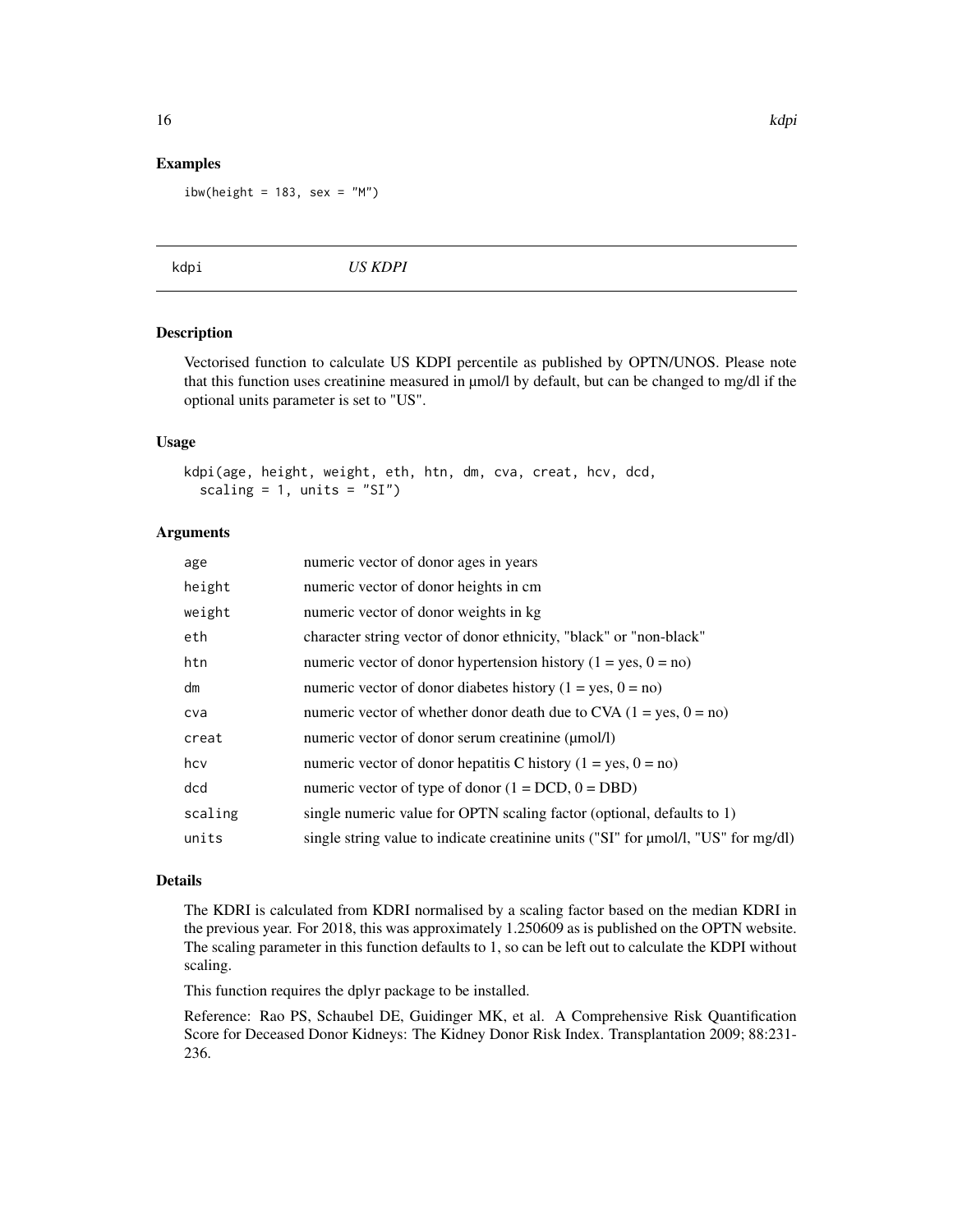### <span id="page-16-0"></span>kdpi\_lookup 17

### Value

numeric vector of US KDRI values

#### Examples

```
# with creatinine in µmol/l (units = "SI" can be omitted)
kdpi(age = 40, height = 170, weight = 80, eth = "non-black", htn = 0, dm = 0,
   cva = 0, creat = 120, hcv = 0, dcd = 0, scaling = 1.250609, units = "SI")
# with creatinine in mg/dl
kdpi(age = 40, height = 170, weight = 80, eth = "non-black", htn = 0, dm = 0,
    cva = 0, creat = 1.4, hcv = 0, dcd = 0, scaling = 1.250609, units = "US")
```
kdpi\_lookup *US KDPI lookup function*

#### Description

A vectorised function to convert kdri KDRI scores to KDPI percentiles. If the OPTN scaling factor was not used when calculating the KDRI, it can be set here using the optional scaling parameter which uses a default value of 1 (for no scaling).

#### Usage

kdpi\_lookup(kdri, scaling = 1)

#### Arguments

| kdri    | numeric vector of KDRI values                        |
|---------|------------------------------------------------------|
| scaling | optional parameter for scaling factor (default is 1) |

### Details

This function requires the dplyr package to be installed.

#### Value

numeric vector of KDPI percentiles

#### Examples

```
# if scaling factor was used when calculating KDRI
kdpi_lookup(1.25)
```
# if scaling factor for 2018 needs to be applied kdpi\_lookup(1.25, scaling = 1.2506957544151)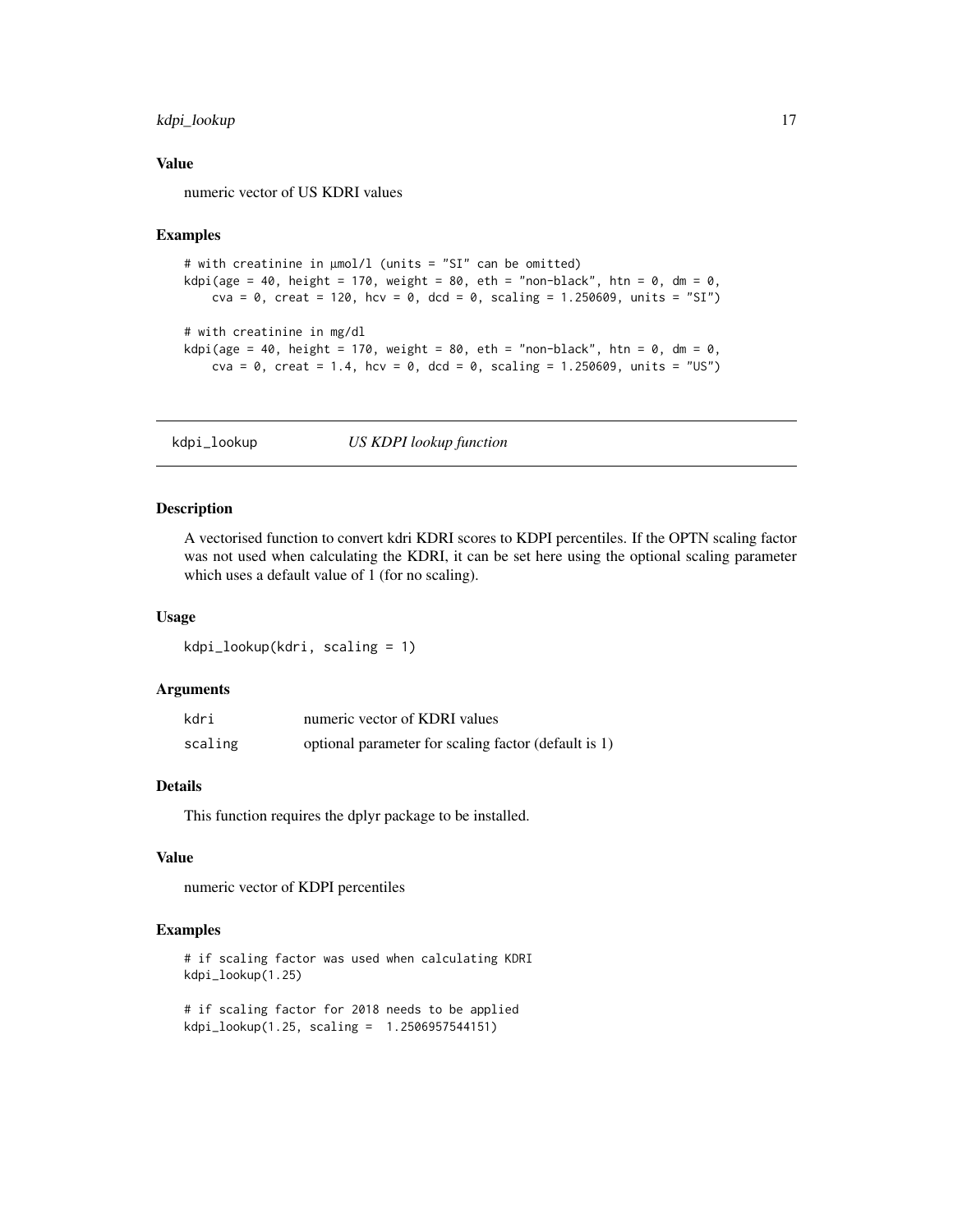<span id="page-17-0"></span>

Wrapper function for the kdpi() vectorised function to calculate US KDPI percentile as published by OPTN/UNOS, using creatinine measured in mg/dl (please use the kdpi() function for  $\mu$ mol/l).

#### Usage

```
kdpi_US(age, height, weight, eth, htn, dm, cva, creat, hcv, dcd,
  scaling = 1)
```
#### Arguments

| age     | numeric vector of donor ages in years                                  |
|---------|------------------------------------------------------------------------|
| height  | numeric vector of donor heights in cm.                                 |
| weight  | numeric vector of donor weights in kg                                  |
| eth     | character string vector of donor ethnicity, "black" or "non-black"     |
| htn     | numeric vector of donor hypertension history $(1 = yes, 0 = no)$       |
| dm      | numeric vector of donor diabetes history $(1 = yes, 0 = no)$           |
| cva     | numeric vector of whether donor death due to CVA $(1 = yes, 0 = no)$   |
| creat   | numeric vector of donor serum creatinine (µmol/l)                      |
| hcv     | numeric vector of donor hepatitis C history ( $1 = yes$ , $0 = no$ )   |
| dcd     | numeric vector of type of donor $(1 = DCD, 0 = DBD)$                   |
| scaling | single numeric value for OPTN scaling factor (optional, defaults to 1) |

### Details

The KDRI is calculated from KDRI normalised by a scaling factor based on the median KDRI in the previous year. For 2018, this was approximately 1.250609 as is published on the OPTN website. The scaling parameter in this function defaults to 1, so can be left out to calculate the KDPI without scaling.

This function requires the dplyr package to be installed.

Reference: Rao PS, Schaubel DE, Guidinger MK, et al. A Comprehensive Risk Quantification Score for Deceased Donor Kidneys: The Kidney Donor Risk Index. Transplantation 2009; 88:231- 236.

#### Value

numeric vector of US KDRI values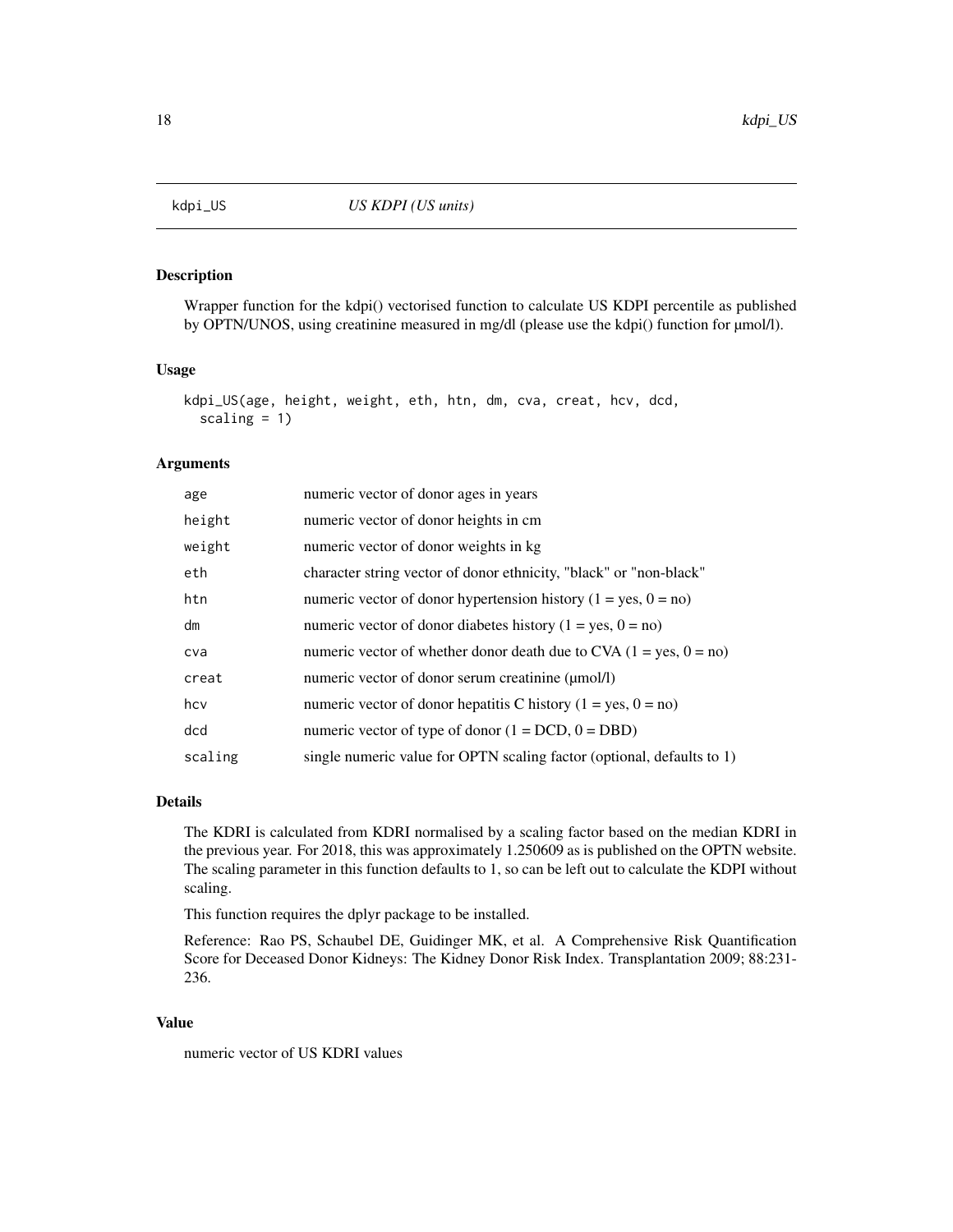### <span id="page-18-0"></span>kidney.donors 19

### Examples

```
# with creatinine in mg/dl
kdpi_US(age = 40, height = 170, weight = 80, eth = "non-black", htn = 0, dm = 0,
    cva = 0, creat = 1.4, hcv = 0, dcd = 0, scaling = 1.250609)
```
kidney.donors *Simulated dataset of donors to illustrate KDRI vignette.*

### Description

A simulated dataset of kidney donors to illustrate the KDRI vignette

### Usage

kidney.donors

### Format

A data frame with 4 rows and 7 variables:

Donor.Age donor age in years Donor.Height donor height in cm Donor.Hypertension donor hypertension Donor.Sex donor sex Donor.CMV donor CMV status Donor.GFR donor GFR Donor.Hospital\_Stay donor hospital stay in days ...

liver.pts *Simulated dataset to illustrate MELD calculator vignette.*

### Description

A simulated dataset of liver patient characteristics for the MELD vignette

#### Usage

liver.pts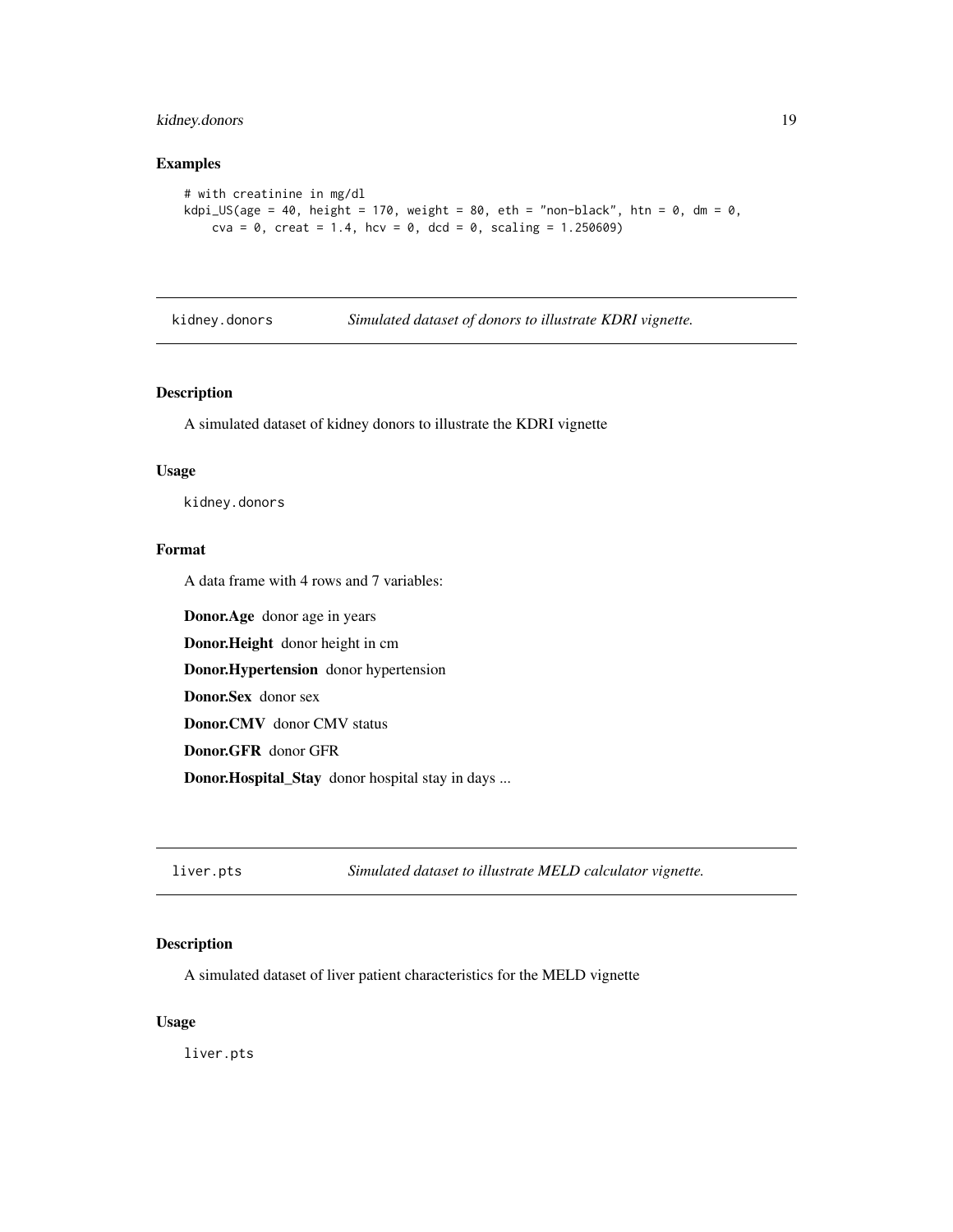### <span id="page-19-0"></span>Format

A data frame with 4 rows and 6 variables:

Patient.Age patient age in years Patient.INR Patient INR Patient.Bilirubin Patient serum bilirubin in µmol/l Patient.Creatinine serum serum creatinine in µmol/l Patient.Sodium Patient serum sodium in mmol/l **Patient.Dialysed** Whether patient dialysed  $(1 = yes, 0 = no)$  ...

liver\_dri *Liver Donor Risk Index (DRI)*

### Description

A vectorised function to calculate the Liver Donor Risk Index as published by Feng and others.

### Usage

liver\_dri(age, cod, eth, dcd, split, share, cit, height)

### Arguments

| age    | numeric vector of patient ages in years                                                          |
|--------|--------------------------------------------------------------------------------------------------|
| cod    | character string vector of donor causes of death, one of "trauma", "anoxia",<br>"cva" or "other" |
| eth    | character string vector of ethnicity, one of "black", "white" or "other"                         |
| dcd    | numeric vector of whether DCD $(1 = yes, 0 = no)$                                                |
| split  | numeric vector of whether liver split $(1 = yes, 0 = no)$                                        |
| share  | character string vector of type of sharing, one of "regional" or "national"                      |
| cit    | numeric vector of cold is chaemic times in hours                                                 |
| height | numeric vector of patient heights in cm                                                          |

### Details

Reference: Feng S, Goodrich NP, Bragg-Gresham JL et al. Characteristics Associated with Liver Graft Failre: The Concept of a Donor Risk Index. American Journal of Transplantation 2006; 6:783-790.

### Value

numeric vector of liver DRI values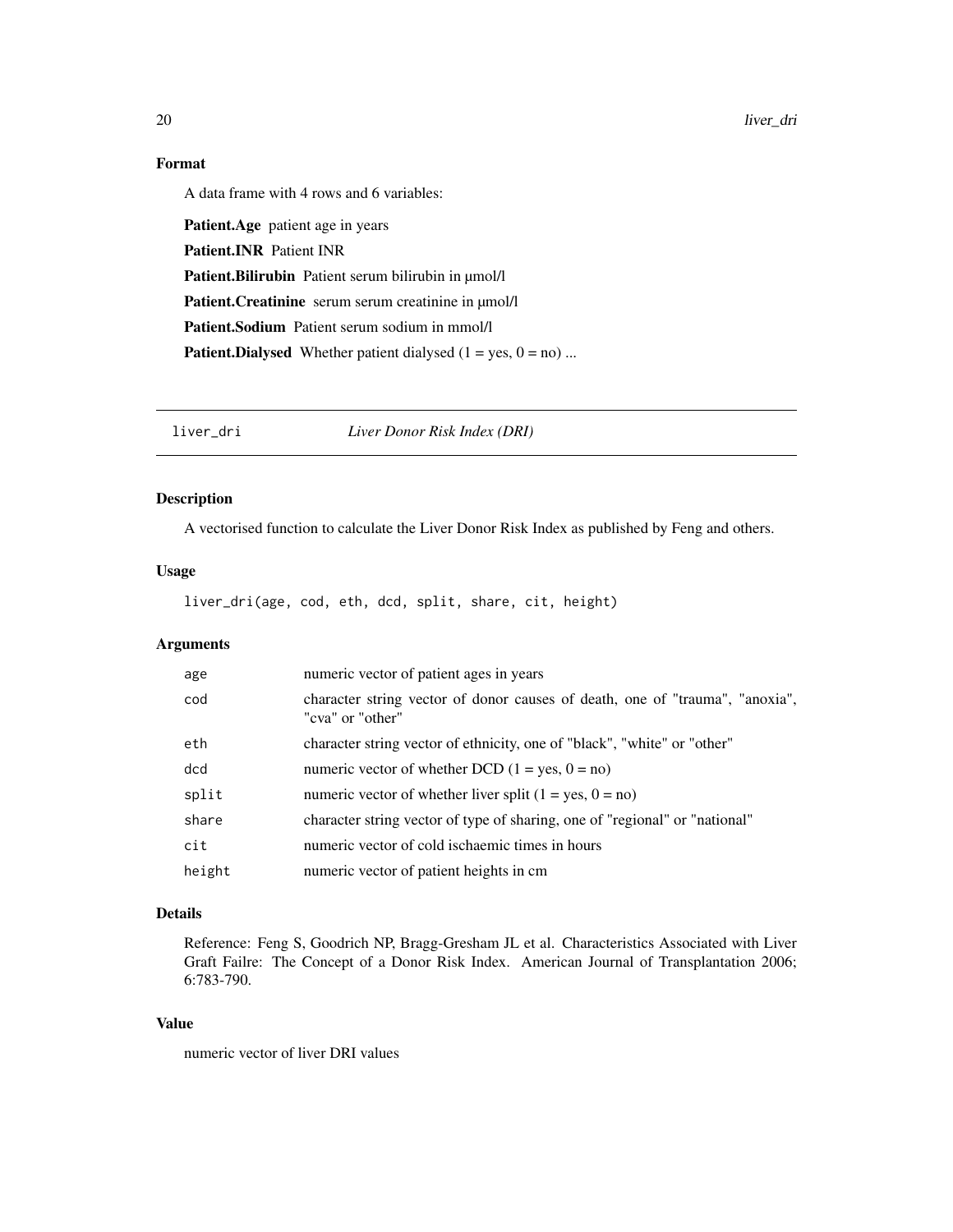<span id="page-20-0"></span>mdrd 21

#### Examples

```
liver_dri(age = 25, cod = "trauma", eth = "white", dcd = 0, split = 0,
    share = "local", cit = 8, height = 170) # 1.00
liver_dri(age = 64, cod = "cva", eth = "white", dcd = 0, split = 0,
    share = "local", cit = 14, height = 170) # 1.88
```
mdrd *eGFR by abbreviated MDRD equation*

#### Description

A vectorised function to calculate estimated glomerular filtration rate using the abbreviated (four variable) MDRD equation. By default the equation accepts serum creatinine in  $\mu$ mol/l but can be changed to mg/dl by setting the units parameter to "US". To allow for serial measurements over time, such as for transplant follow-up data, there is an optional offset = n parameter which increases the age value used in the equation by n years.

### Usage

```
mdrd(creat, age, sex, ethnicity, units = "SI", offset = \emptyset)
```
#### Arguments

| creat     | numeric vector of serum creatinine in $\mu$ mol/l (or mg/dl if units = "US")                                 |
|-----------|--------------------------------------------------------------------------------------------------------------|
| age       | numeric vector of age in years (accepts integers or decimals)                                                |
| sex       | character vector of sex ("F" for female, "M" for male)                                                       |
| ethnicity | character vector of patient ethnicity, one of "black" or "non-black"                                         |
| units     | non-vectorised optional parameter for creatinine unit ("SI" for $\mu$ mol/l (default),<br>"US" for $mg/dl$ ) |
| offset    | non-vectorised optional parameter for offset in years                                                        |

#### Details

Reference: Levey AS, Greene T, Kusek JW, et al. A simplified equation to predict glomerular filtration rate from serum creatinine. J Am Soc Nephrol 2000; 11:A0828.

#### Value

a numeric vector of eGFR values

```
mdrd(creat = 120, age = 45.2, sex = "M", ethnicity = "non-black")
mdrd(creat = 1.5, age = 64.3, sex = "F", ethnicity = "black", units = "US")
```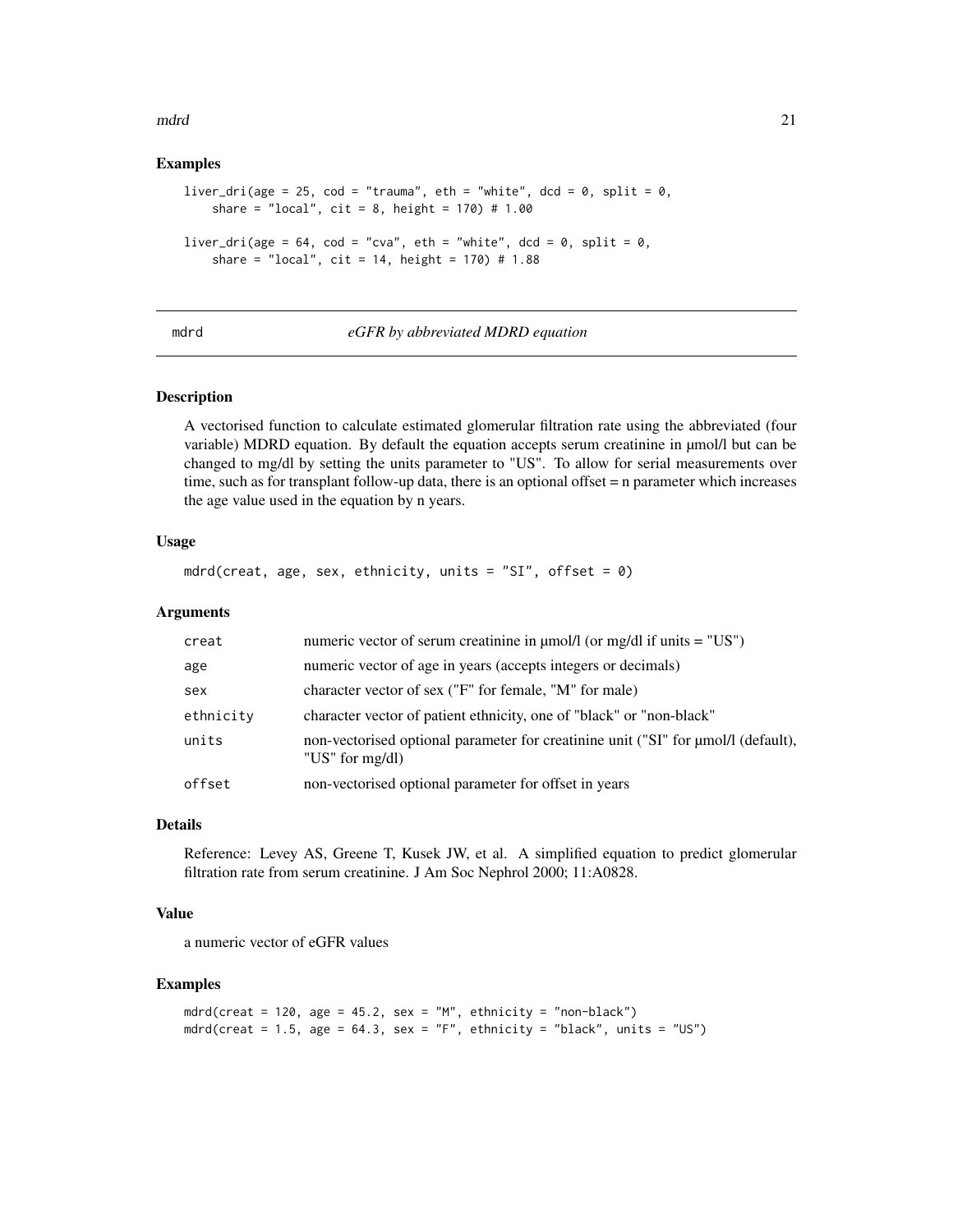<span id="page-21-0"></span>

A wrapper for the mdrd4v() vectorised function to calculate estimated glomerular filtration rate using the abbreviated (four variable) MDRD equation, but using serum creatinine in mg/dl. To allow for serial measurements over time, such as for transplant follow-up data, there is an optional offset = n parameter which increases the age value used in the equation by n years.

#### Usage

mdrd\_US(creat, age, sex, ethnicity, offset =  $\theta$ )

### Arguments

| creat     | numeric vector of serum creatinine in $\mu$ mol/l (or mg/dl if units = "US") |
|-----------|------------------------------------------------------------------------------|
| age       | numeric vector of age in years (accepts integers or decimals)                |
| sex       | character vector of sex ("F" for female, "M" for male)                       |
| ethnicity | character vector of patient ethnicity, one of "black" or "non-black"         |
| offset    | non-vectorised optional parameter for offset in years                        |

### Details

Reference: Levey AS, Greene T, Kusek JW, et al. A simplified equation to predict glomerular filtration rate from serum creatinine. J Am Soc Nephrol 2000; 11:A0828.

### Value

a numeric vector of eGFR values

### Examples

mdrd\_US(creat =  $1.5$ , age =  $64.3$ , sex = "F", ethnicity = "black")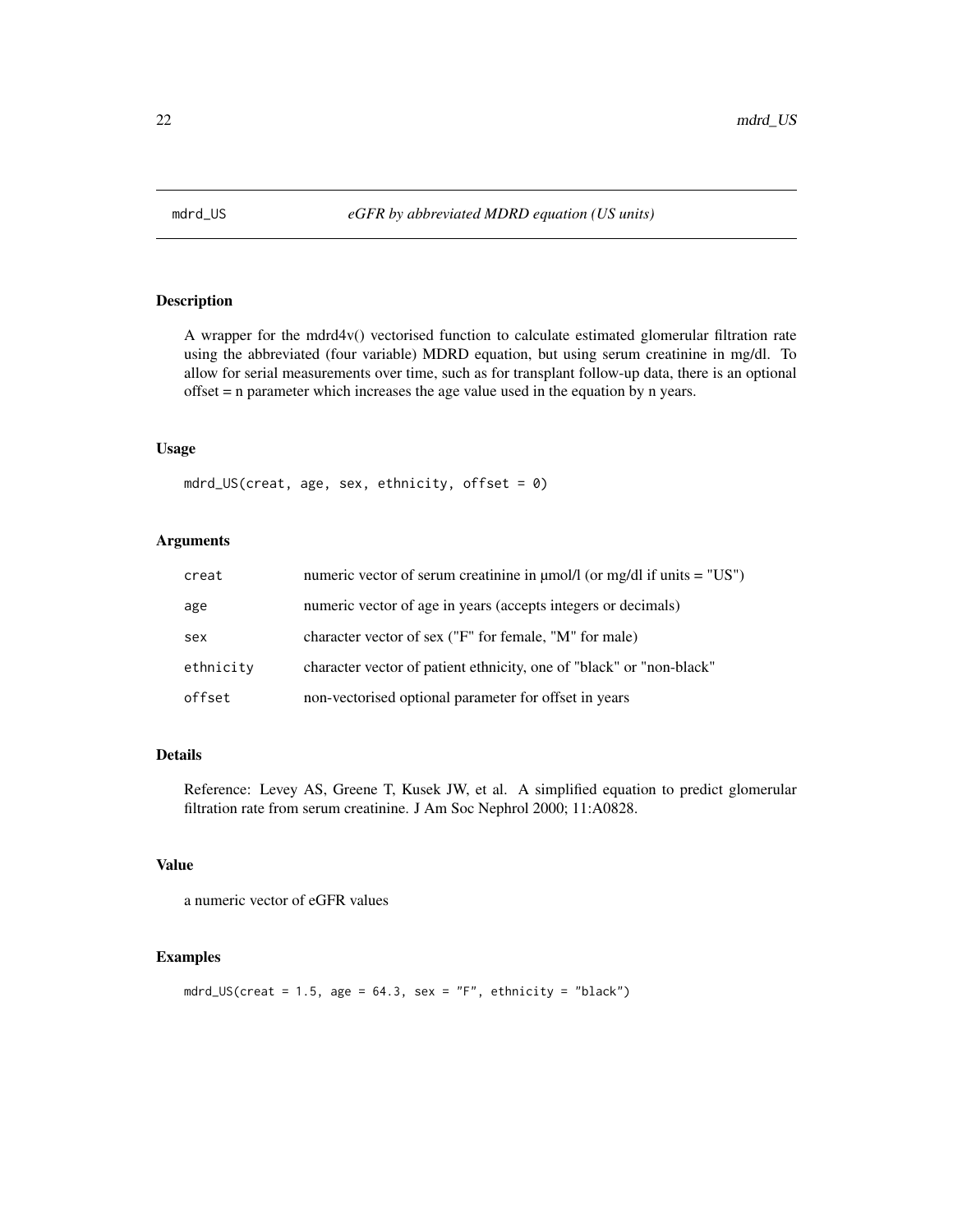<span id="page-22-0"></span>

A vectorised function to calculate the MELD score using µmol/l for bilirubin and creatinine. The units can be changed to mg/dl by setting the optional units parameter to "US". If the patient is on CVVH or has been dialysed at least twice in the same week, the dialysis argument should be set to 1, which changes the creatinine level used in the formula to 4mg/dl (353µmol/l). Following UNOS guidelines, the values for INR as well bilirubin and creatinine (in mg/dl) are set to a minimum value of 1 if less than 1.0

### Usage

meld(INR, bili, creat, dialysis, units = "SI")

### Arguments

| INR      | numeric vector of INR                                                          |
|----------|--------------------------------------------------------------------------------|
| bili     | numeric vector of bilirubin (umol/l)                                           |
| creat    | numeric vector of creatinine (µmol/l)                                          |
| dialysis | numeric vector of whether on dialysis/CVVH $(1 = yes, 2 = no)$                 |
| units    | Units for bilirubin and creatinine ("SI" for µmol/l (default), "US" for mg/dl) |

#### Details

Reference: Kamath PS, Wiesner RH, Malinchoc M, et al. A model to predict survival in patients with end-stage liver disease. Hepatology 2001; 33:464-470.

### Value

MELD score

```
meld(INR = 2.0, bili = 54, creat = 170, dialysis = 0)
meld(INR = 2.0, bili = 3.1, creat = 1.9, dialysis = 0, units = "US")
```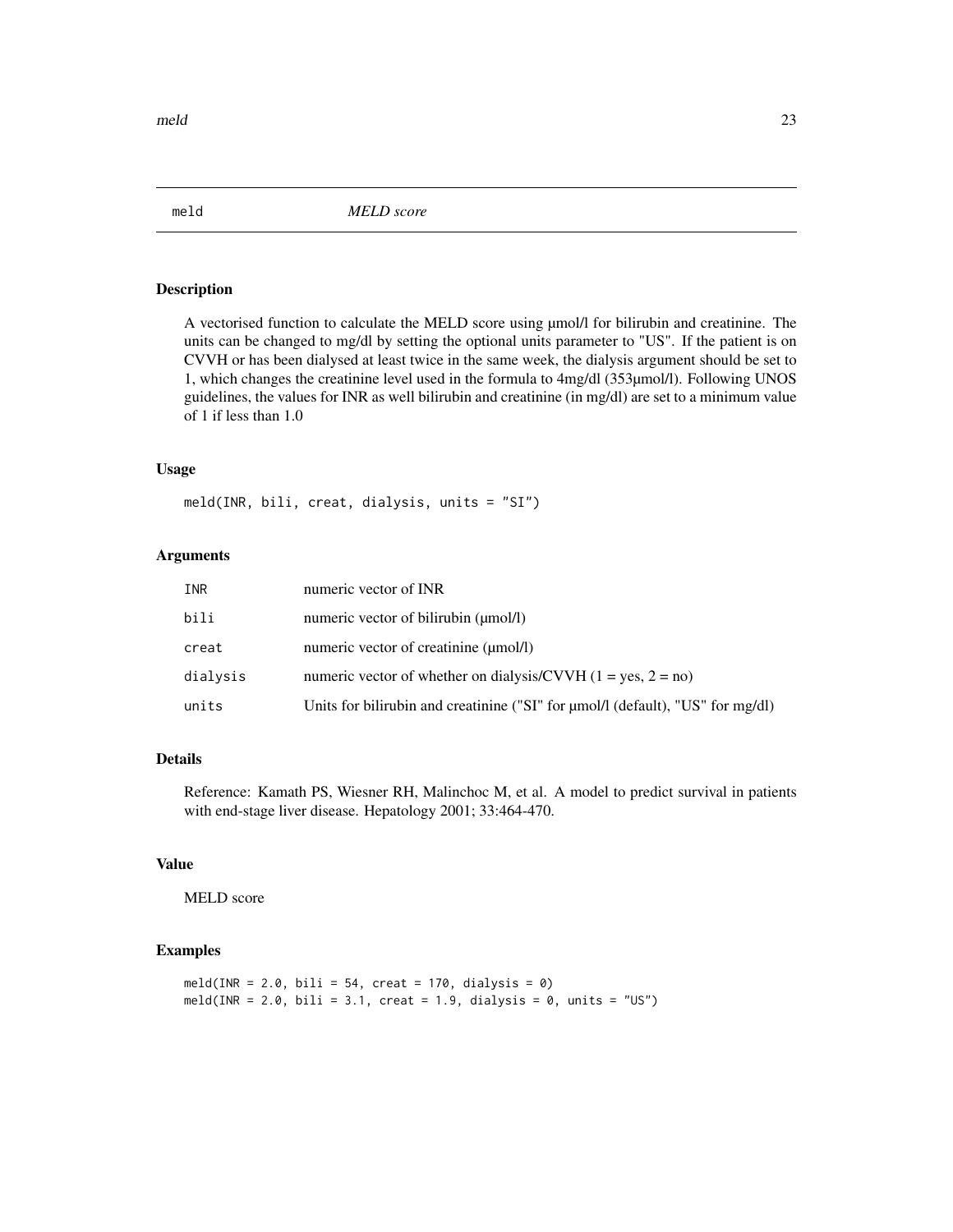<span id="page-23-0"></span>

A vectorised function to calculate the MELD-Na score, a variant of the MELD score incorporating serum sodium levels. By default, bilirubin and creatinine are in µmol/l but this can be changed to mg/dl by setting the optional units parameter to "US".

### Usage

meld\_na(INR, bili, creat, Na, dialysis, units = "SI")

### Arguments

| INR      | numeric vector of INR                                                          |
|----------|--------------------------------------------------------------------------------|
| bili     | numeric vector of bilirubin (µmol/l)                                           |
| creat    | numeric vector of creatinine (µmol/l)                                          |
| Na       | numeric vector of sodium (mmol/l)                                              |
| dialysis | whether on dialysis/CVVH $(1 = yes, 0 = no)$                                   |
| units    | Units for bilirubin and creatinine ("SI" for µmol/l (default), "US" for mg/dl) |

### Details

Reference: Biggins SW, Kim WR, Terrault NA, et al. Evidence-based incorporation of serum sodium concentration into MELD. Gastroenterology 2006; 130(6):1652-60.

### Value

numeric vector of MELD-Na scores

```
meld_na(INR = 1.8, bili = 34, creat = 176, Na = 131, dialysis = 0)
meld_na(INR = 1.8, bili = 2, creat = 2, Na = 131, dialysis = 0, units = "US")
```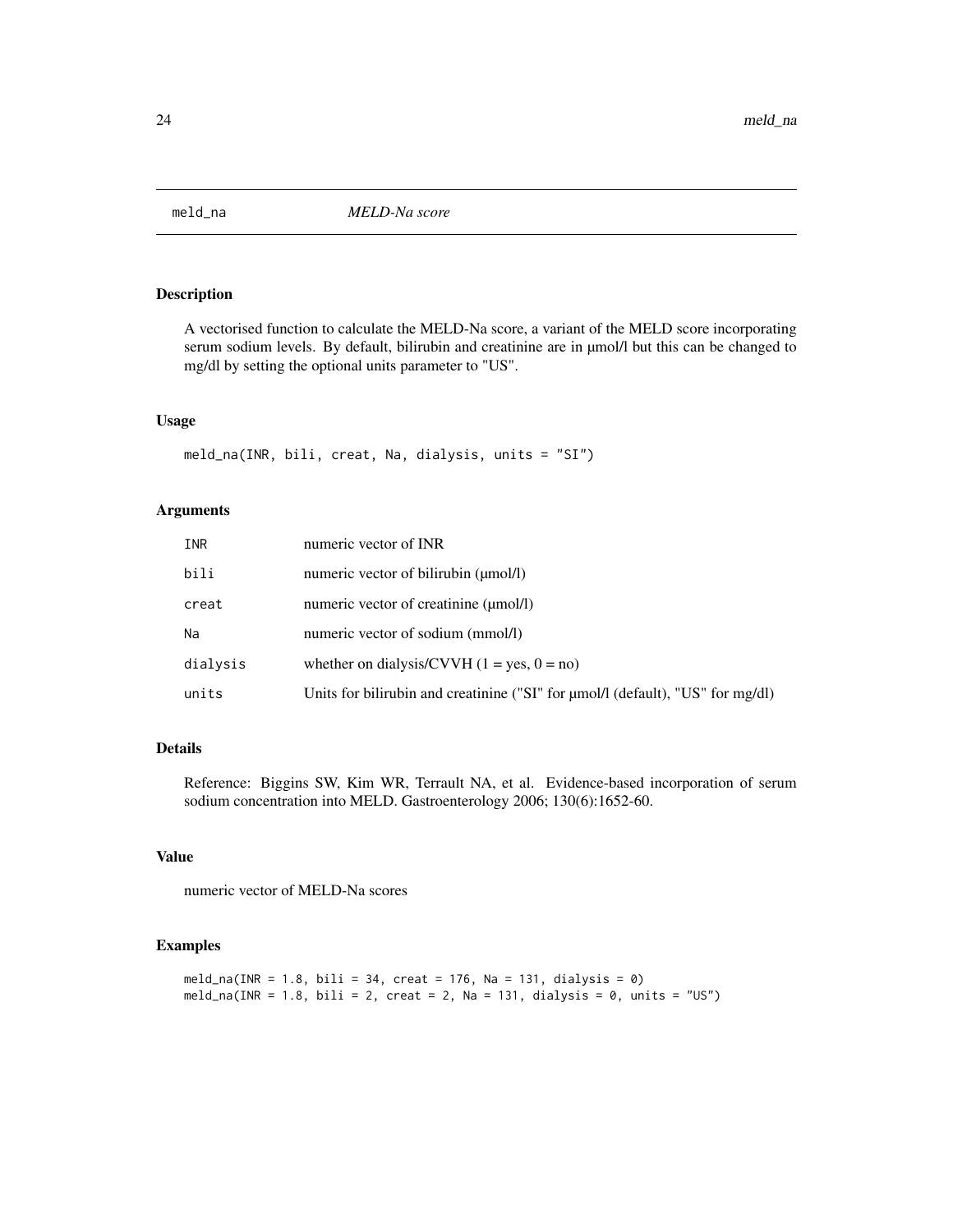<span id="page-24-0"></span>

A wrapper for meld\_na(), a vectorised function to calculate the MELD-Na score, a variant of the MELD score incorporating serum sodium levels. In this wrapper function, bilirubin and creatinine are in mg/dl.

### Usage

meld\_na\_US(INR, bili, creat, Na, dialysis)

#### Arguments

| INR      | numeric vector of INR                        |
|----------|----------------------------------------------|
| bili     | numeric vector of serum bilirubin (mg/dl)    |
| creat    | numeric vector of serum creatinine (mg/dl)   |
| Na       | numeric vector of serum sodium (mmol/l)      |
| dialysis | whether on dialysis/CVVH $(1 = yes, 0 = no)$ |

#### Details

Reference: Biggins SW, Kim WR, Terrault NA, et al. Evidence-based incorporation of serum sodium concentration into MELD. Gastroenterology 2006; 130(6):1652-60.

#### Value

numeric vector of MELD-Na scores

### Examples

```
meld_na_US(INR = 1.8, bili = 2, creat = 2, Na = 131, dialysis = 0)
```
meld\_US *MELD score (US units)*

### Description

A wrapper for the vectorised function meld() to calculate the MELD score, but using mg/dl for bilirubin and creatinine. If the patient is on CVVH or has been dialysed at least twice in the same week, the dialysis argument should be set to 1, which changes the creatinine level used in the formula to 4mg/dl. Following UNOS guidelines, the values for INR as well bilirubin and creatinine are set to a minimum value of 1 if less than 1.0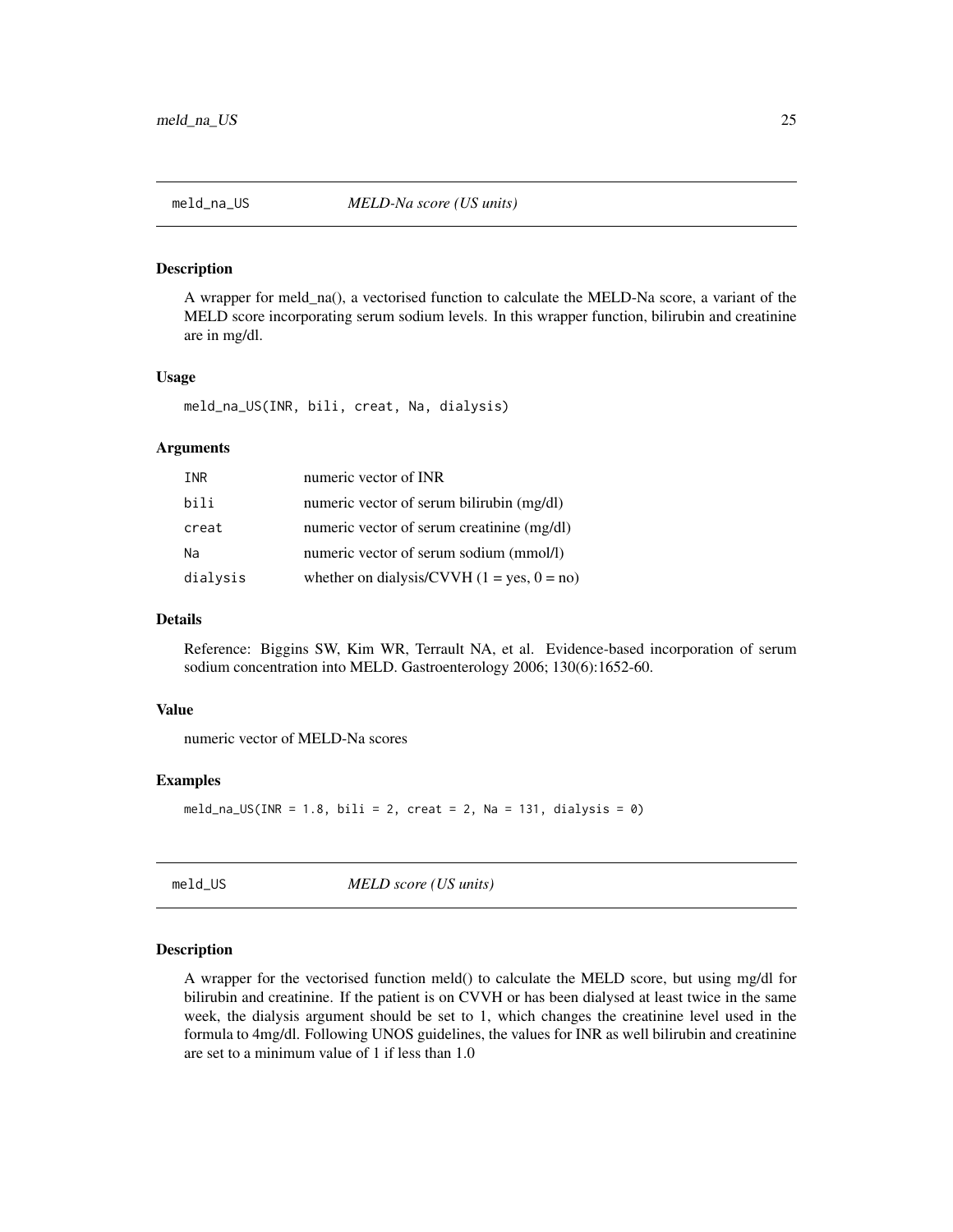### <span id="page-25-0"></span>Usage

meld\_US(INR, bili, creat, dialysis)

### Arguments

| INR      | numeric vector of INR                                          |
|----------|----------------------------------------------------------------|
| bili     | numeric vector of bilirubin in mg/dl                           |
| creat    | numeric vector of creatinine in mg/dl                          |
| dialysis | numeric vector of whether on dialysis/CVVH $(1 = yes, 0 = no)$ |

### Details

Reference: Kamath PS, Wiesner RH, Malinchoc M, et al. A model to predict survival in patients with end-stage liver disease. Hepatology 2001; 33:464-470.

### Value

MELD score

### Examples

 $meld_US(INR = 2.0, bili = 2.3, creat = 1.9, dialysis = 1)$ 

mismatches *Simulated dataset to illustrate mismatches for HLA vignette.*

### Description

A simulated dataset of HLA mismatches

### Usage

mismatches

#### Format

A data frame with 4 rows and 5 variables:

HLA.A.MM HLA A mismatch HLA.B.MM HLA B mismatch

HLA.DR.MM HLA DR mismatch

HLA.MM HLA mismatch as string

HLA.MM.s HLA mismatch as string with separators ...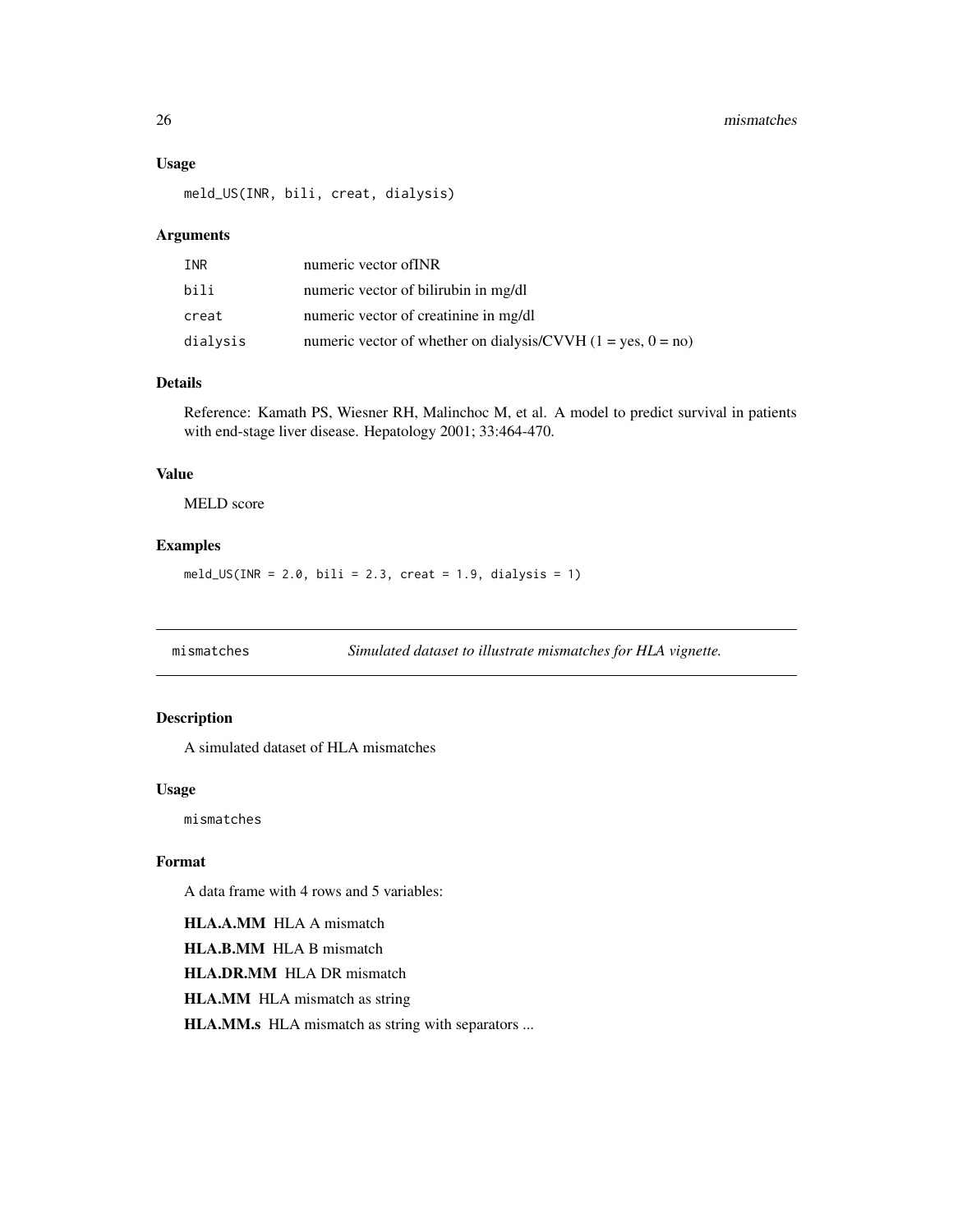<span id="page-26-0"></span>

A vectorised function to calculate eGFR using the Nankivell formula. By default the equation accepts serum creatinine in µmol/l but can be changed to mg/dl by setting the units parameter to "US". The Urea parameter is serum urea in mmol/l, but if the units parameter is set to "US", Blood Urea Nitrogen (BUN) in mg/dl is used instead. It has not been possible to run automated tests to confirm the accuracy of this function, so please use with caution.

#### Usage

nankivell(SCr, Urea, Weight, Height, Sex, Units = "SI")

### Arguments

| <b>SCr</b> | numeric vector of serum creatinine in $\mu$ mol/l (or mg/dl if units = "US")                                            |
|------------|-------------------------------------------------------------------------------------------------------------------------|
| Urea       | numeric vector of serum urea in mmol/l (or BUN in mg/dl if units $=$ "US")                                              |
| Weight     | numeric vector of patient weights in kilograms                                                                          |
| Height     | numeric vector of patient heights in centimetres                                                                        |
| Sex        | character vector of sex ("F" for female, "M" for male)                                                                  |
| Units      | non-vectorised optional parameter for creatinine and urea/BUN units ("SI" for<br>$\mu$ mol/l (default), "US" for mg/dl) |

### Details

Reference: Nankivell BJ, Gruenwald SM, Allen RD, Chapman JR: Predicting glomerular filtration rate after renal transplantation. Transplantation 1995; 59:1683-89.

#### Value

a numeric vector of eGFR values

```
nankivell(SCr = 118, Urea = 13.4, Weight = 65, Height = 172, Sex = "M") # 44.55
```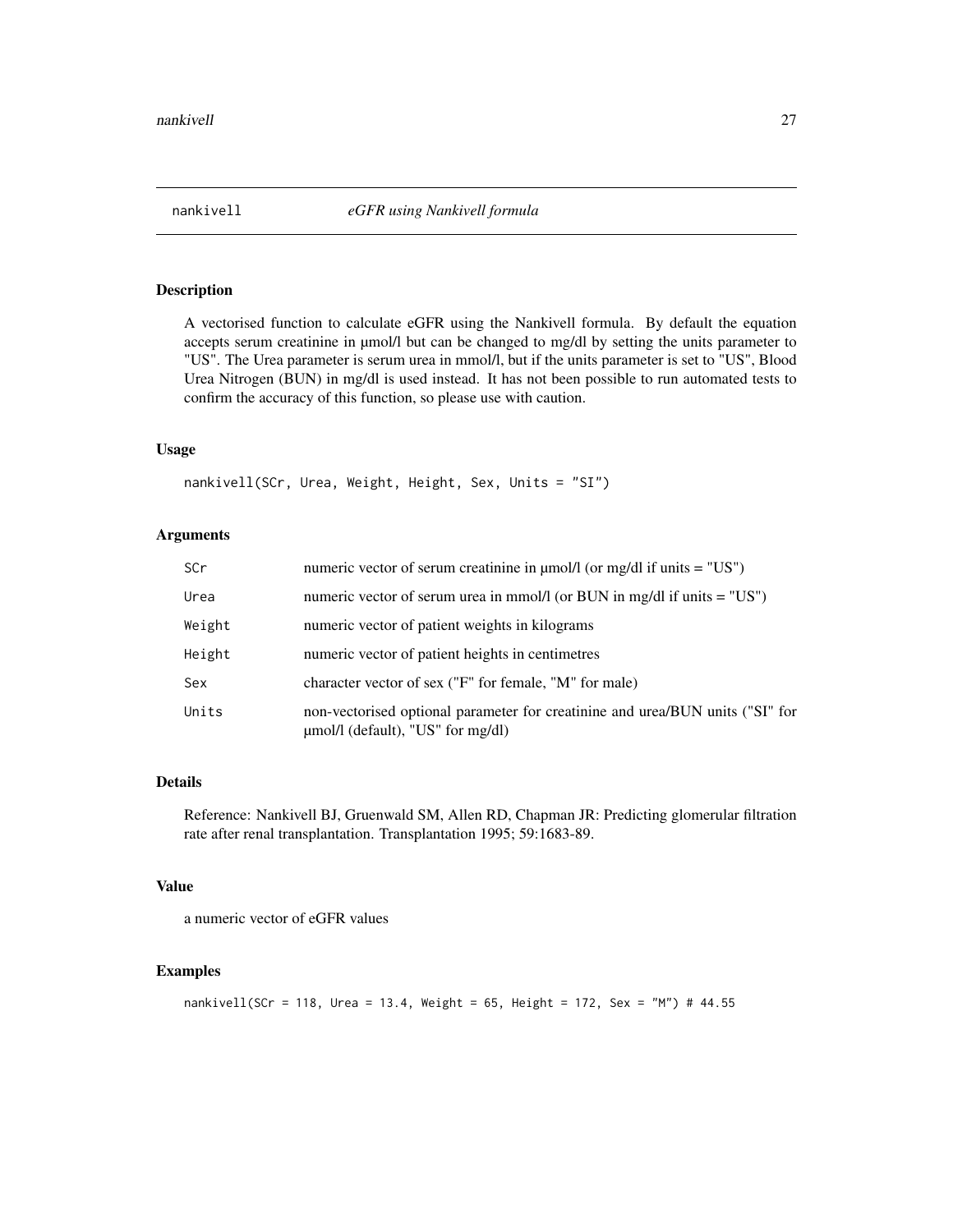A vectorised function to calculate the eGFR using the Nankivell-SPK formula. By default the equation accepts serum creatinine in µmol/l but can be changed to mg/dl by setting the units parameter to "US". To allow for serial measurements over time, such as for transplant follow-up data, there is an optional offset = n parameter which increases the age value used in the equation by n years. It has not been possible to run automated tests to confirm the accuracy of this function, so please use with caution.

#### Usage

```
nankivell_spk(SCr, Age, Sex, Weight, Height, Units = "SI", Offset = 0)
```
### Arguments

| <b>SCr</b> | numeric vector of serum creatinine in $\mu$ mol/l (or mg/dl if units = "US")                                            |
|------------|-------------------------------------------------------------------------------------------------------------------------|
| Age        | numeric vector of patient ages in years                                                                                 |
| Sex        | character vector of sex ("F" for female, "M" for male)                                                                  |
| Weight     | numeric vector of patient weights in kilograms                                                                          |
| Height     | numeric vector of patient heights in centimetres                                                                        |
| Units      | non-vectorised optional parameter for creatinine and urea/BUN units ("SI" for<br>$\mu$ mol/l (default), "US" for mg/dl) |
| Offset     | non-vectorised optional numeric parameter for offset in years                                                           |

#### Details

Reference: Nankivell BJ, Chapman JR, Allen RD: Predicting glomerular filtration rate after simultaneous pancreas and kidney transplantation. Clin Transplant 1995; 9(2): 129-134

### Value

numeric vector of eGFR values

```
nankivell_spk(SCr = 118, Age = 74, Sex = "M", Weight = 172, Height = 172) # 48.8
```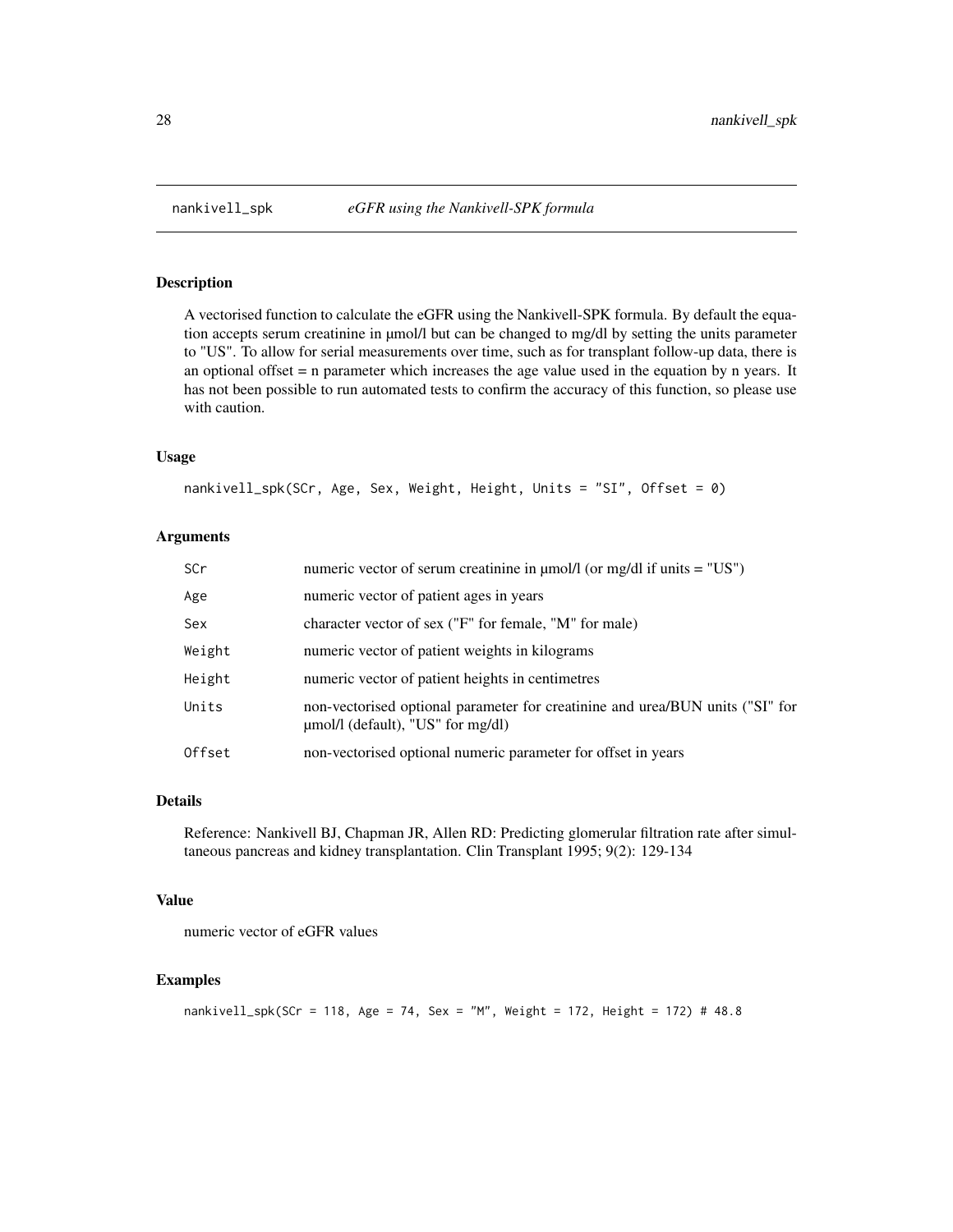<span id="page-28-0"></span>nankivell\_spk\_US *eGFR using the Nankivell-SPK formula (US units)*

#### Description

A wrapper function for the nankivell\_spk() vectorised function to calculate the eGFR using the Nankivell-SPK formula using serum creatinine in mg/dl. To allow for serial measurements over time, such as for transplant follow-up data, there is an optional offset = n parameter which increases the age value used in the equation by n years. It has not been possible to run automated tests to confirm the accuracy of this function, so please use with caution.

#### Usage

nankivell\_spk\_US(SCr, Age, Sex, Weight, Height, Offset = 0)

#### Arguments

| SCr    | numeric vector of serum creatinine in $\mu$ mol/l (or mg/dl if units = "US") |
|--------|------------------------------------------------------------------------------|
| Age    | numeric vector of patient ages in years                                      |
| Sex    | character vector of sex ("F" for female, "M" for male)                       |
| Weight | numeric vector of patient weights in kilograms                               |
| Height | numeric vector of patient heights in metres                                  |
| Offset | non-vectorised optional numeric parameter for offset in years                |

#### Details

Reference: Nankivell BJ, Chapman JR, Allen RD: Predicting glomerular filtration rate after simultaneous pancreas and kidney transplantation. Clin Transplant 1995; 9(2): 129-134

### Value

numeric vector of eGFR values

```
nankivell_spk_US(SCr = 1.33, Age = 74, Sex = "M", Weight = 172, Height = 172) # 49.0
```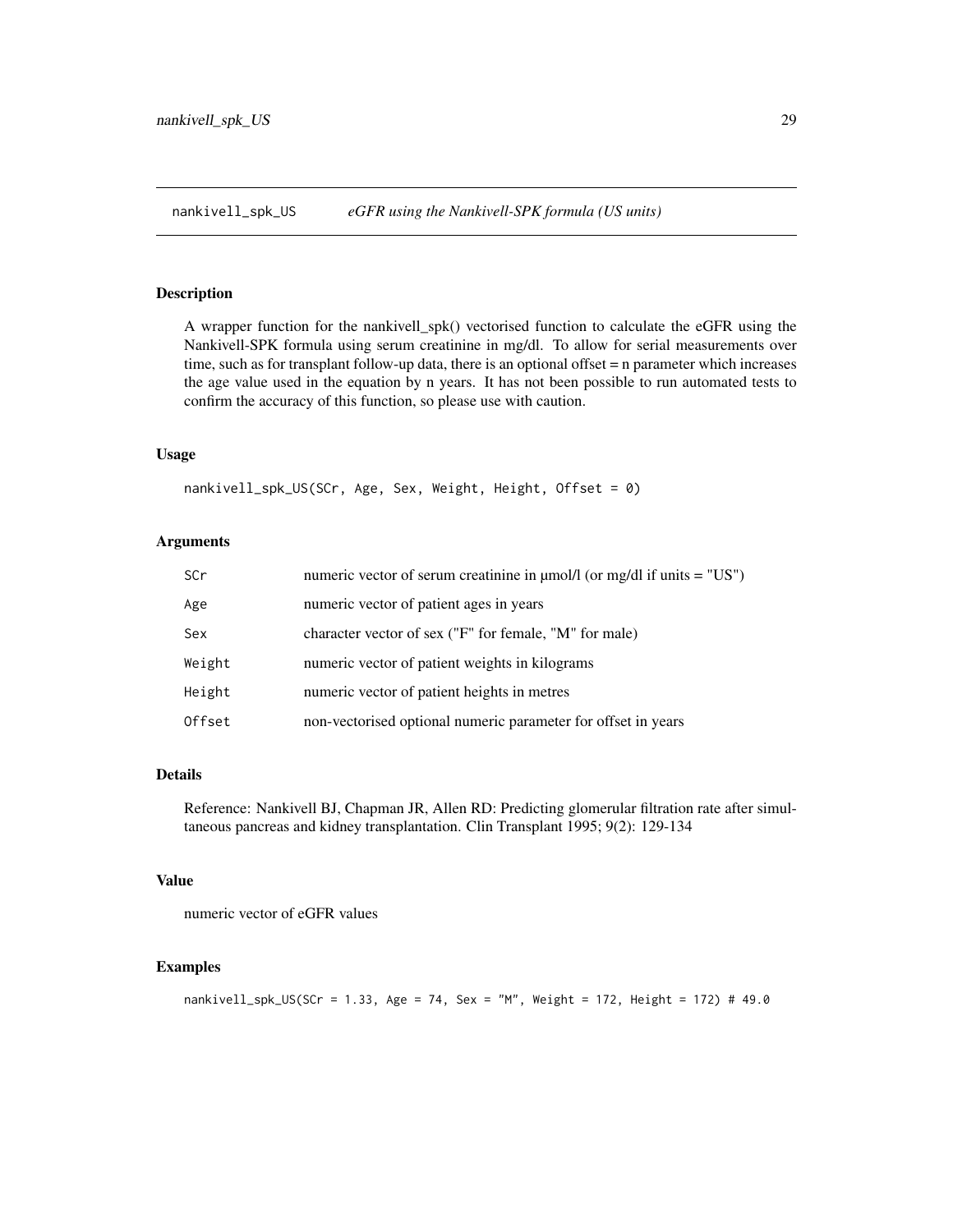A wrapper function for the nankivell() vectorised function to calculate eGFR using the Nankivell formula, but using creatinine and BUN in mg/dl rather than international units. It has not been possible to run automated tests to confirm the accuracy of this function, so please use with caution.

#### Usage

nankivell\_US(SCr, Urea, Weight, Height, Sex)

### Arguments

| SCr    | numeric vector of serum creatinine in $\mu$ mol/l (or mg/dl if units = "US") |
|--------|------------------------------------------------------------------------------|
| Urea   | numeric vector of serum urea in mmol/l (or BUN in mg/dl if units $=$ "US")   |
| Weight | numeric vector of patient weights in kilograms                               |
| Height | numeric vector of patient heights in centimetres                             |
| Sex    | character vector of sex ("F" for female, "M" for male)                       |

### Details

Reference: Nankivell BJ, Gruenwald SM, Allen RD, Chapman JR: Predicting glomerular filtration rate after renal transplantation. Transplantation 1995; 59:1683-89.

#### Value

a numeric vector of eGFR values

### Examples

```
nankivell_US(SCr = 1.33, Urea = 13.4, Weight = 65, Height = 172, Sex = "M") # 44.55
```
pdri *Pancreas donor risk index*

#### Description

A vectorised function to calculate the Pancreas Donor Risk Index as published by Axelrod et al. By default, the serum creatinine is used in mcmmol/l but this can be changed to mg/dl by setting the optional units parameter to "US"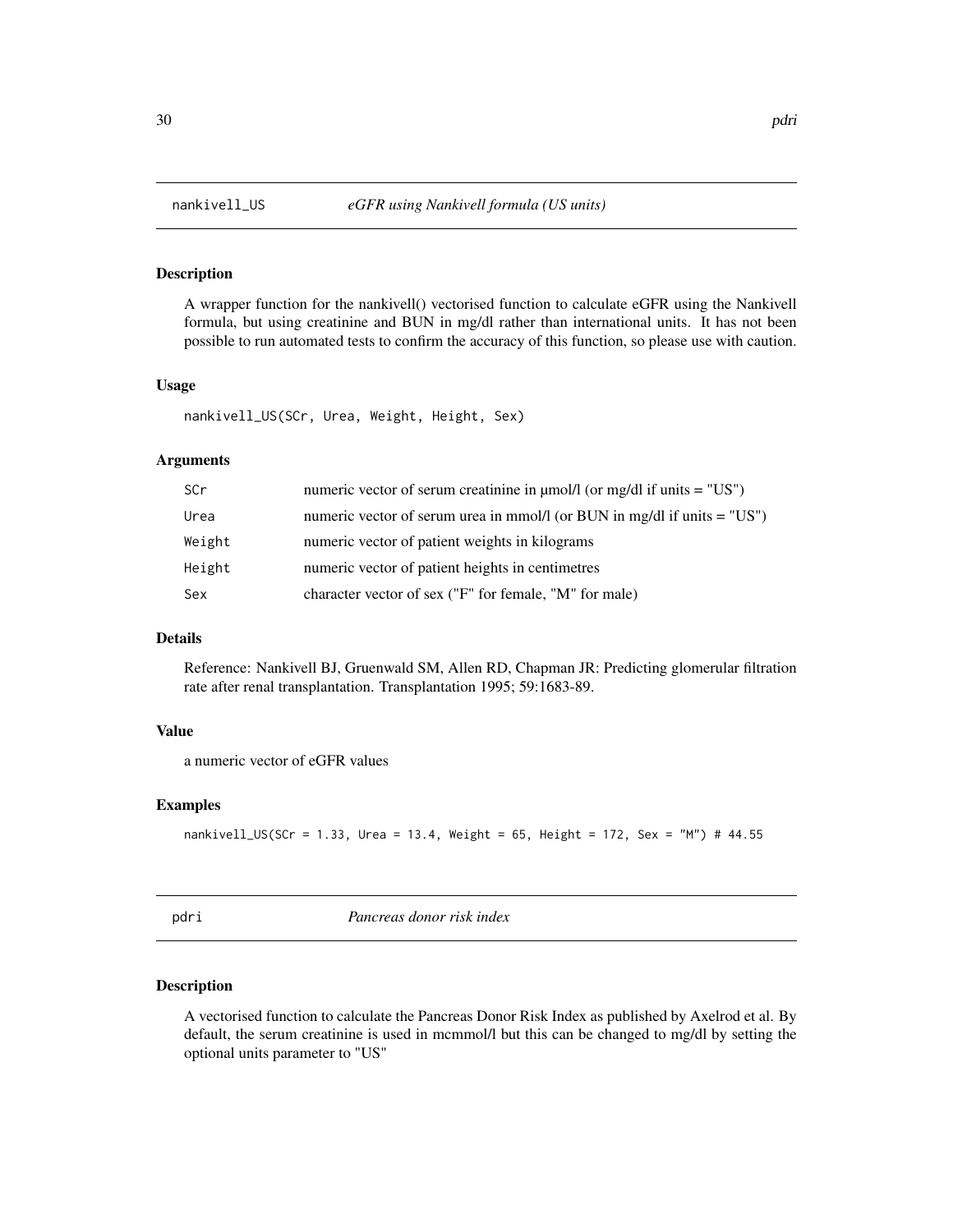### pdri 31

### Usage

```
pdri(age, sex, creat, eth, bmi, height, cva, cit, dcd, intent = c("SPK",
  "PAK", "Other"), units = "SI")
```
### Arguments

| age    | numeric vector of ages in years                                                                   |
|--------|---------------------------------------------------------------------------------------------------|
| sex    | character vector of patient sex ("F" for female, "M" for male)                                    |
| creat  | numeric vector of serum creatinine (umol/l by default)                                            |
| eth    | character vector of ethnicity, one of "asian", "black" or "other" in each case                    |
| bmi    | numeric vector of body mass index (BMI)                                                           |
| height | numeric vector of heights in centimetres                                                          |
| cva    | numeric vector of whether CVA is cause of death $(1 = yes, 0 = no)$                               |
| cit    | numeric vector of cold is chaemic times in hours                                                  |
| dcd    | numeric vector of whether donor after circulatory death $(1 = DCD, 0 = DBD)$                      |
| intent | character vector of implant intent, "PAK" for pancreas after kidney or "other"                    |
| units  | single character string for creatinine units: one of "SI" (for $\mu$ mol/l) or "US" (for<br>mg/dl |

### Details

Reference: Axelrod DA, Sung RS, Meyer KH, et al. Systematic evaluation of pancreas allograft quality, outcomes and geographic variation in utilization. Am J Transplant 2010; 10(4):837-45.

### Value

numeric vector of pancreas donor risk index values

### Examples

pdri(age = 28, sex = "M", creat = 1.0, eth = "other", bmi = 24, height = 173, cva = 0, cit = 12, dcd = 0, units = "US") # 1.00

pdri(age = 45, sex = "M", creat =  $88.4$ , eth = "other", bmi = 24, height = 173, cva = 0, cit = 12, dcd = 0, units = "SI") # 1.56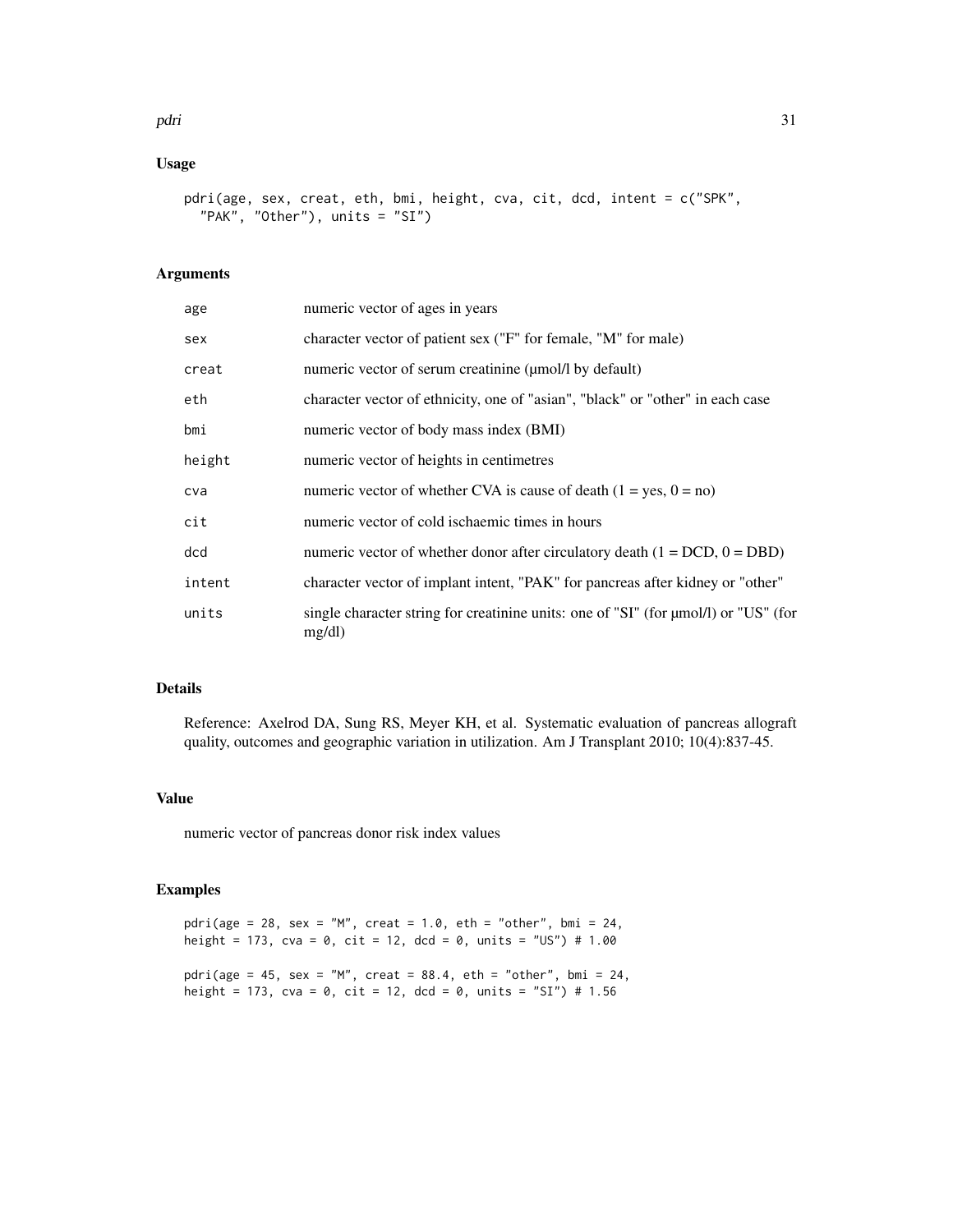<span id="page-31-0"></span>

A vectorised function to calculate the Pedi-SOFT score used to predict survival after liver transplantation in children.

### Usage

pedi\_soft(CTVG, Weight, Dx, LifeSupport, PrevTx)

### Arguments

| <b>CTVG</b> | numeric vector of whether cadaveric technical variant graft (1 for "yes", 0 for<br>"no"               |
|-------------|-------------------------------------------------------------------------------------------------------|
| Weight      | numeric vector of recipient weight in kg                                                              |
| Dx          | numeric vector of whether on dialysis or creatinine clearance under 30 (1 for<br>"yes", $0$ for "no") |
| LifeSupport | numeric vector of whether on life support pre-transplant (1 for "yes", 0 for "no")                    |
| PrevTx      | numeric vector of number of previous liver transplants                                                |

### Details

Reference: Rana A, Pallister ZS, Guiteau JJ, et al. Survival Outcomes Following Pediatric Liver Transpantation (Pedi-SOFT) Score: A Novel Predictive Index. American Journal of Transplantation 2015; 15:1855-1863.

### Value

numeric vector of Pedi-SOFT scores

### Examples

pedi\_soft(CTVG = 1, Weight = 10, Dx = 0, LifeSupport = 0, PrevTx = 0) # 4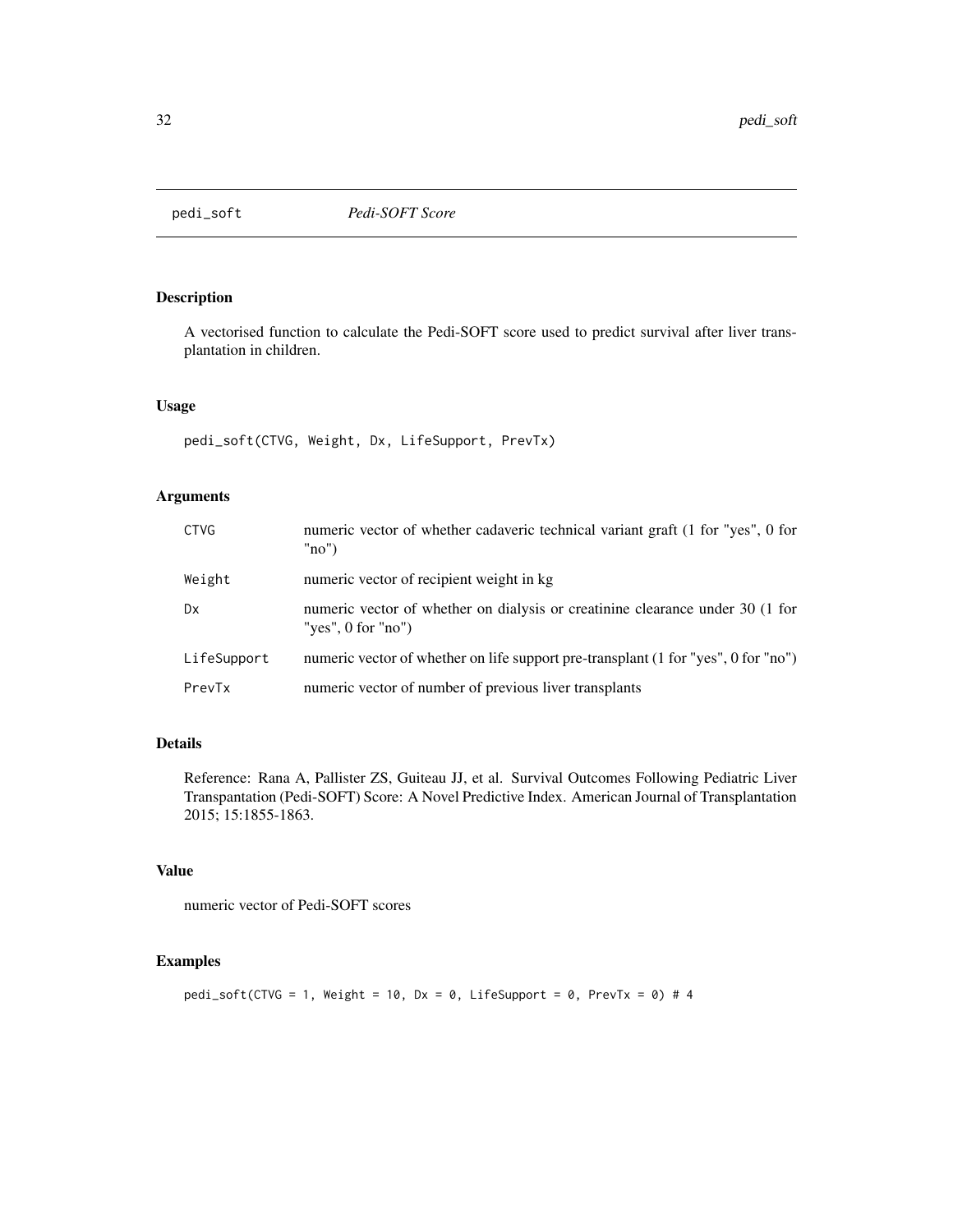<span id="page-32-0"></span>

A vectorised function to generate a PELD score for paediatric liver transplant candidates. The default unit for bilirubin is µmol/l and albumin in g/l, but these can be changed to mg/dl and g/dl respectively by setting the optional units parameter to "US".

#### Usage

```
peld(INR, bili, albumin, listing_age, growth_failure, units = "SI")
```
#### Arguments

| INR         | <b>INR</b>                                                                |
|-------------|---------------------------------------------------------------------------|
| bili        | serum biliruin (umol/l)                                                   |
| albumin     | serum albumin $(g/l)$                                                     |
| listing_age | age at the time of listing (years; integer or decimal)                    |
|             | growth_failure whether there is growth failure $(1 = yes, 0 = no)$        |
| units       | units used for bilirubin ("SI" for $\mu$ mol/l (default), "US" for mg/dl) |

### Details

Some labs report albumin in g/dl rather than the g/l used in this function. If units are set to "US" then g/dl is assumed and albumin should be divided by 10 if the lab reports are in g/l. If using SI units, take care to multiply the lab albumin by 10 if the lab output is in g/dl.

Reference: McDiarmid SV, Anand R, Lindblad AS, et. al. Development of a pediatric end-stage liver disease score to predict poor outcome in children awaiting liver transplantation. Transplantation 2002; 74(2):173-81.

#### Value

numeric vector of PELD scores

```
peld(INR = 2, bili = 54, albumin = 25, listing_age = 2, growth_failure = 1)peld(INR = 2, bili = 3.1, albumin = 25, listing_age = 2, growth_failure = 1, units = "US")
```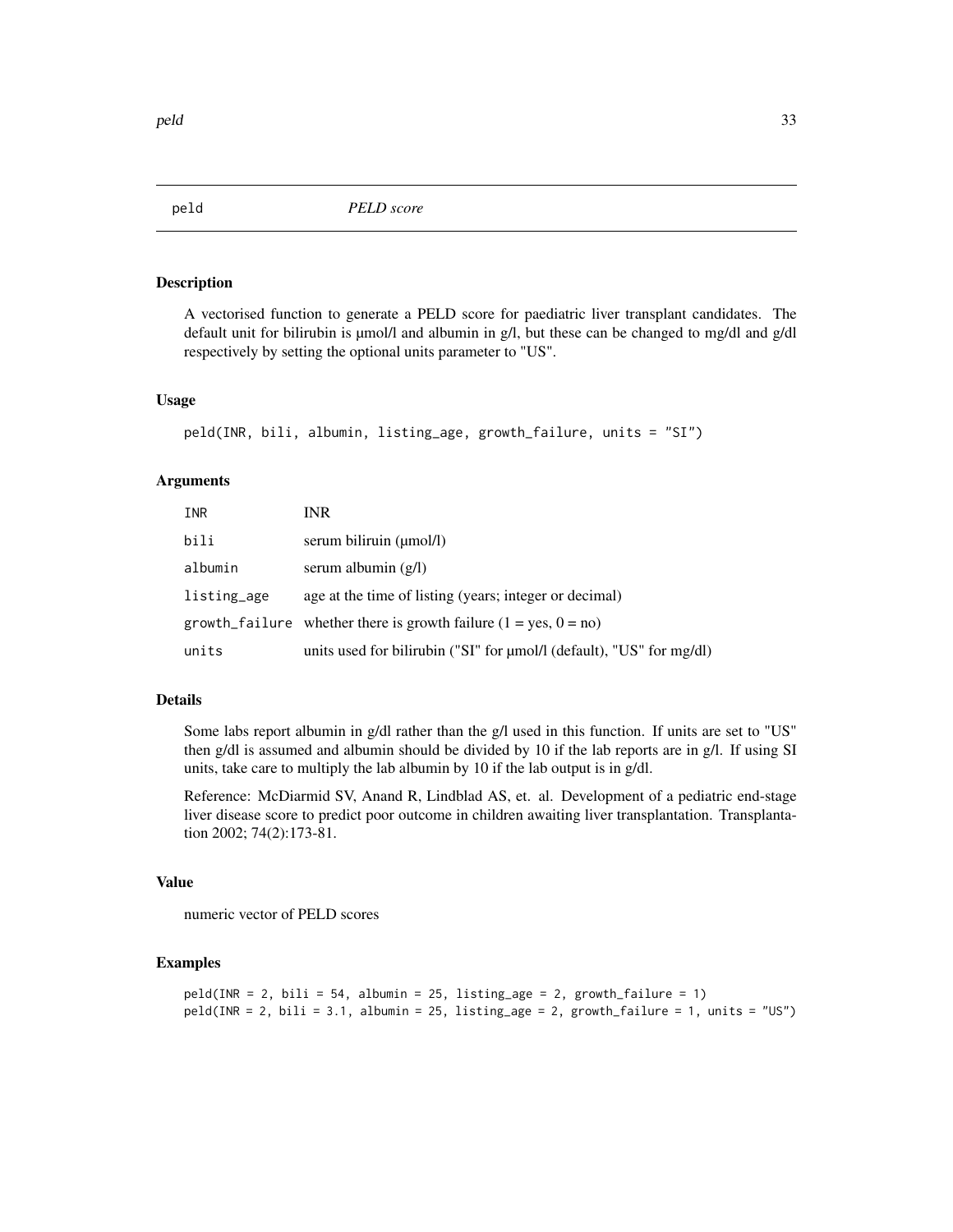<span id="page-33-0"></span>

A wrapper for peld(), a vectorised function to generate a PELD score for paediatric liver transplant candidates, using mg/dl as the unit for the serum bilirubin level.

#### Usage

peld\_US(INR, bili, albumin, listing\_age, growth\_failure)

### Arguments

| INR         | numeric vector of INR                                                                |
|-------------|--------------------------------------------------------------------------------------|
| bili        | numeric vector of serum biliruin (mg/dl)                                             |
| albumin     | numeric vector of serum albumin $(g/dl)$                                             |
| listing_age | numeric vector of age at the time of listing (years)                                 |
|             | growth_failure numeric vector of whether there is growth failure $(1 = yes, 0 = no)$ |

### Details

Reference: McDiarmid SV, Anand R, Lindblad AS, et. al. Development of a pediatric end-stage liver disease score to predict poor outcome in children awaiting liver transplantation. Transplantation 2002; 74(2):173-81.

### Value

numeric vector of PELD scores

#### Examples

peld\_US(INR = 2, bili = 3.1, albumin = 2.5, listing\_age = 2, growth\_failure = 1)

p\_pass *P-PASS pre-procurement pancreas suitability score*

### **Description**

A vectorised function to calculate the P-PASS pre-procurement pancreas allocation suitability score used in the Eurotransplant area. The score are between 9 and 27, and in a study published by Vinkers et al. in 2008, pancreata with P-PASS score less than 17 were three times more likely to be transplanted than those with scores of 17 or more.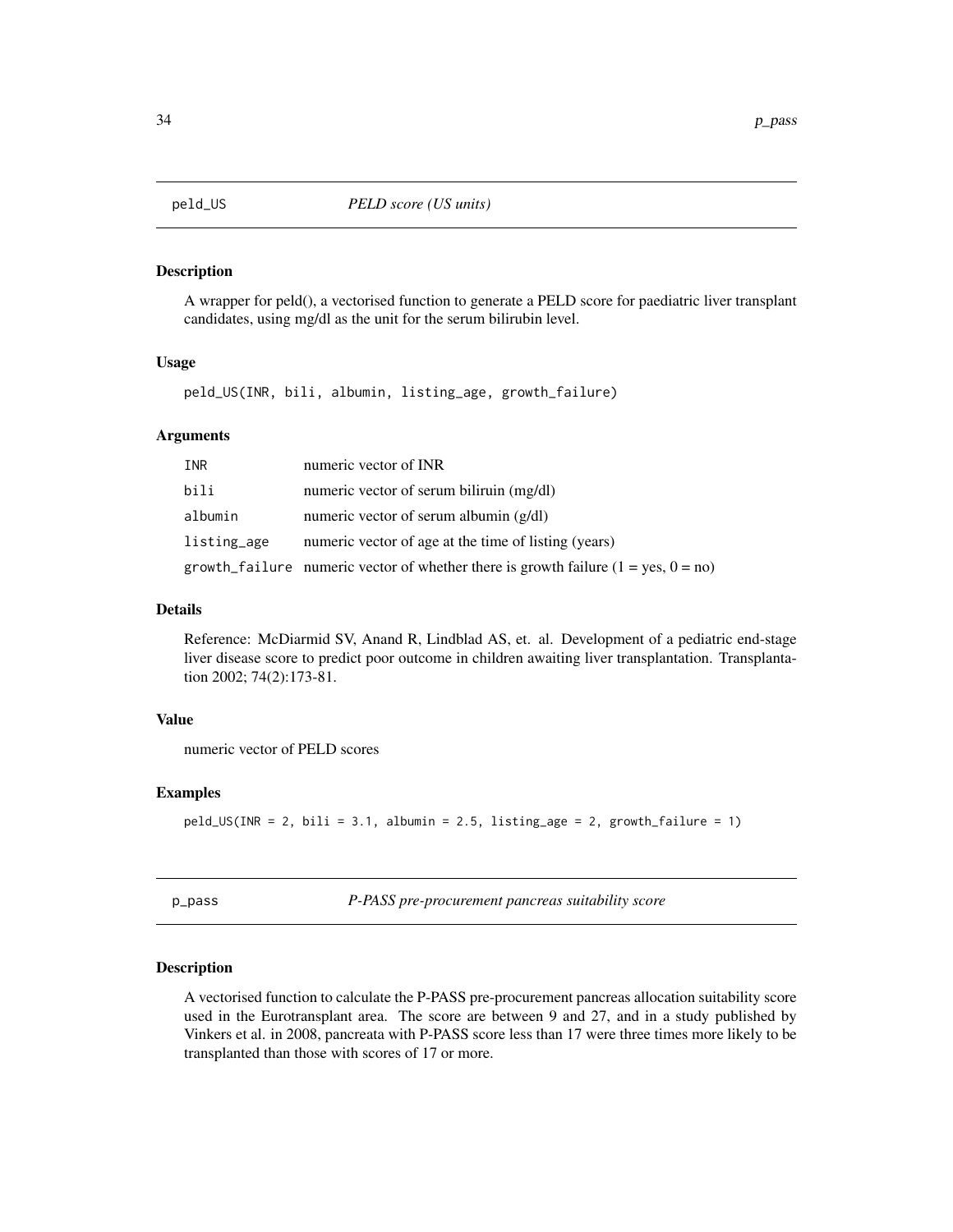#### $p_{\perp}$  pass 35

#### Usage

```
p_pass(age, bmi, icu, c.arr, Na, amylase = NULL, lipase = NULL, norad,
 dopam)
```
#### Arguments

| age     | numeric vector of donor ages in years                                      |
|---------|----------------------------------------------------------------------------|
| bmi     | numeric vector of donor body mass index (BMI)                              |
| icu     | numeric vector of length of donor ICU stay in days                         |
| c.arr   | numeric vector for duration of cardiac arrest (use 0 if no cardiac arrest) |
| Na      | numeric vector of donor serum sodium in mmmol/l                            |
| amylase | numeric vector of donor serum amylase in IU/l (0 if not available)         |
| lipase  | numeric vector of donor serum lipase in IU/l (0 if not available)          |
| norad   | numeric vector of noradrenaline (0 if not used)                            |
| dopam   | numeric vector of dopamine or dobutamine (0 if not used)                   |

### Details

At least one of amylase or lipase is needed for each case, but this function can take datasets with a mixture of amylase and lipase levels and will allocate points based on the higher points for cases when both are provided.

Reference: Vinkers MT, Rahmel AO, Slot MC, et al. How to recognize a suitable pancreas donor: a Eurotransplant study of preprocurement factors. Transplant Proc 2008; 40(5):1275-8.

#### Value

numeric vector of P-PASS scores

```
# as a single case
p_pass(age = 25, bmi = 19, icu = 0, c.arr = 0, Na = 135,
      amylase = 101, lipase = 120, norad = 0, dopam = 0) # 9
# as a vector with mixed amylase and lipase availability
p_pass(age = c(25, 31, 45), bmi = c(18, 22, 35), icu = c(2, 5, 10), c.arr = c(0, 4, 10),
      Na = c(135, 157, 164), amylase = c(120, NA, 400), lipase = c(155, 170, NA),
     norad = c(0, 0.02, 0.06), dopam = c(0, 5, 11)) # 9, 19, 25
# as a vector with all lipase values missing
p_{pass(age = c(25, 31, 45), bmi = c(18, 22, 35), icu = c(2, 5, 10), c.array = c(0, 4, 10),Na = c(135, 157, 164), amylase = c(120, 145, 400), lipase = c(NA, NA, NA),
      norad = c(0, 0.02, 0.06), dopam = c(0, 5, 11)) # 9, 19, 25
```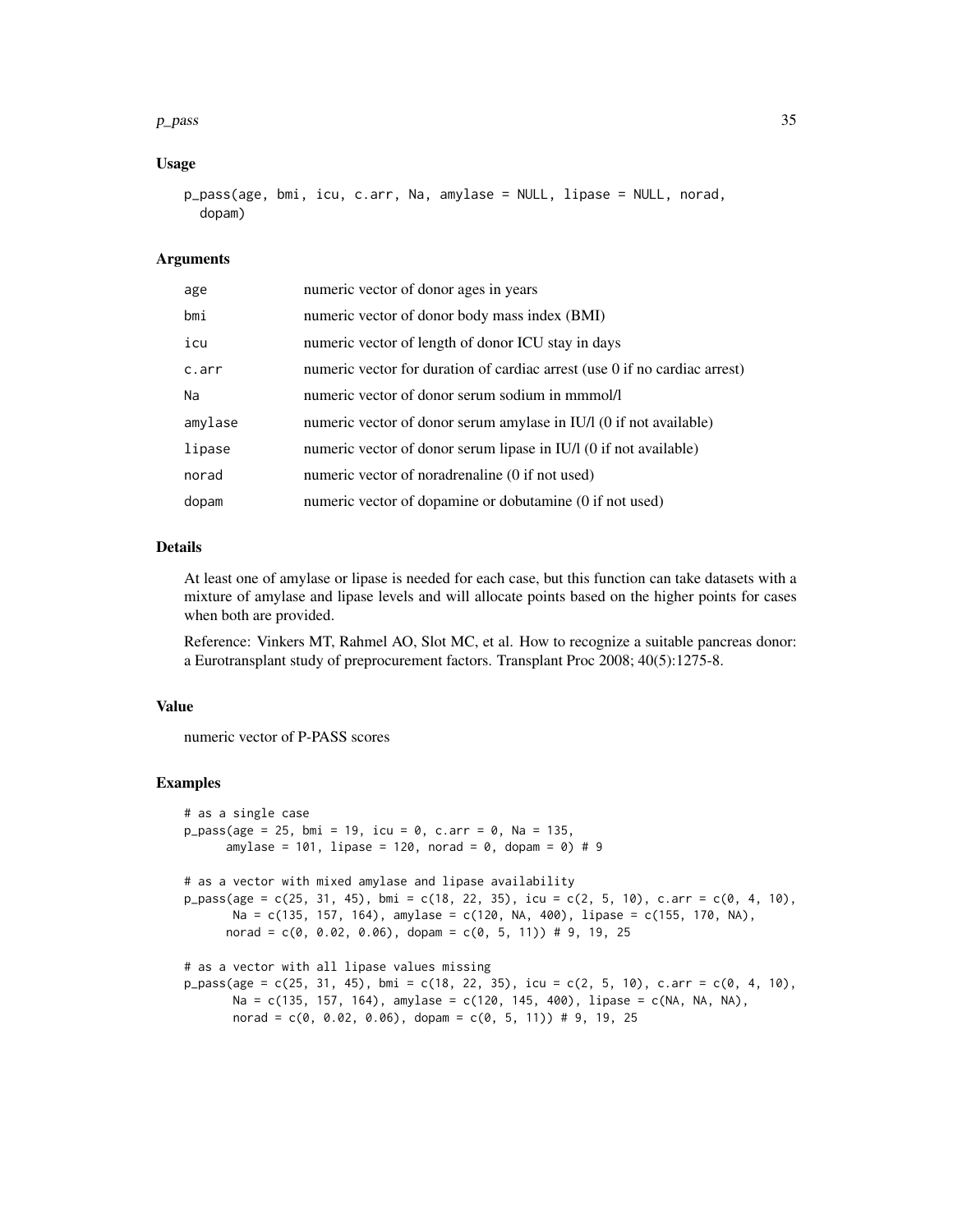<span id="page-35-0"></span>

A vectorised function to calculate the pre-procurement component of the SOFT score used to predict patient survival after liver transplantation. The function needs the MELD score as one of its inputs - this is available using the transplantr::meld() function. The units for albumin are g/l but this is changed to g/dl if the optional Units parameter is set to "US"

#### Usage

```
p_soft(Age, BMI, PrevTx, AbdoSurg, Albumin, Dx, ICU, Admitted, MELD,
 LifeSupport, Encephalopathy, PVThrombosis, Ascites, Units = "SI")
```
#### Arguments

| Age            | numeric vector of patient ages in years                                                                  |
|----------------|----------------------------------------------------------------------------------------------------------|
| BMI            | numeric vector of patient BMI in kg/m2                                                                   |
| PrevTx         | numeric vector of number of previous transplants                                                         |
| AbdoSurg       | numeric vector of whether previous abdominal surgery $(1 = "yes", 0 = "no")$                             |
| Albumin        | numeric vector of serum albumin in g/l                                                                   |
| Dx             | numeric vector of whether on dialysis before transplant $(1 = "yes", 0 = "no")$                          |
| ICU            | numeric vector of whether patients in intensive care unit before transplant $(1 =$<br>"yes", $0 =$ "no") |
| Admitted       | numeric vector of whether admitted to hospital pre-transplant ( $1 =$ "yes", $0 =$<br>"no"               |
| <b>MELD</b>    | numeric vector of MELD scores                                                                            |
| LifeSupport    | numeric vector of whether on life support pre-transplant $(1 = "yes", 0 = "no")$                         |
| Encephalopathy | numeric vector of whether encephalopathy present $(1 = "yes", 0 = "no")$                                 |
| PVThrombosis   | numeric vector of whether portal vein thrombosis $(1 = "yes", 0 = "no")$                                 |
| Ascites        | numeric vector of whether ascites pre-transplant $(1 = "yes", 0 = "no")$                                 |
| Units          | optional scalar for albumin units (one of "SI" for g/l, "US" for g/dl)                                   |

#### Details

Reference: Rana A, Hardy MA, Halazun KJ, et al. Survival Outcomes Following Liver Transplantation (SOFT) Score: A Novel Method to Predict Patient Survival Following Liver Transplantation. American Journal of Transplantation 2008; 8:2537-2546.

### Value

numeric vector of P-SOFT scores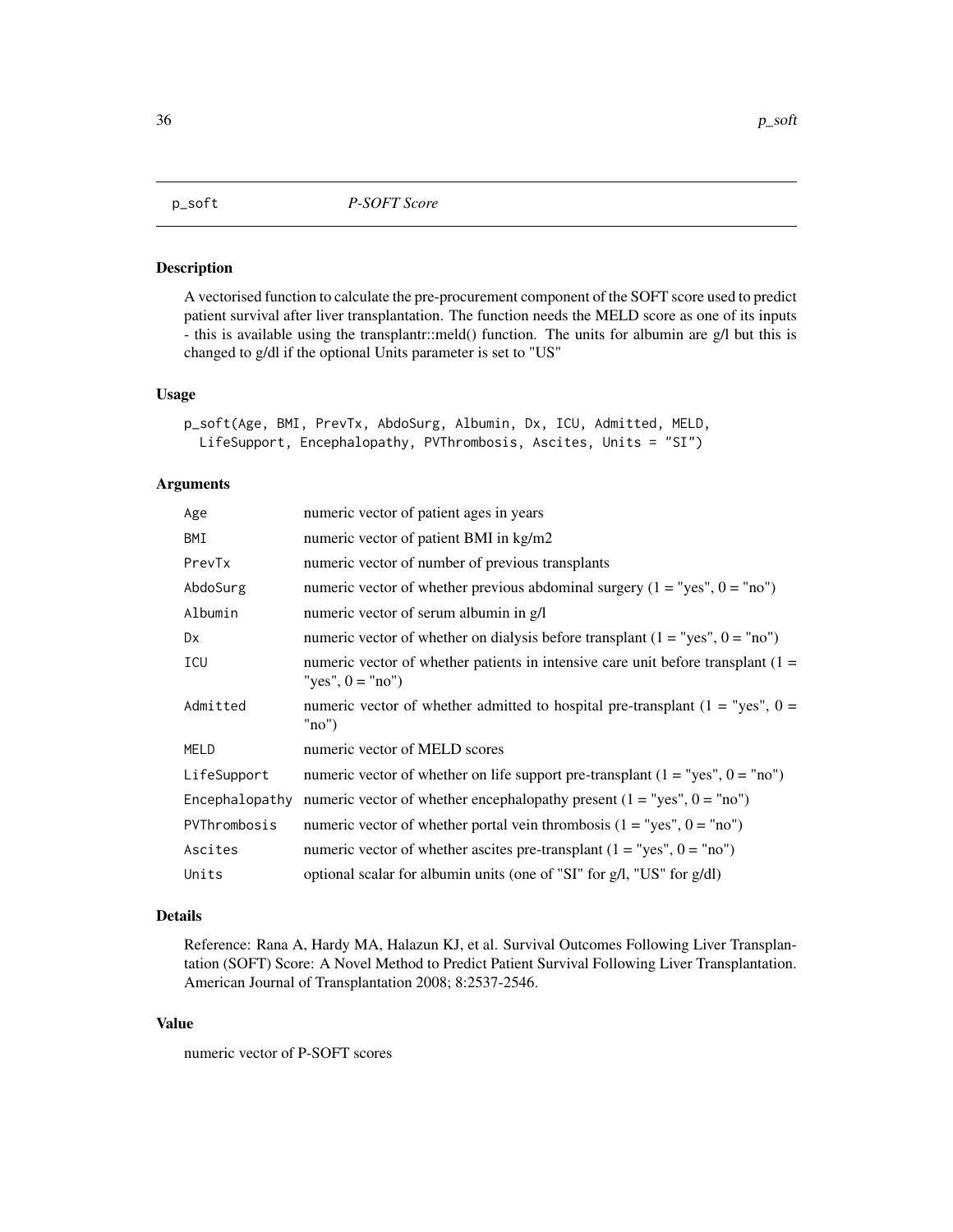### <span id="page-36-0"></span>p\_soft\_US 37

### Examples

```
p\_soft(Age = 65, BMI = 36, PrevTx = 2, AbdoSurg = 1, Albumin = 29, Dx = 0,ICU = \theta, Admitted = 1, MELD = 32, LifeSupport = \theta, Encephalopathy = 1,
    PVThrombosis = 1, Ascites = 1) # 37
```
#### p\_soft\_US *P-SOFT Score (US units)*

### Description

A wrapper for the p\_soft() vectorised function to calculate the pre-procurement component of the SOFT score used to predict patient survival after liver transplantation. The function needs the MELD score as one of its inputs - this is available using the transplantr::meld() function. The units for albumin are g/dl (rather than g/l in p\_soft() function)

#### Usage

```
p_soft_US(Age, BMI, PrevTx, AbdoSurg, Albumin, Dx, ICU, Admitted, MELD,
 LifeSupport, Encephalopathy, PVThrombosis, Ascites)
```
### Arguments

| Age            | numeric vector of patient ages in years                                                                  |
|----------------|----------------------------------------------------------------------------------------------------------|
| BMI            | numeric vector of patient BMI in kg/m2                                                                   |
| PrevTx         | numeric vector of number of previous transplants                                                         |
| AbdoSurg       | numeric vector of whether previous abdominal surgery $(1 = "yes", 0 = "no")$                             |
| Albumin        | numeric vector of serum albumin in g/dl                                                                  |
| <b>Dx</b>      | numeric vector of whether on dialysis before transplant $(1 = "yes", 0 = "no")$                          |
| ICU            | numeric vector of whether patients in intensive care unit before transplant $(1 =$<br>"yes", $0 =$ "no") |
| Admitted       | numeric vector of whether admitted to hospital pre-transplant $(1 = "yes", 0 =$<br>"no"                  |
| MELD           | numeric vector of MELD scores                                                                            |
| LifeSupport    | numeric vector of whether on life support pre-transplant $(1 = "yes", 0 = "no")$                         |
| Encephalopathy | numeric vector of whether encephalopathy present $(1 = "yes", 0 = "no")$                                 |
| PVThrombosis   | numeric vector of whether portal vein thrombosis $(1 = "yes", 0 = "no")$                                 |
| Ascites        | numeric vector of whether ascites pre-transplant $(1 = "yes", 0 = "no")$                                 |

### Details

Reference: Rana A, Hardy MA, Halazun KJ, et al. Survival Outcomes Following Liver Transplantation (SOFT) Score: A Novel Method to Predict Patient Survival Following Liver Transplantation. American Journal of Transplantation 2008; 8:2537-2546.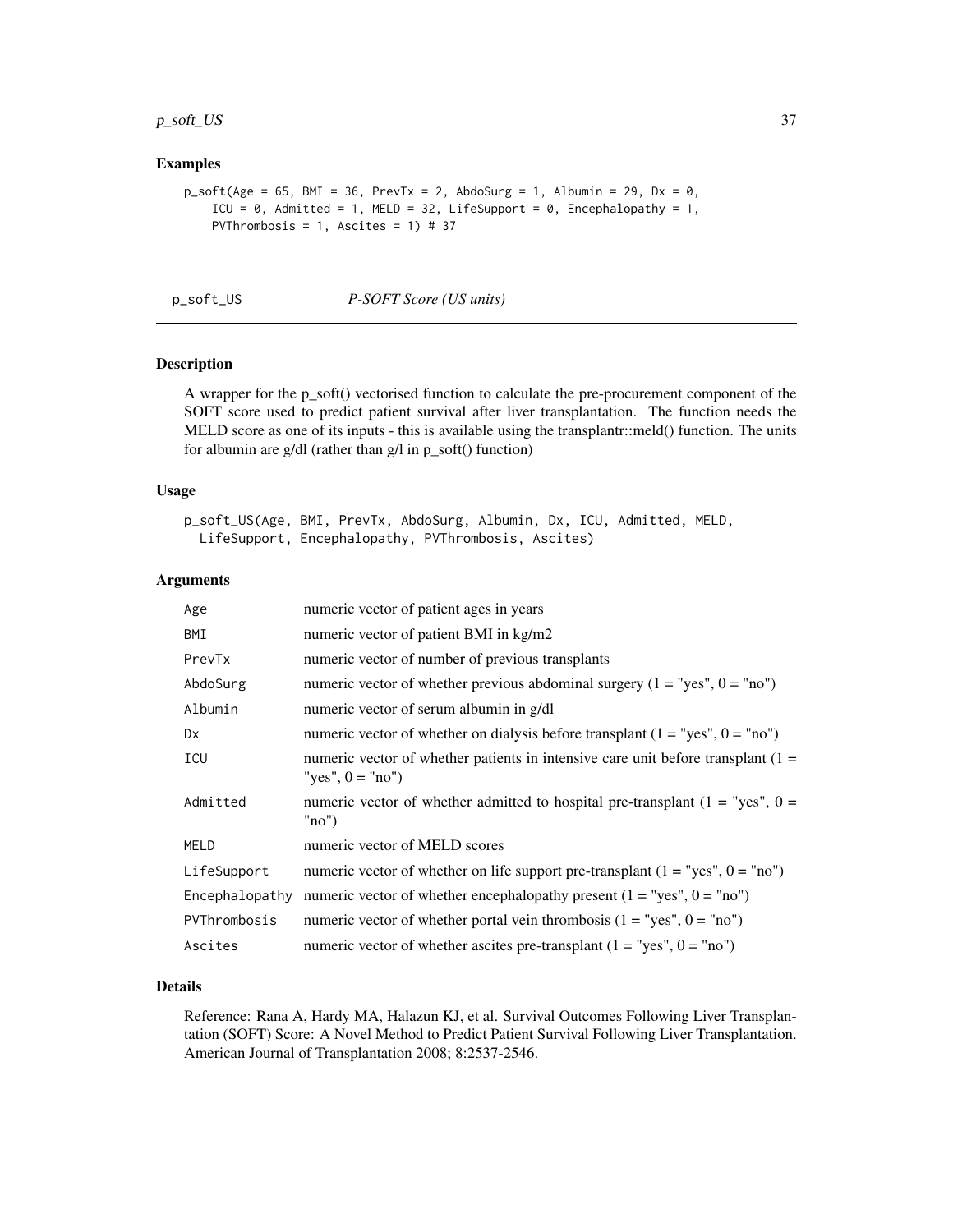#### <span id="page-37-0"></span>Value

numeric vector of P-SOFT scores

### Examples

```
p\_soft\_US(Age = 65, BMI = 36, PrevTx = 2, Abdosurg = 1, Albumin = 2.9,Dx = 0, ICU = 0, Admitted = 1, MELD = 32, LifeSupport = 0, Encephalopathy = 1,
   PVThrombosis = 1, Ascites = 1) # 37
```
raw\_epts *Estimated Post-Transplant Survival Score (EPTS)*

#### Description

A vectorised function to calculate raw EPTS scores for norm-related prediction of patient survival after adult renal transplants. This function generates the raw EPTS scores which can be converted to percentiles using the lookup table on the OPTN website at https://optn.transplant.hrsa.gov/media/2973/epts\_mapping\_table\_2

### Usage

raw\_epts(age, dm, prev\_tx, dx)

#### Arguments

| age     | numeric vector of patient age in years (with decimals)                  |
|---------|-------------------------------------------------------------------------|
| dm      | numeric vector of whether patient diabetic $(1 = yes, 0 = no)$          |
| prev_tx | numeric vector of whether patient has a previous solid organ transplant |
| dx      | numeric vector of duration of dialysis in years (with decimals)         |

### Details

References: https://optn.transplant.hrsa.gov/resources/allocation-calculators/epts-calculator/ and https://optn.transplant.hrsa.

#### Value

numeric vector of raw EPTS scores

```
raw_epts(age = 23.5838467, dm = 0, prev_tx = 1, dx = 5.0814511) # 0.9666517
raw_epts(age = 52.8788501, dm = 0, prev_tx = 0, dx = 0) # 1.440306
raw_epts(age = 22.5242984, dm = 1, prev_tx = 1, dx = 6.8747433) # 1.868751
```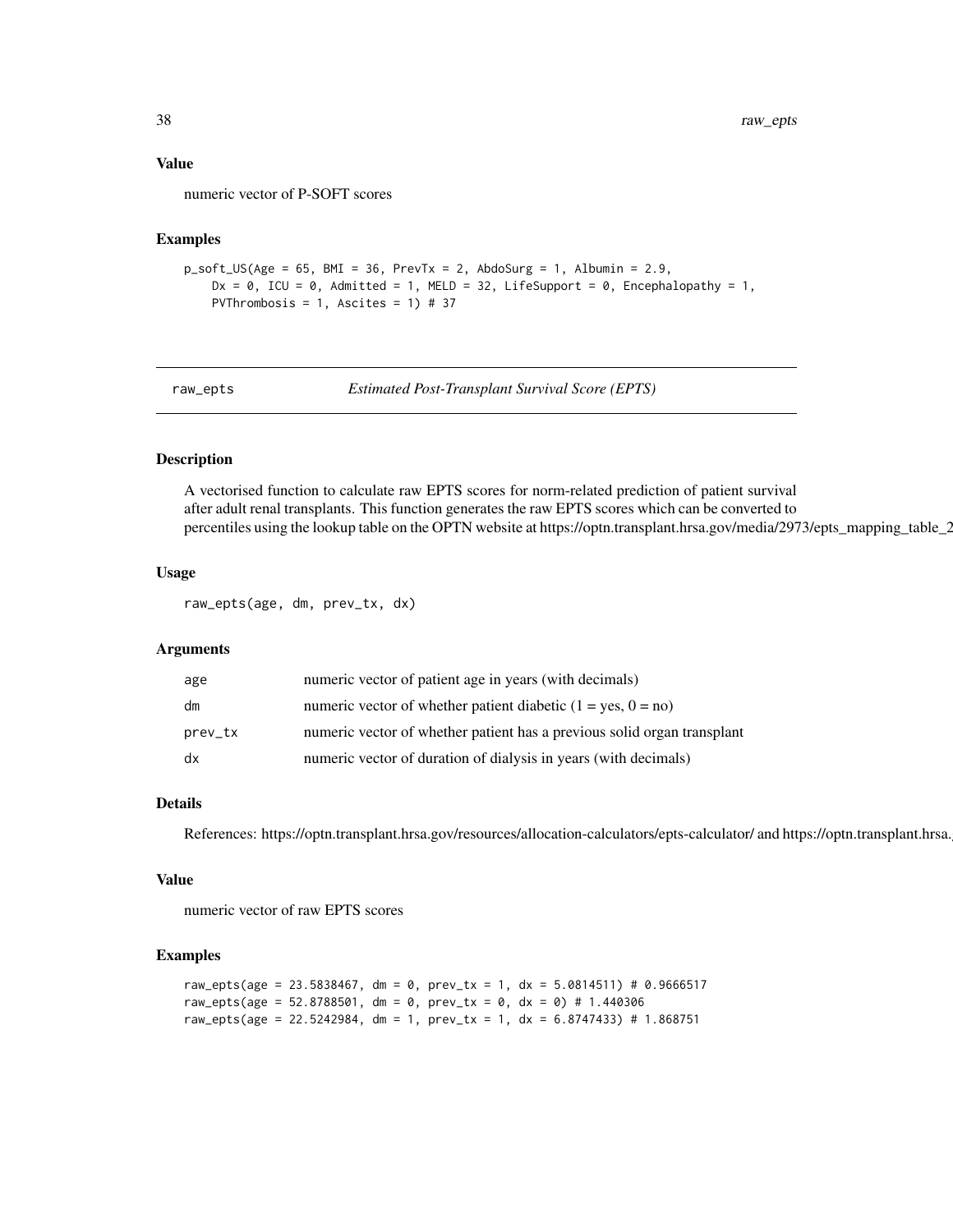<span id="page-38-0"></span>

A simulated dataset of patient characteristics and creatinine levels

### Usage

results

### Format

A data frame with 4 rows and 6 variables:

Creatinine serum creatinine in µmol/l

Age patient age in years

Sex Patient sex, M or F

Ethnicity Patient ethnicity

Weight Patient weight in kg

Height Patient height in cm ...

results\_US *Simulated dataset to illustrate eGFR calculator vignette.*

### Description

A simulated dataset of patient characteristics and creatinine levels

### Usage

results\_US

### Format

A data frame with 4 rows and 6 variables:

Creatinine serum creatinine in mg/dl

Sex Patient sex, M or F

Age patient age in years

Ethnicity Patient ethnicity

Weight Patient weight in kg

Height Patient height in cm ...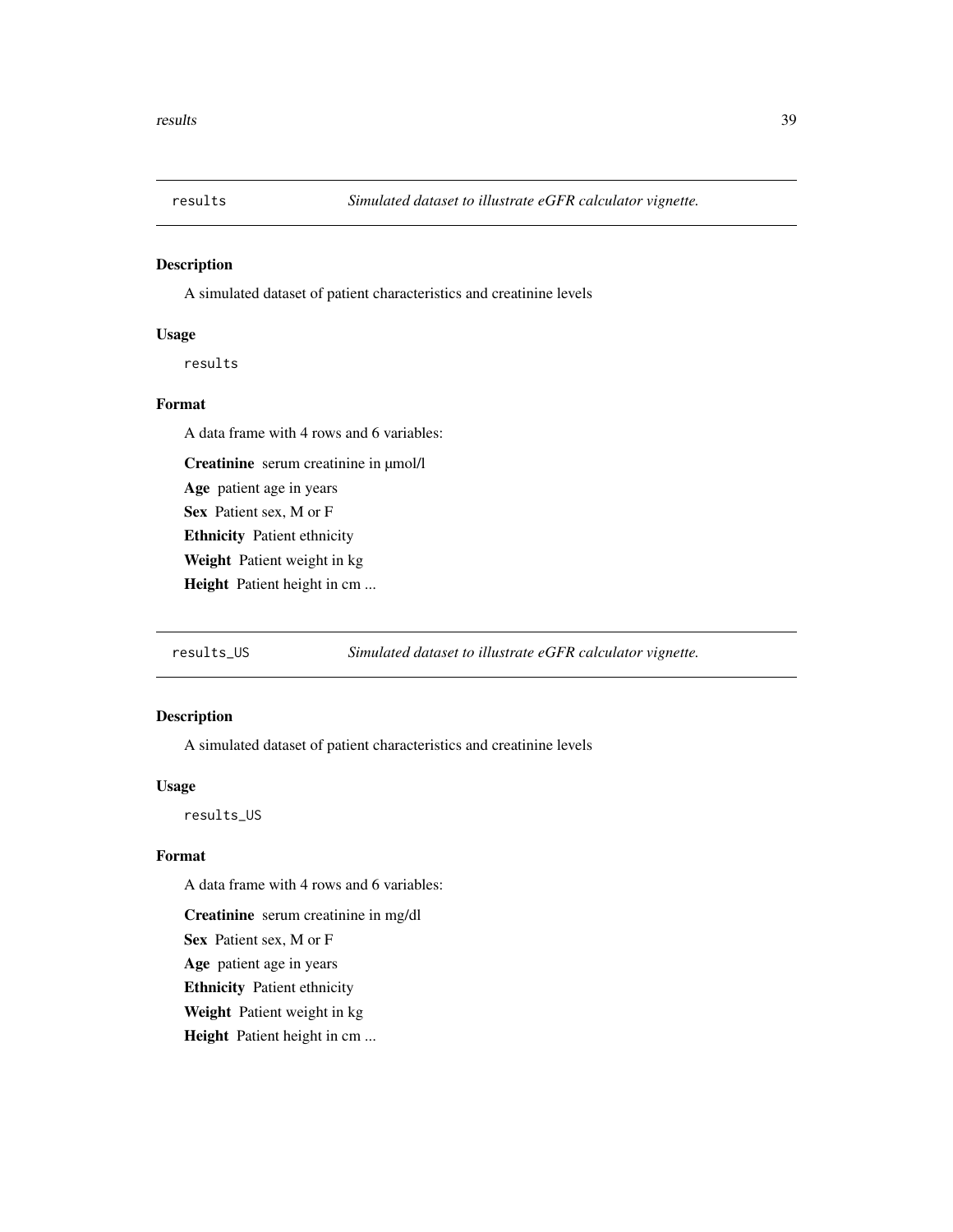<span id="page-39-0"></span>

A vectorised formula to calculate estimate glomerular filtration rate in children using the bedside Schwartz formula. By default this uses serum creatinine in  $\mu$ mol/l but this can be changed to mg/dl by setting the optional units parameter to "US".

### Usage

```
schwartz(creat, height, units = "SI")
```
### Arguments

| creat  | numeric vector of creatinine levels in $\mu$ mol/l (or mg/dl if units = "US")                        |
|--------|------------------------------------------------------------------------------------------------------|
| height | numeric vector of heights in cm                                                                      |
| units  | non-vectorised optional parameter for creatinine unit ("SI" for umol/l (default),<br>"US" for mg/dl) |

### Details

Reference: Schwartz GJ, Munoz A, Schneider MF et al. New equations to estimate GFR in children with CKD. J Am Soc Nephrol 2009; 20(3):629-637.

### Value

numeric vector of eGFR values

### Examples

```
# calculate using creatinine in µmol/l
schwartz(create = 64, height = 101)# calculate using mg/dl
```
schwartz(creat =  $0.7$ , height =  $101$ , units = "US")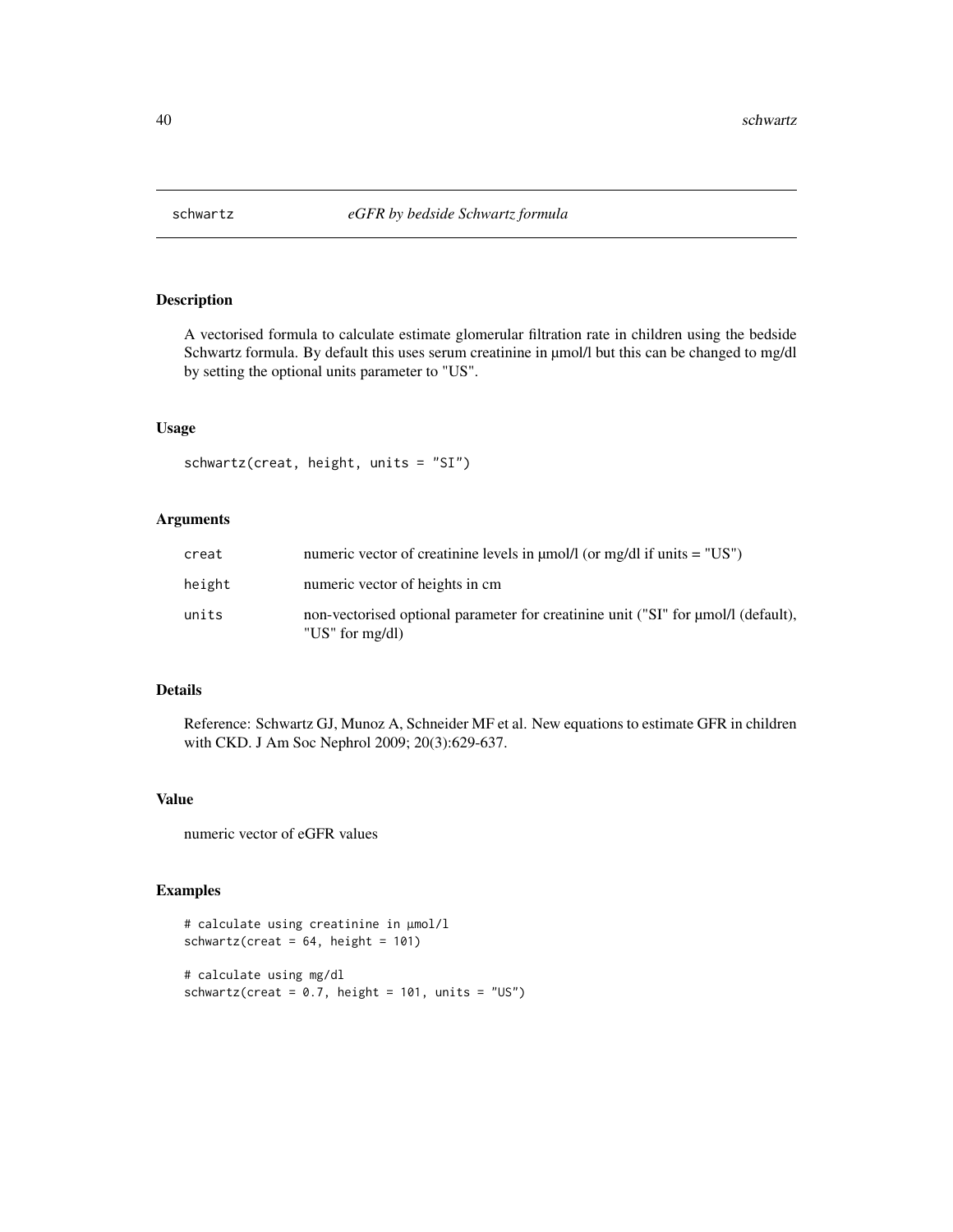<span id="page-40-0"></span>A wrapper function for the schwartz() vectorised formula to calculate estimate glomerular filtration rate in children using the bedside Schwartz formula, using serum creatinine in mg/dl. Use the schwartz() function instead for  $\mu$ mol/l.

#### Usage

schwartz\_US(creat, height)

#### Arguments

| creat  | numeric vector of creatinine levels in $\mu$ mol/l (or mg/dl if units = "US") |
|--------|-------------------------------------------------------------------------------|
| height | numeric vector of heights in cm                                               |

### Details

Reference: Schwartz GJ, Munoz A, Schneider MF et al. New equations to estimate GFR in children with CKD. J Am Soc Nephrol 2009; 20(3):629-637.

#### Value

numeric vector of eGFR values

#### Examples

```
# calculate using creatinine in -mg/dl
schwartz_US(creat = 0.7, height = 101)
```

| serial.results | Simulated dataset to illustrate serial results eGFR calculator vignette. |  |  |  |  |
|----------------|--------------------------------------------------------------------------|--|--|--|--|
|----------------|--------------------------------------------------------------------------|--|--|--|--|

### Description

A simulated dataset of patient characteristics and creatinine levels

#### Usage

serial.results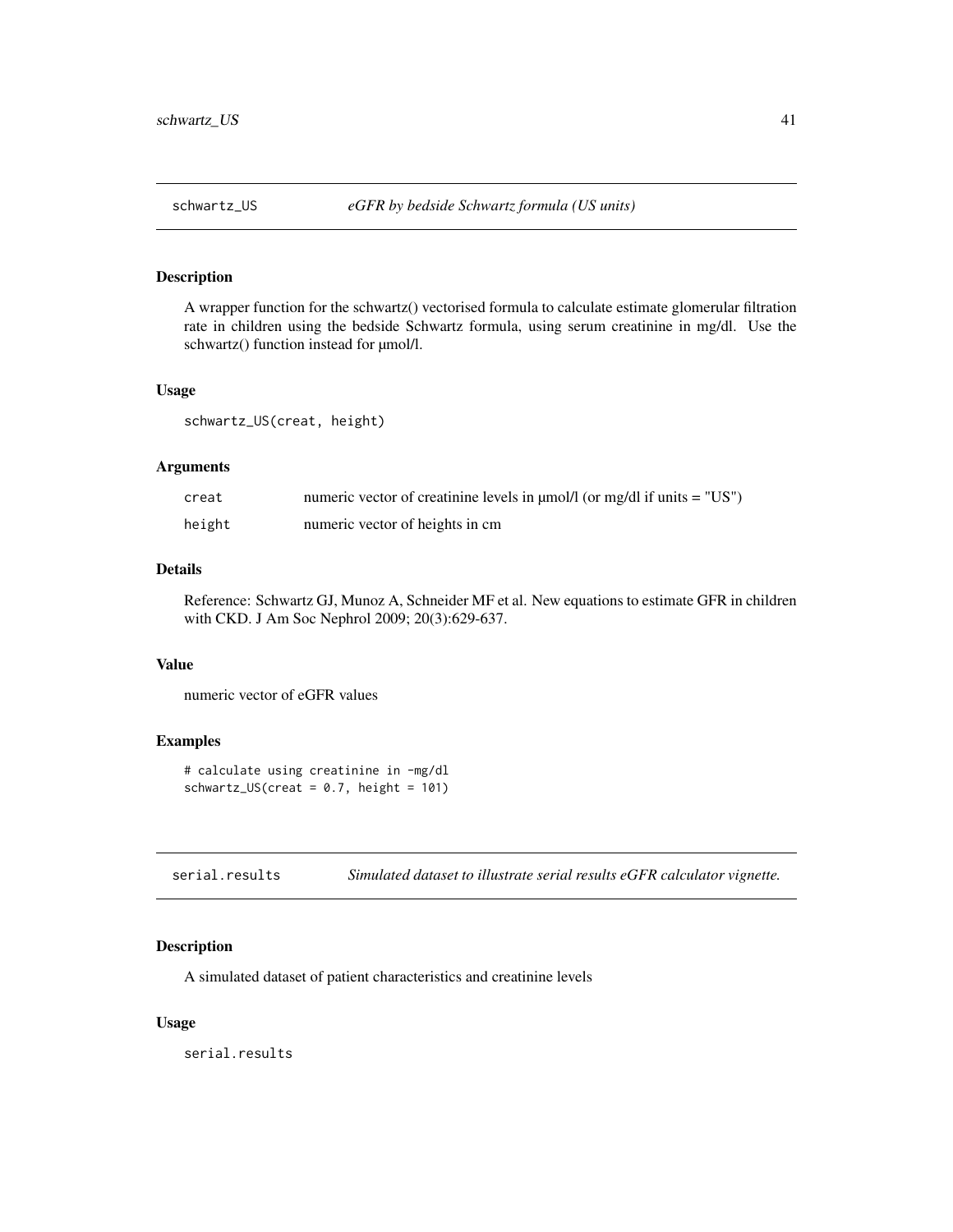### <span id="page-41-0"></span>Format

A data frame with 4 rows and 6 variables:

Age patient age in years Sex Patient sex, M or F Ethnicity Patient ethnicity Creatinine\_1yr serum creatinine at 1 year, in µmol/l Creatinine\_5yr serum creatinine at 5 years, in µmol/l ...

soft *SOFT score (Survival Outcomes Following Liver Transplantation)*

### Description

A vectorised function to calculate SOFT Scores for predicting patient survival after liver transplantation The units for donor serum creatinine are in µmol/l and recipient serum albumin in g/l but they can be changed to mg/dl and g/dl respectively by setting the Units parameter to "US".

#### Usage

```
soft(Age, BMI, PrevTx, AbdoSurg, Albumin, Dx, ICU, Admitted, MELD,
 LifeSupport, Encephalopathy, PVThrombosis, Ascites, PortalBleed,
 DonorAge, DonorCVA, DonorSCr, National, CIT, Units = "SI")
```
### Arguments

| Age            | numeric vector of patient ages in years                                                                  |  |  |
|----------------|----------------------------------------------------------------------------------------------------------|--|--|
| BMI            | numeric vector of patient BMI in kg/m2                                                                   |  |  |
| PrevTx         | numeric vector of number of previous transplants                                                         |  |  |
| AbdoSurg       | numeric vector of whether previous abdominal surgery $(1 = "yes", 0 = "no")$                             |  |  |
| Albumin        | numeric vector of serum albumin in g/l                                                                   |  |  |
| Dx             | numeric vector of whether on dialysis before transplant $(1 = "yes", 0 = "no")$                          |  |  |
| ICU            | numeric vector of whether patients in intensive care unit before transplant $(1 =$<br>"ves", $0 =$ "no") |  |  |
| Admitted       | numeric vector of whether admitted to hospital pre-transplant ( $1 =$ "yes", $0 =$<br>"no"               |  |  |
| MELD           | numeric vector of MELD scores                                                                            |  |  |
| LifeSupport    | numeric vector of whether on life support pre-transplant $(1 = "yes", 0 = "no")$                         |  |  |
| Encephalopathy | numeric vector of whether encephalopathy present $(1 = "yes", 0 = "no")$                                 |  |  |
| PVThrombosis   | numeric vector of whether portal vein thrombosis $(1 = "yes", 0 = "no")$                                 |  |  |
| Ascites        | numeric vector of whether ascites pre-transplant $(1 = "yes", 0 = "no")$                                 |  |  |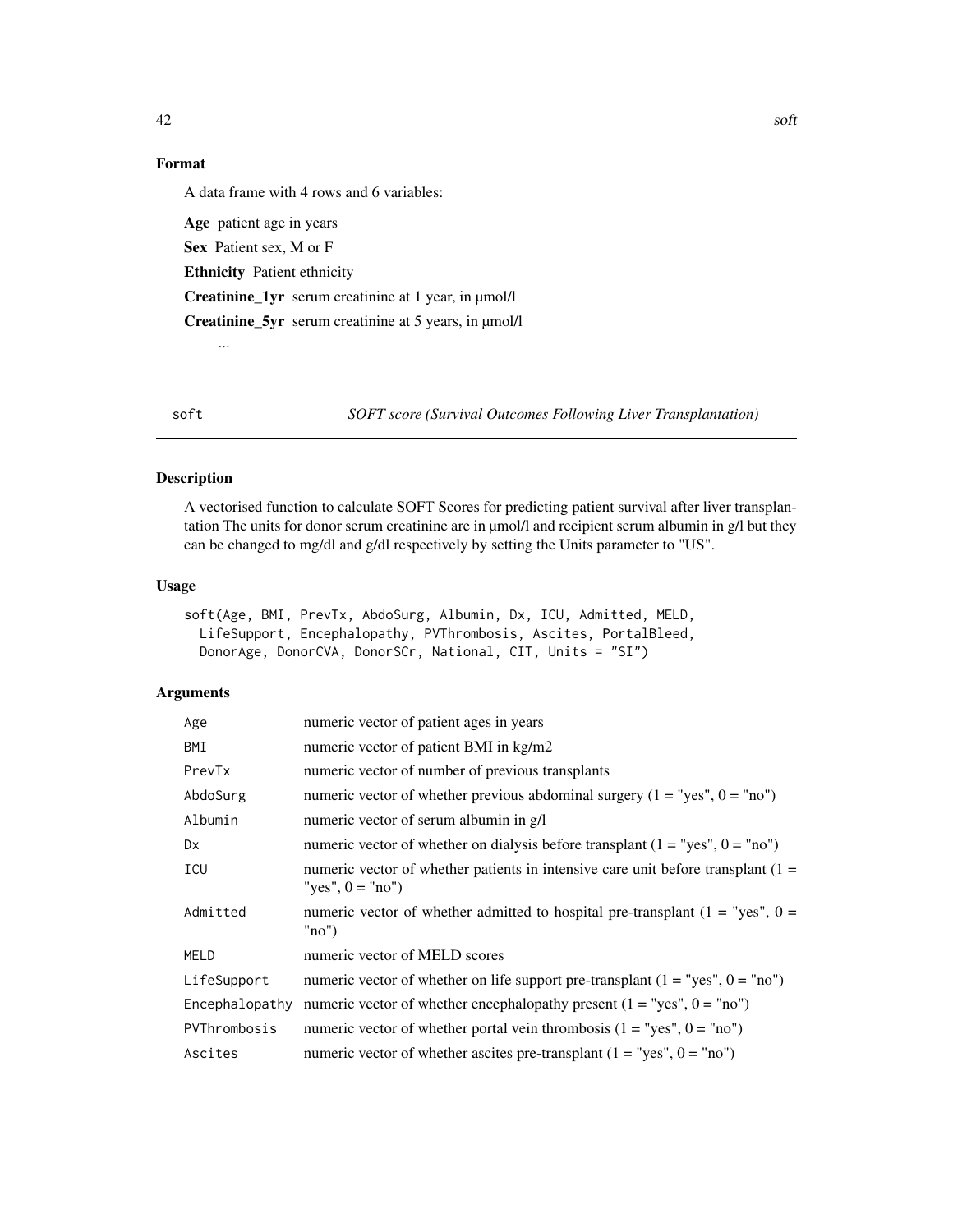<span id="page-42-0"></span>

| PortalBleed | numeric vector of whether portal bleeding in 48 hours pre-transplant $(1 = "yes",$<br>$0 = "no")$           |
|-------------|-------------------------------------------------------------------------------------------------------------|
| DonorAge    | numeric vector of donor ages in years                                                                       |
| DonorCVA    | numeric vector of whether donor cause of death is CVA/stroke $(1 = "yes", 0 =$<br>"no"                      |
| DonorSCr    | numeric vector of donor terminal serum creatinine                                                           |
| National    | numeric vector of whether national allocation $(1 = "yes", 0 = "no")$                                       |
| <b>CIT</b>  | numeric vector of cold ischaemic time in hours                                                              |
| Units       | units to use for creatinine and albumin, "SI" (default) for $\mu$ mol/l and g/l, "US"<br>for mg/dl and g/dl |

### Details

Reference: Rana A, Hardy MA, Halazun KJ, et al. Survival Outcomes Following Liver Transplantation (SOFT) Score: A Novel Method to Predict Patient Survival Following Liver Transplantation. American Journal of Transplantation 2008; 8:2537-2546.

### Value

numeric vector of SOFT Scores

#### Examples

```
soft(Age = 35, BMI = 20, PrevTx = 0, AbdoSurg = 1, Albumin = 30, Dx = 0,
    ICU = \theta, Admitted = \theta, MELD = 29, LifeSupport = \theta, Encephalopathy = 1,
    PVThrombosis = 0, Ascites = 1, PortalBleed = 0, DonorAge = 44, DonorCVA = 0,
    DonorSCr = 110, National = 0, CIT = 8) # 7
```
soft2 *SOFT score from P-SOFT*

#### Description

A vectorised function to calculate SOFT Scores for predicting patient survival after liver transplantation when the P-SOFT score is already known. The P-SOFT Score can be calculated using the transplantr::p\_soft() function. Alternatively, the SOFT Score can be calculated in full, including the P-SOFT parameters using the transplantr::soft() function. The units for donor serum creatinine are in µmol/l but can be changed to mg/dl by setting the Units parameter to "US".

#### Usage

```
soft2(PSoft, PortalBleed, DonorAge, DonorCVA, DonorSCr, National, CIT,
 Units = "SI")
```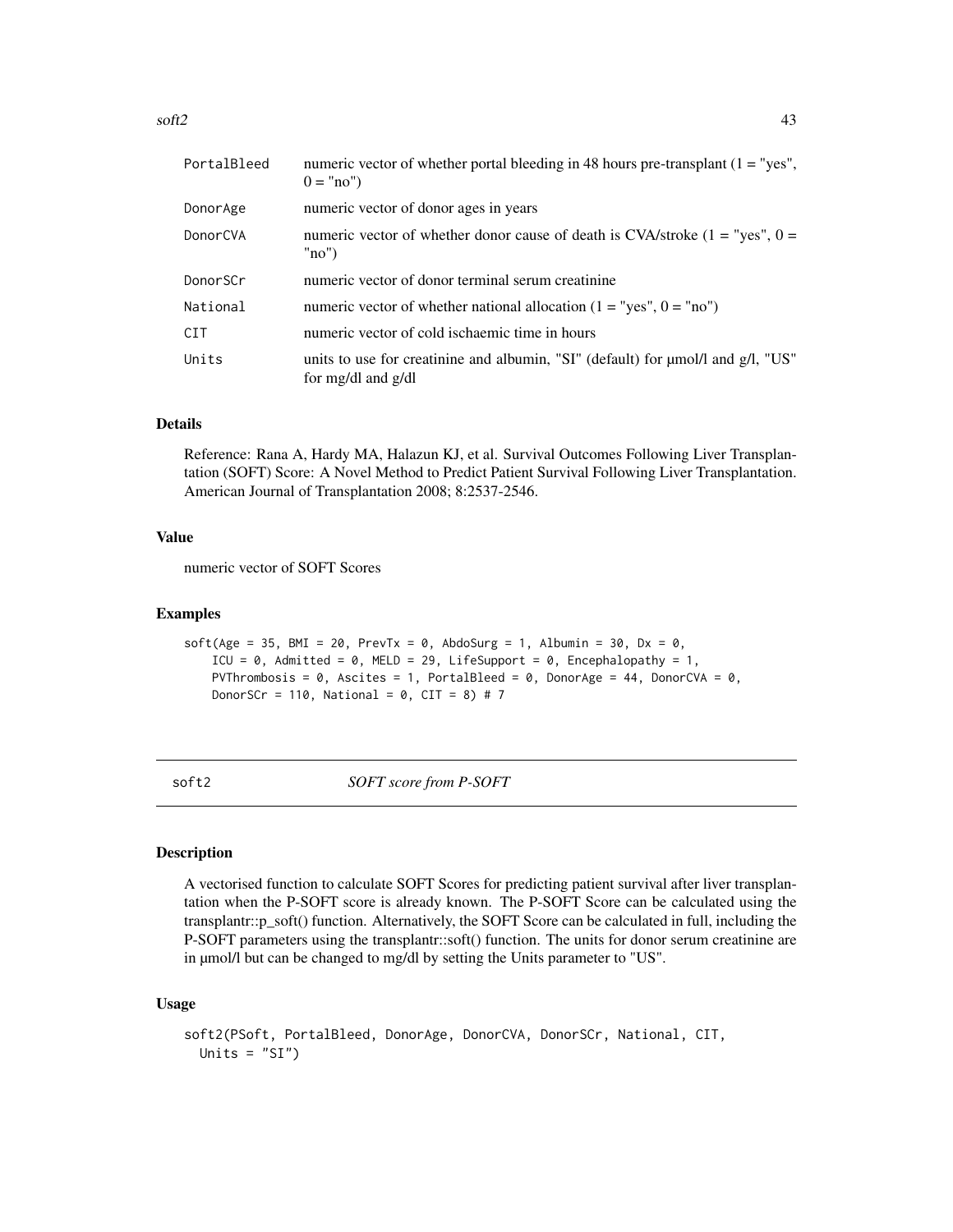#### **Arguments**

| PSoft       | numeric vector of P-SOFT scores                                                                   |
|-------------|---------------------------------------------------------------------------------------------------|
| PortalBleed | numeric vector of whether portal bleeding in 48 hours pre-transplant $(1 = "yes",$<br>$0 = "no")$ |
| DonorAge    | numeric vector of donor ages in years                                                             |
| DonorCVA    | numeric vector of whether donor cause of death is CVA/stroke $(1 = "yes", 0 =$<br>"no"            |
| DonorSCr    | numeric vector of donor terminal serum creatinine                                                 |
| National    | numeric vector of whether national allocation $(1 = "yes", 0 = "no")$                             |
| CIT         | numeric vector of cold ischaemic time in hours                                                    |
| Units       | units to use for creatinine, "SI" (default) for $\mu$ mol/l, "US" for mg/dl                       |

### Details

Reference: Rana A, Hardy MA, Halazun KJ, et al. Survival Outcomes Following Liver Transplantation (SOFT) Score: A Novel Method to Predict Patient Survival Following Liver Transplantation. American Journal of Transplantation 2008; 8:2537-2546.

### Value

numeric vector of SOFT Scores

### Examples

```
soft2(PSoft = 4, PortalBlead = 0, DonorAge = 61, DonorCVA = 1, DonorSCr = 140,National = 1, CIT = 12) # 13
```
soft2\_US *SOFT score from P-SOFT (US units)*

#### Description

A wrapper using US units for the soft2() vectorised function to calculate SOFT Scores for predicting patient survival after liver transplantation when the P-SOFT score is already known. The P-SOFT Score can be calculated using the transplantr::p\_soft() function. Alternatively, the SOFT Score can be calculated in full, including the P-SOFT parameters using the transplantr::soft() or transplantr::soft\_US() function. The units for donor serum creatinine are in mg/dl

### Usage

soft2\_US(PSoft, PortalBleed, DonorAge, DonorCVA, DonorSCr, National, CIT)

<span id="page-43-0"></span>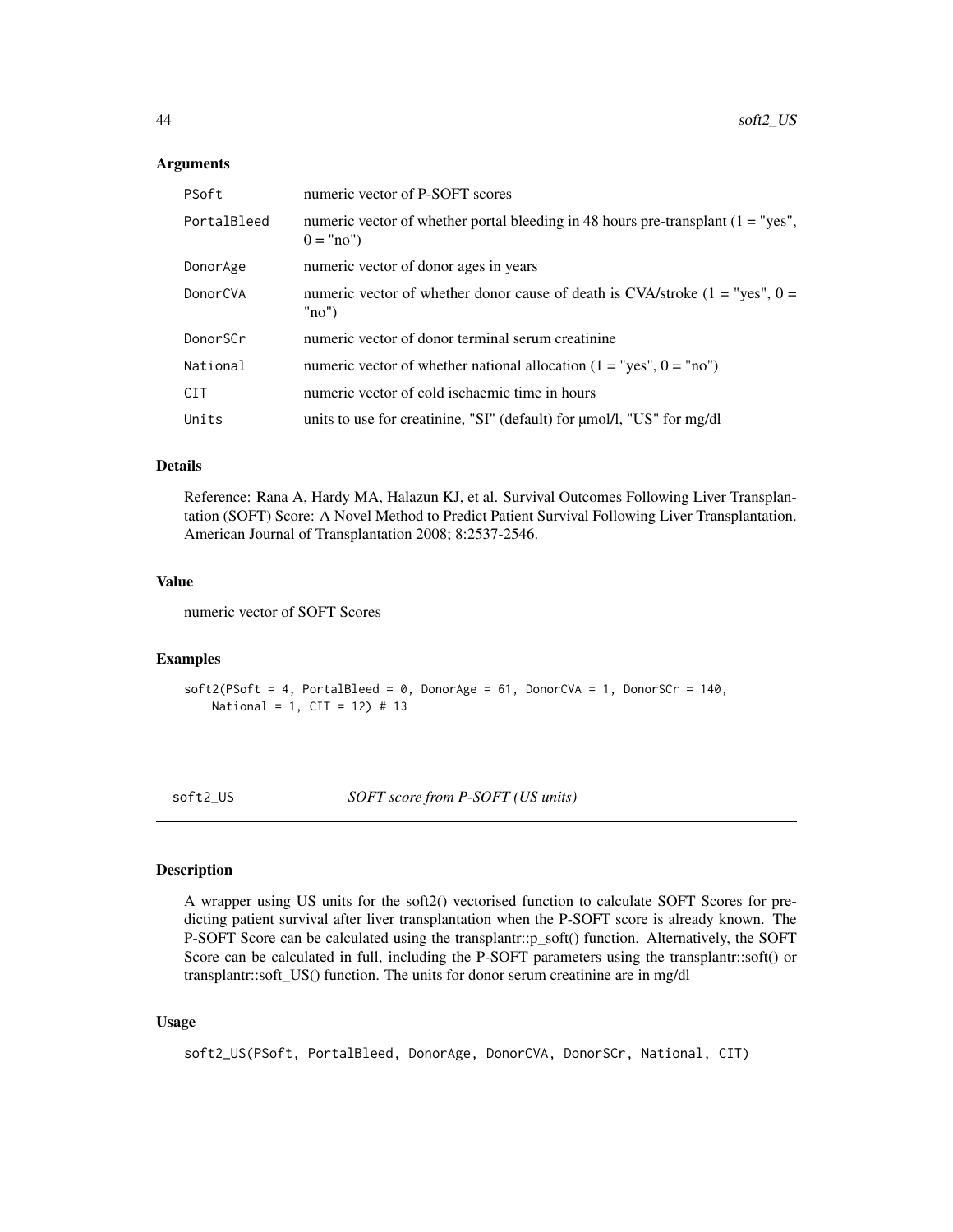#### <span id="page-44-0"></span>soft\_US 45

#### **Arguments**

| PSoft       | numeric vector of P-SOFT scores                                                                   |  |
|-------------|---------------------------------------------------------------------------------------------------|--|
| PortalBleed | numeric vector of whether portal bleeding in 48 hours pre-transplant $(1 = "yes",$<br>$0 = "no")$ |  |
| DonorAge    | numeric vector of donor ages in years                                                             |  |
| DonorCVA    | numeric vector of whether donor cause of death is CVA/stroke $(1 = "yes", 0 =$<br>"no"            |  |
| DonorSCr    | numeric vector of donor terminal serum creatinine in mg/dl                                        |  |
| National    | numeric vector of whether national allocation $(1 = "yes", 0 = "no")$                             |  |
| <b>CIT</b>  | numeric vector of cold ischaemic time in hours                                                    |  |

### Details

Reference: Rana A, Hardy MA, Halazun KJ, et al. Survival Outcomes Following Liver Transplantation (SOFT) Score: A Novel Method to Predict Patient Survival Following Liver Transplantation. American Journal of Transplantation 2008; 8:2537-2546.

### Value

numeric vector of SOFT Scores

#### Examples

soft2\_US(PSoft = 4, PortalBleed = 0, DonorAge = 61, DonorCVA = 1, DonorSCr = 1.6, National = 1, CIT = 12) # 13

| soft US | SOFT score (Survival Outcomes Following Liver Transplantation) (US |
|---------|--------------------------------------------------------------------|
|         | units)                                                             |

### Description

A wrapper function using US units for the soft() vectorised function to calculate SOFT Scores for predicting patient survival after liver transplantation. The units for donor serum creatinine and recipient serum albumin in g/l.

### Usage

soft\_US(Age, BMI, PrevTx, AbdoSurg, Albumin, Dx, ICU, Admitted, MELD, LifeSupport, Encephalopathy, PVThrombosis, Ascites, PortalBleed, DonorAge, DonorCVA, DonorSCr, National, CIT)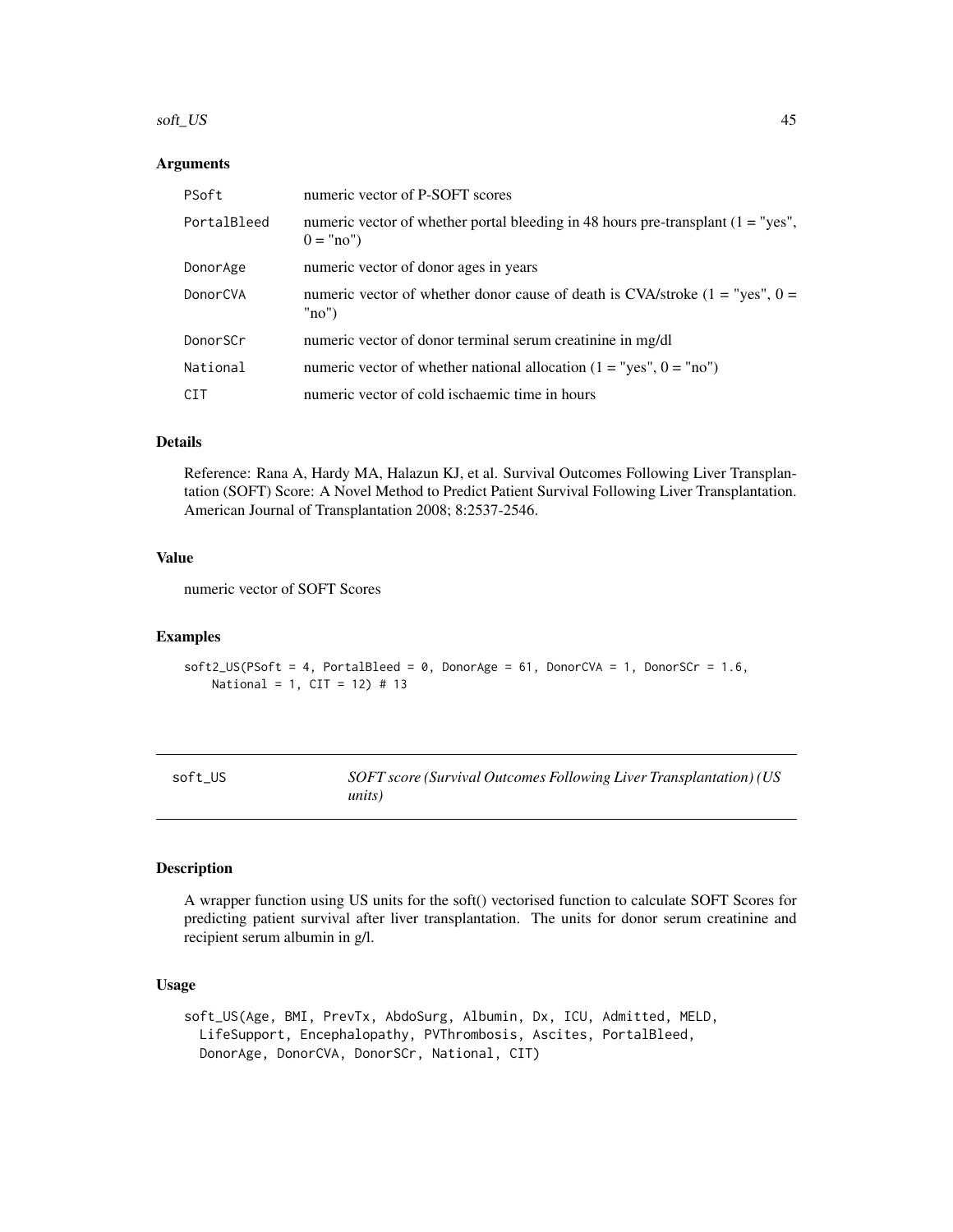### Arguments

| Age            | numeric vector of patient ages in years                                                                  |  |
|----------------|----------------------------------------------------------------------------------------------------------|--|
| BMI            | numeric vector of patient BMI in kg/m2                                                                   |  |
| PrevTx         | numeric vector of number of previous transplants                                                         |  |
| AbdoSurg       | numeric vector of whether previous abdominal surgery $(1 = "yes", 0 = "no")$                             |  |
| Albumin        | numeric vector of serum albumin in g/dl                                                                  |  |
| <b>Dx</b>      | numeric vector of whether on dialysis before transplant $(1 = "yes", 0 = "no")$                          |  |
| ICU            | numeric vector of whether patients in intensive care unit before transplant $(1 =$<br>"yes", $0 =$ "no") |  |
| Admitted       | numeric vector of whether admitted to hospital pre-transplant ( $1 =$ "yes", $0 =$<br>"no"               |  |
| <b>MELD</b>    | numeric vector of MELD scores                                                                            |  |
| LifeSupport    | numeric vector of whether on life support pre-transplant $(1 = "yes", 0 = "no")$                         |  |
| Encephalopathy | numeric vector of whether encephalopathy present $(1 = "yes", 0 = "no")$                                 |  |
| PVThrombosis   | numeric vector of whether portal vein thrombosis $(1 = "yes", 0 = "no")$                                 |  |
| Ascites        | numeric vector of whether ascites pre-transplant $(1 = "yes", 0 = "no")$                                 |  |
| PortalBleed    | numeric vector of whether portal bleeding in 48 hours pre-transplant $(1 = "yes",$<br>$0 = "no")$        |  |
| DonorAge       | numeric vector of donor ages in years                                                                    |  |
| DonorCVA       | numeric vector of whether donor cause of death is CVA/stroke $(1 = "yes", 0 =$<br>"no"                   |  |
| DonorSCr       | numeric vector of donor terminal serum creatinine in mg/dl                                               |  |
| National       | numeric vector of whether national allocation $(1 = "yes", 0 = "no")$                                    |  |
| <b>CIT</b>     | numeric vector of cold ischaemic time in hours                                                           |  |

### Details

Reference: Rana A, Hardy MA, Halazun KJ, et al. Survival Outcomes Following Liver Transplantation (SOFT) Score: A Novel Method to Predict Patient Survival Following Liver Transplantation. American Journal of Transplantation 2008; 8:2537-2546.

### Value

numeric vector of SOFT Scores

```
soft_US(Age = 35, BMI = 20, PrevTx = 0, AbdoSurg = 1, Albumin = 3.0, Dx = 0,
    ICU = \theta, Admitted = \theta, MELD = 29, LifeSupport = \theta, Encephalopathy = 1,
    PVThrombosis = \theta, Ascites = 1, PortalBleed = \theta, DonorAge = 44, DonorCVA = \theta,
    DonorSCr = 1.2, National = 0, CIT = 8) # 7
```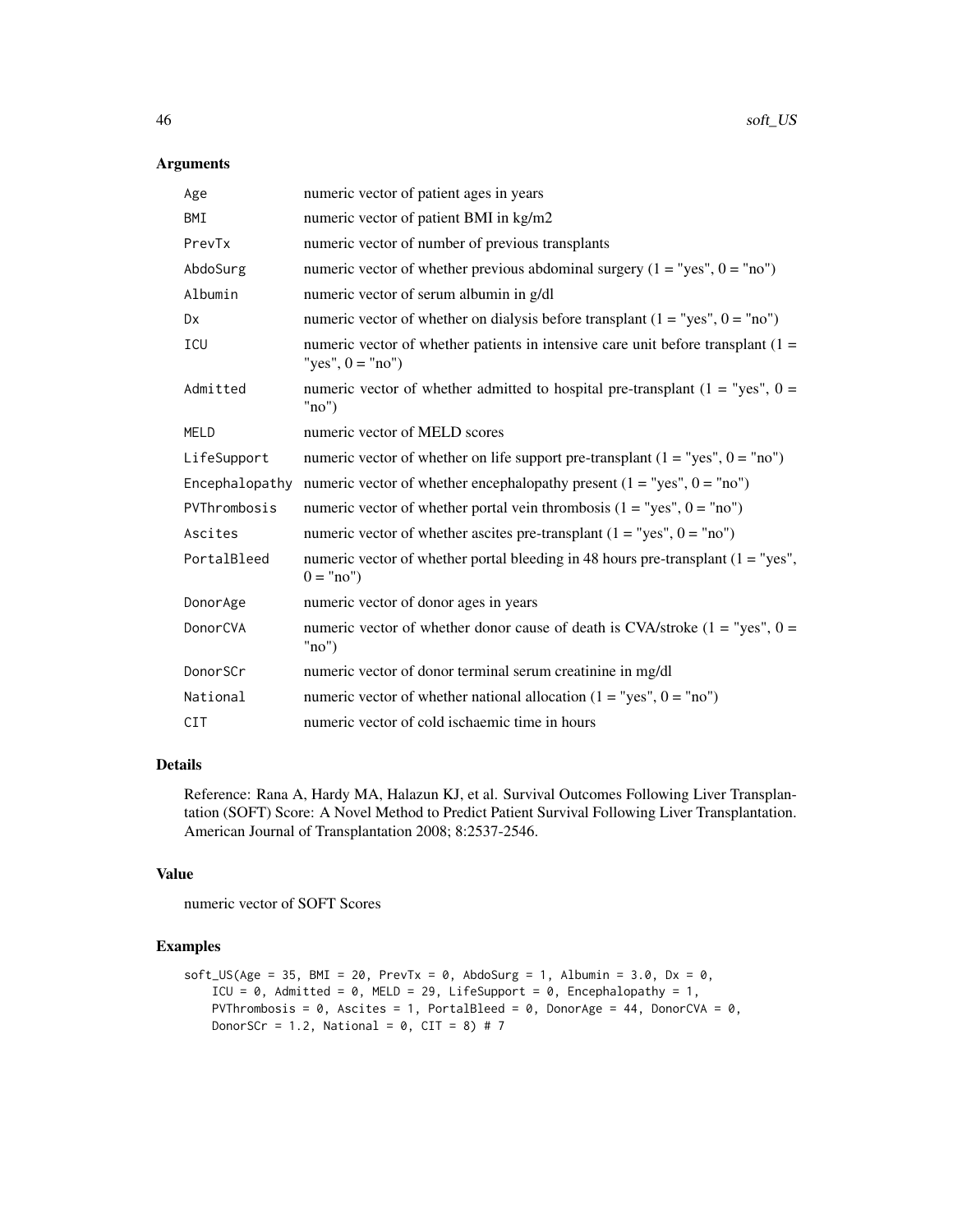<span id="page-46-0"></span>

A vectorised function to calculate the UKELD score using SI units for bilirubin and creatinine.

### Usage

ukeld(INR, bili, creat, Na, units = "SI")

### Arguments

| INR   | numeric vector of INR                                                               |
|-------|-------------------------------------------------------------------------------------|
| bili  | numeric vector of bilirubin in $\mu$ mol/l                                          |
| creat | numeric vector of creatinine in $\mu$ mol/l                                         |
| Na    | numeric vector of sodium in mmol/l                                                  |
| units | Units for bilirubin and creatinine ("SI" for $\mu$ mol/l (default), "US" for mg/dl) |

### Details

Reference: Barber KM, Madden S, Allen J, et al. Elective liver transplant list mortality: development of a United Kingdom end-stage liver disease score. Transplantation 2011; 92(4):469-76.

### Value

numeric vector of UKELD scores

### Examples

 $ukeld(INR = 1.0, bili = 212, creat = 54, Na = 126)$ 

| ukeld_US | UKELD score (US units) |  |
|----------|------------------------|--|
|----------|------------------------|--|

### Description

A vectorised function to calculate the UKELD score using US units for bilirubin and creatinine.

### Usage

```
ukeld_US(INR, bili, creat, Na)
```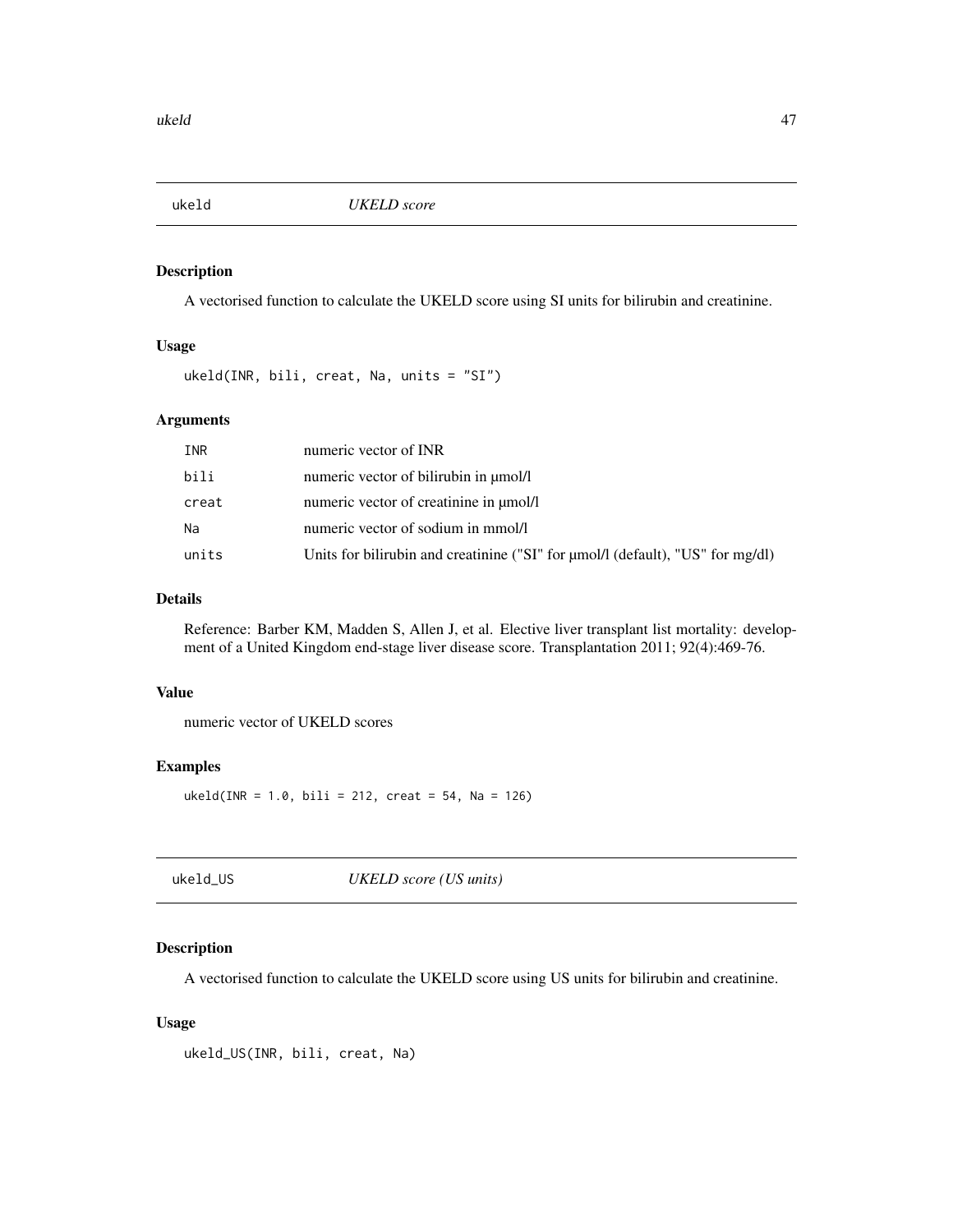<span id="page-47-0"></span>48 ukkdri

#### Arguments

| <b>TNR</b> | numeric vector of INR                 |
|------------|---------------------------------------|
| hili       | numeric vector of bilirubin in mg/dl  |
| creat      | numeric vector of creatinine in mg/dl |
| Na         | numeric vector of sodium in mmol/l    |

### Details

Reference: Barber KM, Madden S, Allen J, et al. Elective liver transplant list mortality: development of a United Kingdom end-stage liver disease score. Transplantation 2011; 92(4):469-76.

### Value

UKELD score

#### Examples

 $ukeld_JUS(INR = 2.0, bili = 1.8, creat = 170, Na = 130)$ 

ukkdri *UK Kidney Donor Risk Index (NHSBT, 2019 version)*

### Description

A vectorised function to calculate the UK Kidney Donor Risk Index as used in the new national kidney matching scheme implemented in September 2019.

### Usage

ukkdri(age, height, htn, sex, cmv, gfr, hdays)

### Arguments

| age    | numeric vector of donor age in years                                        |
|--------|-----------------------------------------------------------------------------|
| height | numeric vector of donor height in cm                                        |
| htn    | numeric vector of whether donor history of hypertension $(1 = yes, 0 = no)$ |
| sex    | character vector of donor sex ("F" = female, "M" = male)                    |
| cmv    | numeric vector of whether donor CMV IgG positive $(1 = yes, 0 = no)$        |
| gfr    | numeric vector of donor eGFR at time of donation                            |
| hdays  | numeric vector of number of days donor in hospital before donation          |

#### Details

The UK KDRI is documented in the UK kidney matching policy which can be found on the NHS Blood & Transplant ODT website at www.odt.nhs.uk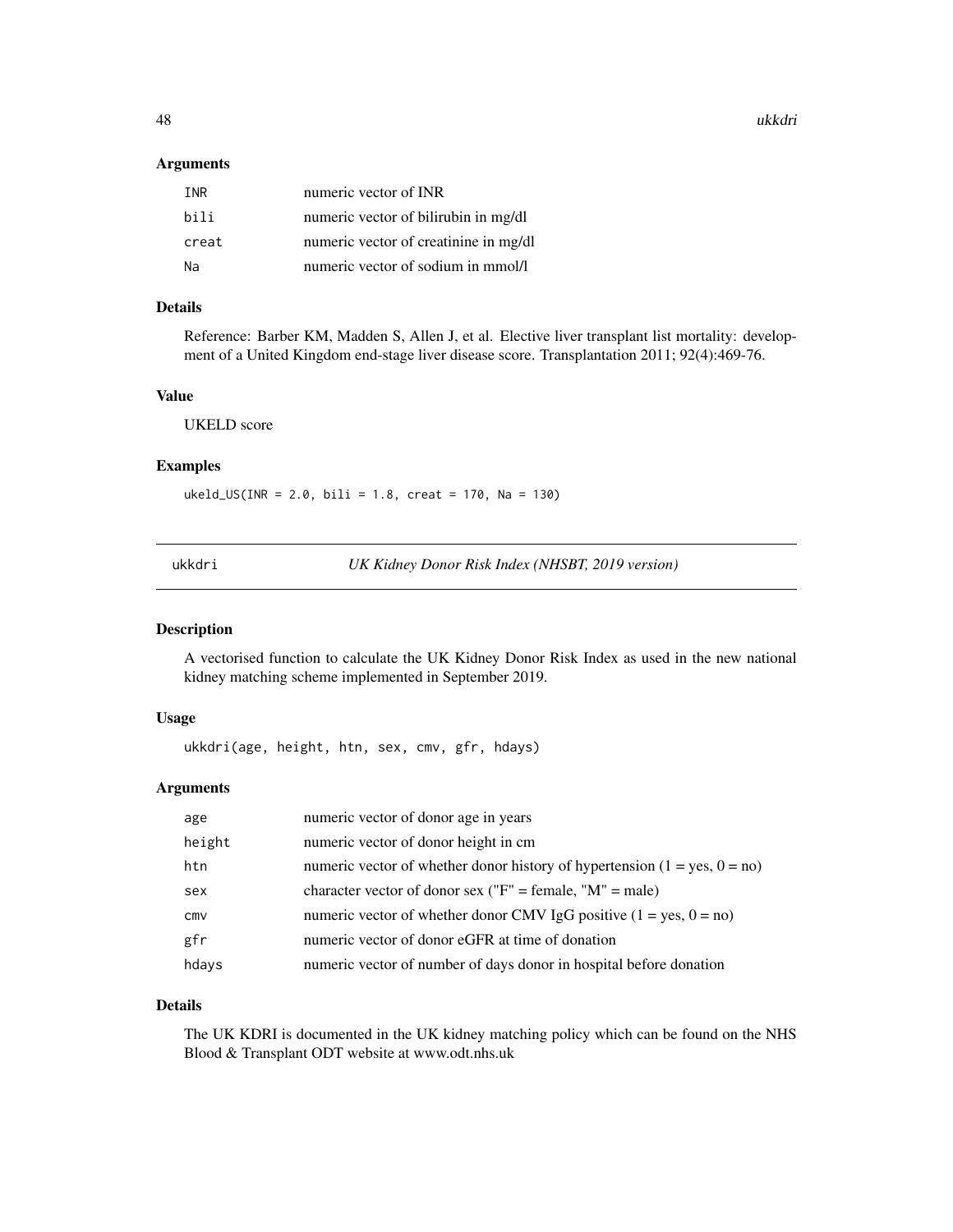#### <span id="page-48-0"></span> $ukkdri_q$  and  $49$

### Value

numeric vector of UK Kidney Donor Risk Index values (2019 version)

#### Examples

```
ukkdri(age = 50, height = 170, htn = 1, sex = "F", cmv = 0, gfr = 90, hdays = 2)
```
ukkdri\_q *UK Kidney Donor Risk Index Quartile (2019)*

#### **Description**

Vectorised function to convert UKKDRI values to quartiles of risk. The function takes a numeric vector of UKKDRI values as input, and returns a vector of quartiles. By default this is also a numeric vector with values 1-4, but this can be changed to a character string vector of D1-D4 to match the nomenclature in the NHSBT ODT documentation by setting the prefix parameter to TRUE. The output can also be as a vector of factors by setting fct to TRUE (this can be combined with the prefix parameter).

### Usage

 $ukkdiri_q(dri, prefix = FALSE, fct = FALSE)$ 

#### Arguments

| dri    | numeric vector of UKKDRI values                       |
|--------|-------------------------------------------------------|
| prefix | whether to prefix results with "D" (default FALSE)    |
| fct    | whether to return results as a factor (default FALSE) |

### Details

The UK KDRI quartile ranges are documented in the UK kidney matching policy which can be found on the NHS Blood & Transplant ODT website at www.odt.nhs.uk

### Value

vector of UKKDRI quartiles

```
# obtain quartile of a single value
ukkdri_q(1.01)
# factor vector of results with prefix
dri = c(0.69, 1.01, 1.36, 1.54)
```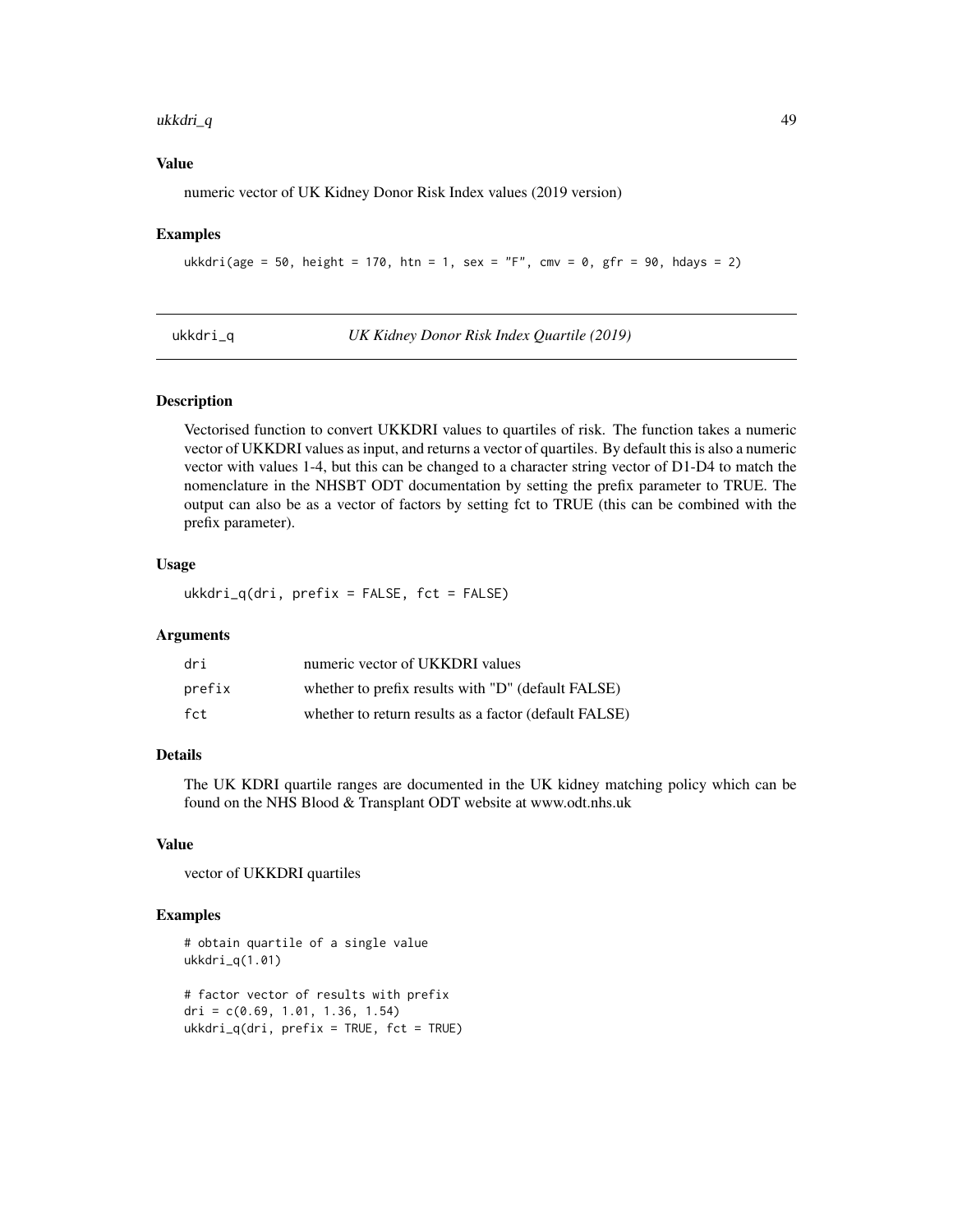<span id="page-49-0"></span>

A vectorised function to calculate the UK Kidney Recipient Risk Index as used in the new national kidney matching scheme implemented in September 2019.

#### Usage

ukkrri(age, dx, wait, dm)

#### Arguments

| age  | numeric vector of patient ages in years                                          |
|------|----------------------------------------------------------------------------------|
| dx   | numeric vector of whether on dialysis at time of listing $(1 = yes, 0 = no)$     |
| wait | numeric vector of waiting time from start of dialysis                            |
| dm   | numeric vector of whether patient has diabetes $(1 = \text{ves}, 0 = \text{no})$ |

### Details

The UK KRRI is documented in the UK kidney matching policy which can be found on the NHS Blood & Transplant ODT website at www.odt.nhs.uk

#### Value

numeric vector of UK Kidney Recipient Risk Index values

### Examples

ukkrri(age = 45, dx =  $\theta$ , wait = 750, dm =  $\theta$ )

ukkrri\_q *UK Kidney Recipient Risk Index Quartile (2019)*

#### Description

Vectorised function to convert UKKRRI values to quartiles of risk. The function takes a numeric vector of UKKRRI values as input, and returns a vector of quartiles. By default this is also a numeric vector with values 1-4, but this can be changed to a character string vector of R1-R4 to match the nomenclature in the NHSBT ODT documentation by setting the prefix parameter to TRUE. The output can also be as a vector of factors by setting fct to TRUE (this can be combined with the prefix parameter).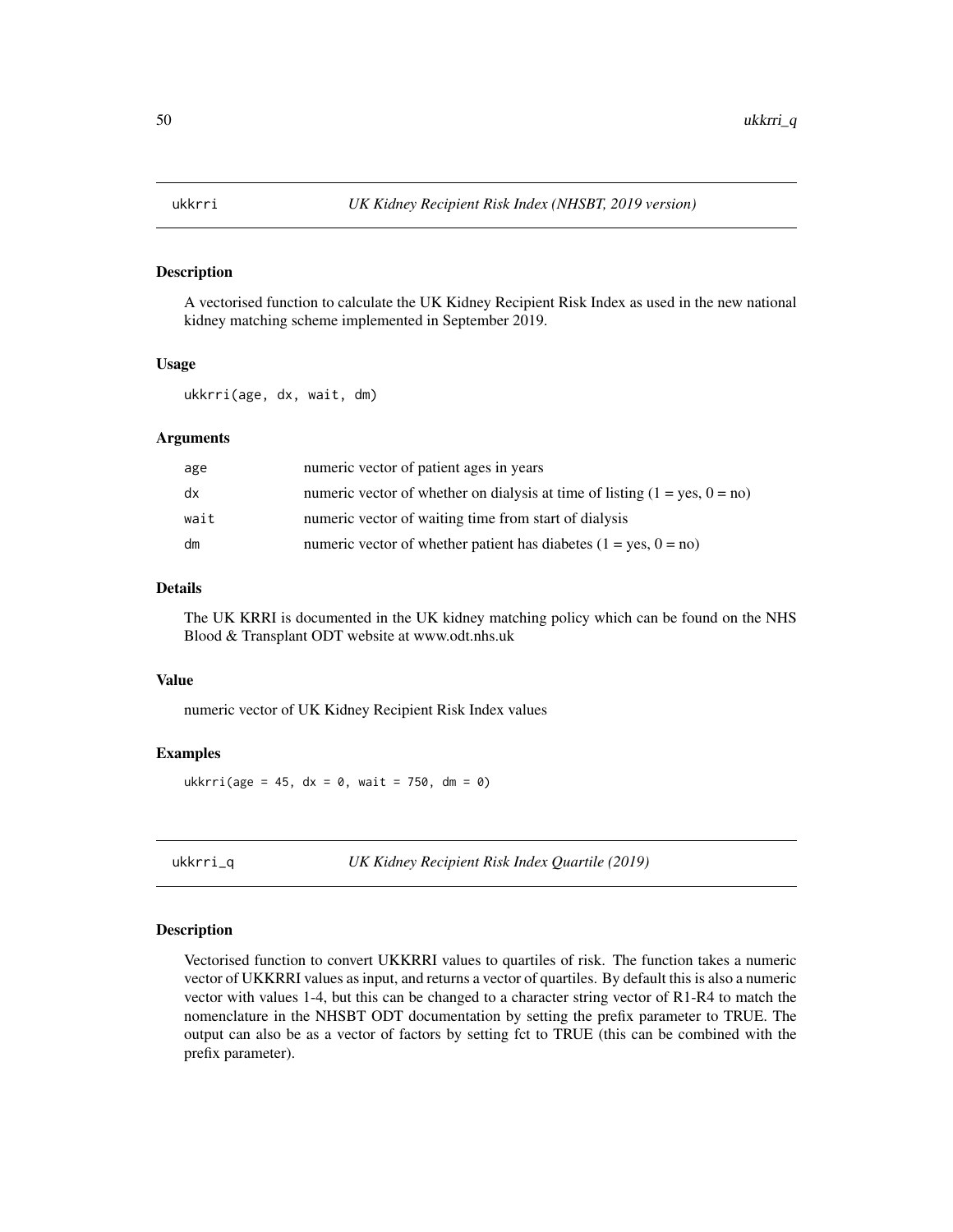### <span id="page-50-0"></span>urea\_to\_bun 51

#### Usage

ukkrri\_q(rri, prefix = FALSE, fct = FALSE)

#### Arguments

| rri    | numeric vector of UKKRRI values                       |
|--------|-------------------------------------------------------|
| prefix | whether to prefix results with "R" (default FALSE)    |
| fct    | whether to return results as a factor (default FALSE) |

### Details

The UK KRRI quartile ranges are documented in the UK kidney matching policy which can be found on the NHS Blood & Transplant ODT website at www.odt.nhs.uk

### Value

vector of UKKRRI quartiles

#### Examples

```
# obtain quartile of a single value
ukkrri_q(1.01)
# factor vector of results with prefix
```
rri = c(0.69, 0.75, 0.96, 1.36) ukkrri\_q(rri, prefix = TRUE, fct = TRUE)

urea\_to\_bun *Convert urea to BUN*

#### Description

A vectorised function to convert urea to blood urea nitrogen (BUN), By default the urea is measured in mmol/l but this can be changed to mg/dl by setting the optional units parameter to "US"

#### Usage

urea\_to\_bun(urea, units = "SI")

#### Arguments

| urea  | numeric vector of urea levels (mmol/l by default) |
|-------|---------------------------------------------------|
| units | units for urea ("SI" for mmol/l, "US" for mg/dl)  |

### Value

numeric vector of blood urea nitrogen (BUN) levels in mg/dl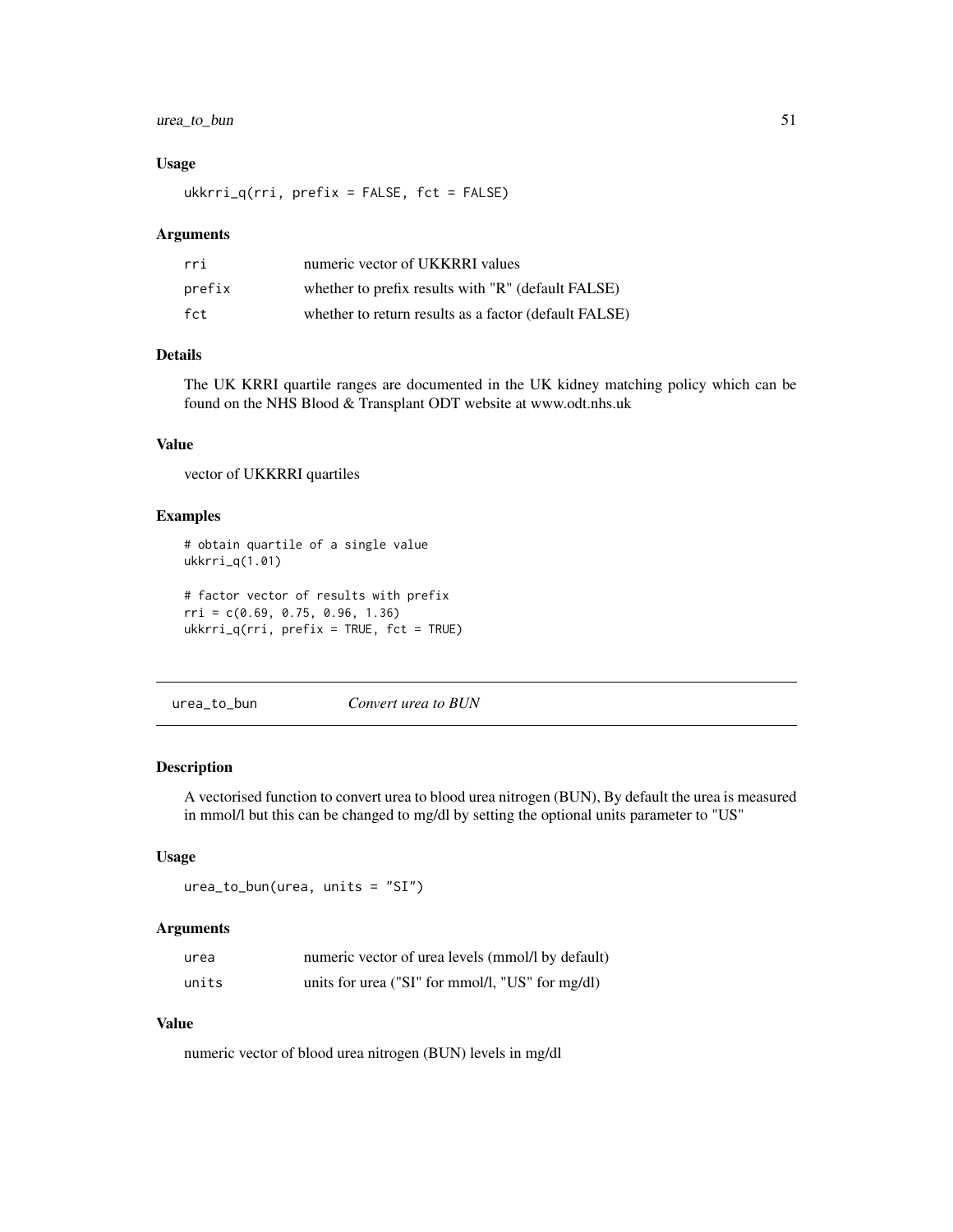<span id="page-51-0"></span>52 uskdri

#### Examples

urea\_to\_bun(5.4)

### uskdri *US Kidney Donor Risk Index*

### Description

Vectorised function to calculate US Kidney Donor Risk Index as published by UNOS. Please note that this function uses creatinine measured in µmol/l by default, but can be changed to mg/dl if the optional units parameter is set to "US".

### Usage

uskdri(age, height, weight, eth, htn, dm, cva, creat, hcv, dcd, scaling =  $1$ , units = "SI")

#### Arguments

| age     | numeric vector of donor ages in years                                              |
|---------|------------------------------------------------------------------------------------|
| height  | numeric vector of donor heights in cm                                              |
| weight  | numeric vector of donor weights in kg                                              |
| eth     | character string vector of donor ethnicity, "black" or "non-black"                 |
| htn     | numeric vector of donor hypertension history $(1 = yes, 0 = no)$                   |
| dm      | numeric vector of donor diabetes history ( $1 = yes$ , $0 = no$ )                  |
| cva     | numeric vector of whether donor death due to CVA $(1 = yes, 0 = no)$               |
| creat   | numeric vector of donor serum creatinine ( $\mu$ mol/l)                            |
| hcv     | numeric vector of donor hepatitis C history $(1 = yes, 0 = no)$                    |
| dcd     | numeric vector of type of donor $(1 = DCD, 0 = DBD)$                               |
| scaling | single numeric value for OPTN scaling factor (optional, defaults to 1)             |
| units   | single string value to indicate creatinine units ("SI" for µmol/l, "US" for mg/dl) |
|         |                                                                                    |

### Details

The KDRI is normalised by a scaling factor based on the median KDRI in the previous year. For 2018, this was approximately 1.250609 as is published on the OPTN website. The scaling parameter in this function defaults to 1, so can be left out to calculate the KDRI without scaling.

Reference: Rao PS, Schaubel DE, Guidinger MK, et al. A Comprehensive Risk Quantification Score for Deceased Donor Kidneys: The Kidney Donor Risk Index. Transplantation 2009; 88:231- 236.

#### Value

numeric vector of US KDRI values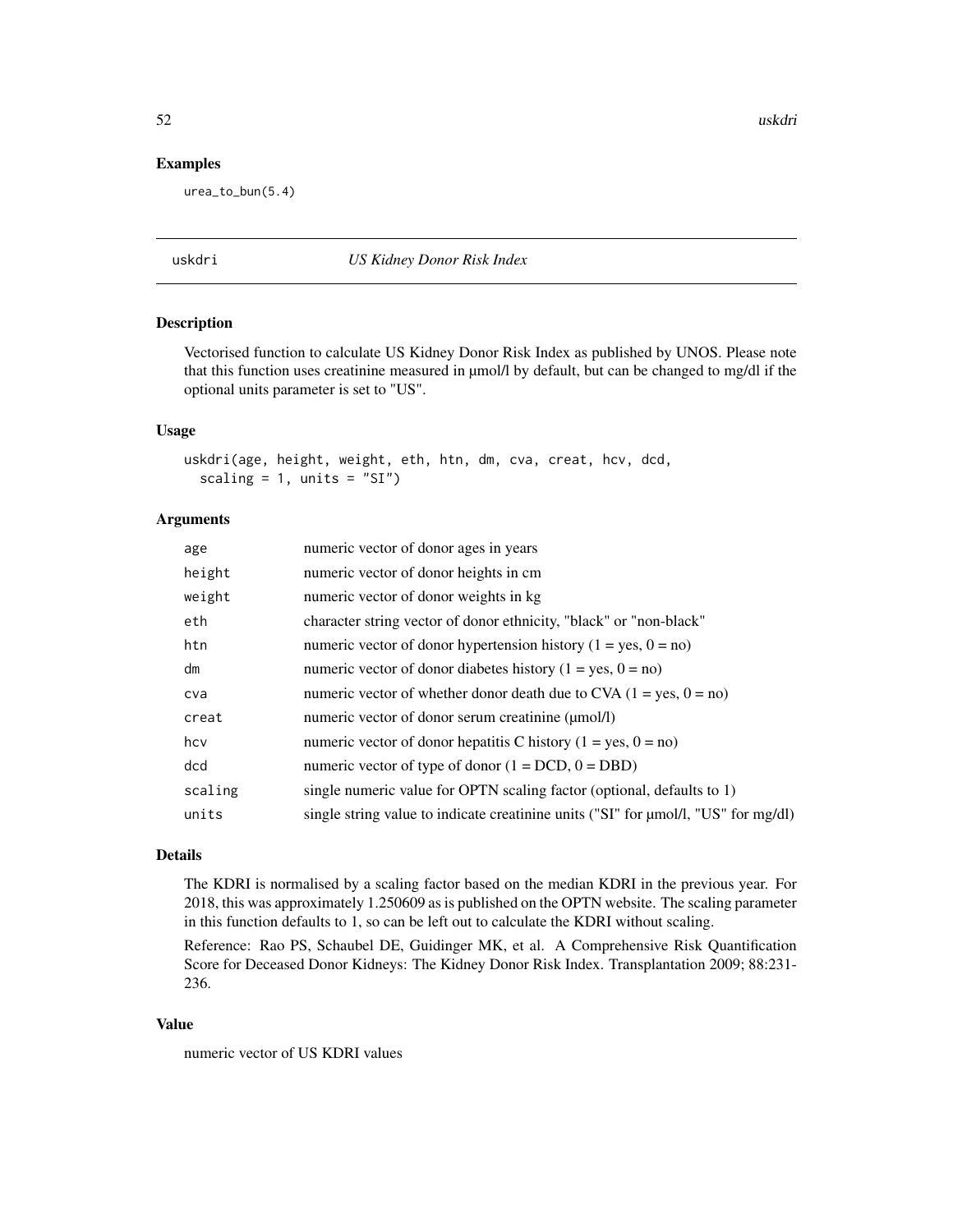#### <span id="page-52-0"></span>uskdri\_US 53

#### Examples

```
# with creatinine in µmol/l (units = "SI" can be omitted)
uskdri(age = 40, height = 170, weight = 80, eth = "non-black", htn = 0, dm = 0,
   cva = 0, creat = 120, hcv = 0, dcd = 0, scaling = 1.250609, units = "SI")
# with creatinine in mg/dl
uskdri(age = 40, height = 170, weight = 80, eth = "non-black", htn = 0, dm = 0,
   cva = 0, creat = 1.4, hcv = 0, dcd = 0, scaling = 1.250609, units = "US")
```

```
uskdri_US US Kidney Donor Risk Index (US units)
```
#### Description

Wrapper function for the uskdri() vectorised function to calculate US Kidney Donor Risk Index as published by UNOS but using mg/dl as the units for creatinine.

#### Usage

```
uskdri_US(age, height, weight, eth, htn, dm, cva, creat, hcv, dcd,
  scaling = 1)
```
#### Arguments

| age     | numeric vector of donor ages in years                                  |
|---------|------------------------------------------------------------------------|
| height  | numeric vector of donor heights in cm.                                 |
| weight  | numeric vector of donor weights in kg                                  |
| eth     | character string vector of donor ethnicity, "black" or "non-black"     |
| htn     | numeric vector of donor hypertension history $(1 = yes, 0 = no)$       |
| dm      | numeric vector of donor diabetes history $(1 = yes, 0 = no)$           |
| cva     | numeric vector of whether donor death due to CVA $(1 = yes, 0 = no)$   |
| creat   | numeric vector of donor serum creatinine (mg/dl)                       |
| hcv     | numeric vector of donor hepatitis C history $(1 = yes, 0 = no)$        |
| dcd     | numeric vector of type of donor $(1 = DCD, 0 = DBD)$                   |
| scaling | single numeric value for OPTN scaling factor (optional, defaults to 1) |

#### Details

The KDRI is normalised by a scaling factor based on the median KDRI in the previous year. For 2018, this was approximately 1.250609 as is published on the OPTN website. The scaling parameter in this function defaults to 1, so can be left out to calculate the KDRI without scaling.

Reference: Rao PS, Schaubel DE, Guidinger MK, et al. A Comprehensive Risk Quantification Score for Deceased Donor Kidneys: The Kidney Donor Risk Index. Transplantation 2009; 88:231- 236.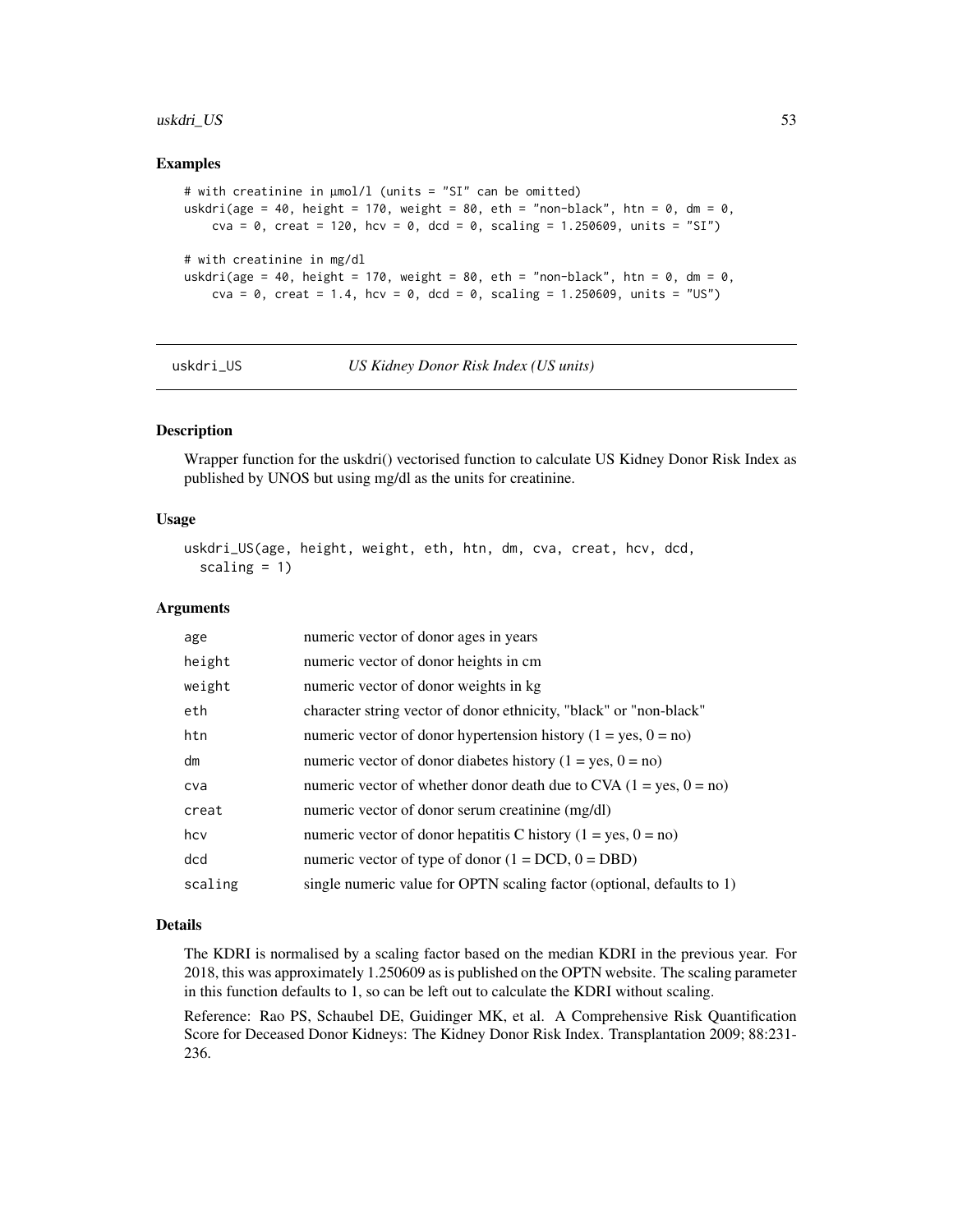### Value

numeric vector of US KDRI values

### Examples

```
uskdri(age = 40, height = 170, weight = 80, eth = "non-black", htn = 0, dm = 0,
    cva = 0, creat = 1.4, hcv = 0, dcd = 0)
```
walser *eGFR using the Walser formula*

#### Description

A vectorised function to calculate eGFR using the Walser formula. By default the equation accepts serum creatinine in  $\mu$ mol/l but can be changed to mg/dl by setting the units parameter to "US". It has not been possible to run automated tests to confirm the accuracy of this function, so please use with caution.

### Usage

walser(SCr, Age, Weight, Sex, Units = "SI")

### Arguments

| <b>SCr</b> | numeric vector of serum creatinine in $\mu$ mol/l (or mg/dl if units = "US")                                  |
|------------|---------------------------------------------------------------------------------------------------------------|
| Age        | numeric vector of patient ages in years                                                                       |
| Weight     | numeric vector of patient weights in kilograms                                                                |
| Sex        | character vector of sex ("F" for female, "M" for male)                                                        |
| Units      | non-vectorised optional parameter for creatinine units ("SI" for $\mu$ mol/l (default),<br>"US" for $mg/dl$ ) |

### Details

Reference: Walser M, Drew HH, Guldan JL. Prediction of glomerular filtration rate in advanced chronic renal failure. Kidney International 1993; 44:2245-1148.

### Value

numeric vectors of eGFR values

### Examples

walser(SCr = 118, Age = 74, Weight = 65, Sex = "M") # 56.1

<span id="page-53-0"></span>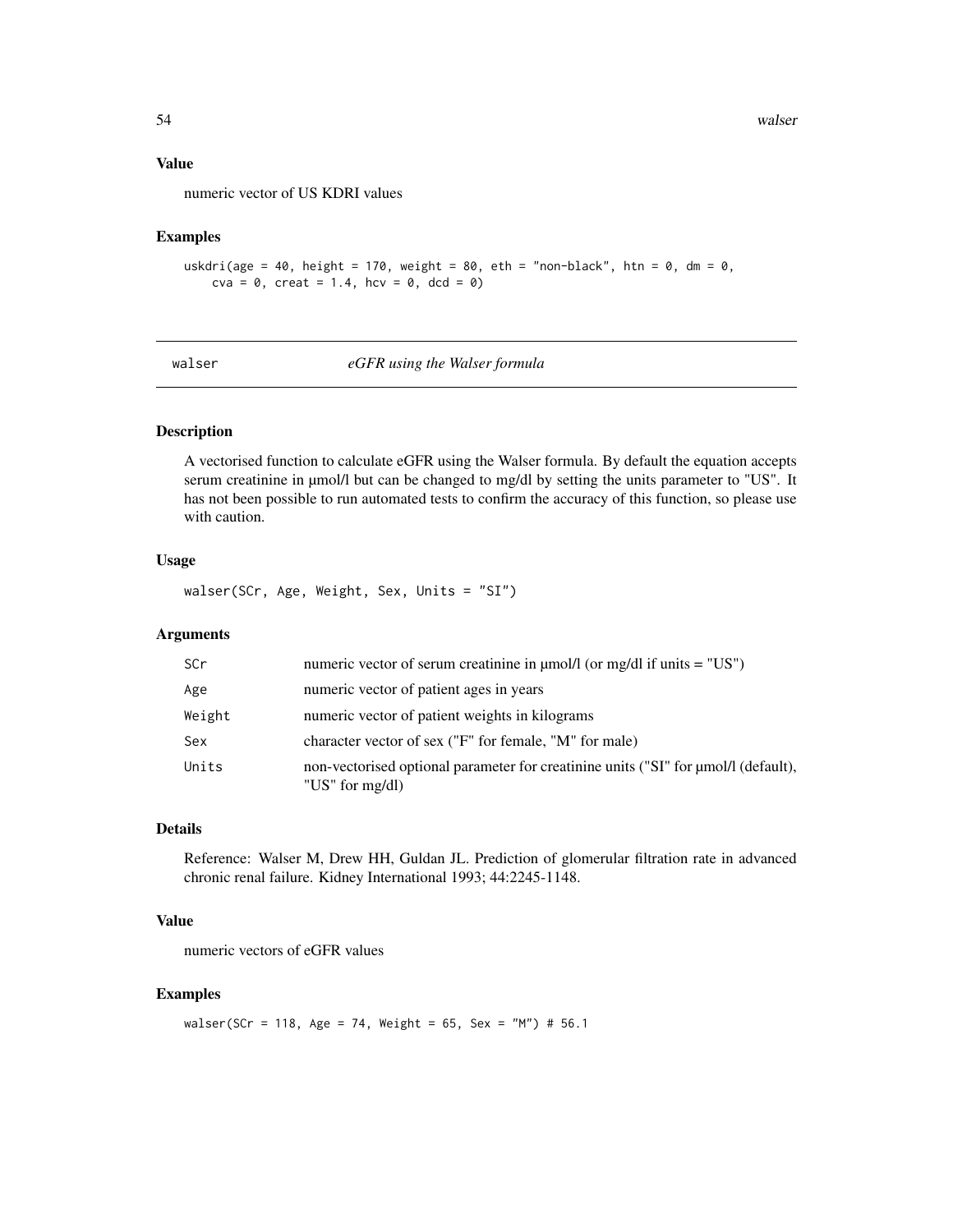<span id="page-54-0"></span>

A wrapper function for the walser() vectorised function to calculate eGFR using the Walser formula, using serum creatinine in mg/dl. It has not been possible to run automated tests to confirm the accuracy of this function, so please use with caution.

### Usage

walser\_US(SCr, Age, Weight, Sex)

### Arguments

| SCr    | numeric vector of serum creatinine in $\mu$ mol/l (or mg/dl if units = "US") |
|--------|------------------------------------------------------------------------------|
| Age    | numeric vector of patient ages in years                                      |
| Weight | numeric vector of patient weights in kilograms                               |
| Sex    | character vector of sex ("F" for female, "M" for male)                       |

### Details

Reference: Walser M, Drew HH, Guldan JL. Prediction of glomerular filtration rate in advanced chronic renal failure. Kidney International 1993; 44:2245-1148.

#### Value

numeric vectors of eGFR values

### Examples

walser\_US(SCr = 1.33, Age = 74, Weight = 65, Sex = "M") # 56.3

| watson_ukkdri | UK Kidney Donor Risk Index (2012 version) |
|---------------|-------------------------------------------|
|---------------|-------------------------------------------|

### Description

A vectorised function to calculate the UK Kidney Donor Risk Index as published by Watson et al. in 2012. Please note that this is not the same risk index as used in the new UK kidney matching scheme starting in September 2019.

#### Usage

```
watson_ukkdri(age, htn, weight, hdays, adrenaline)
```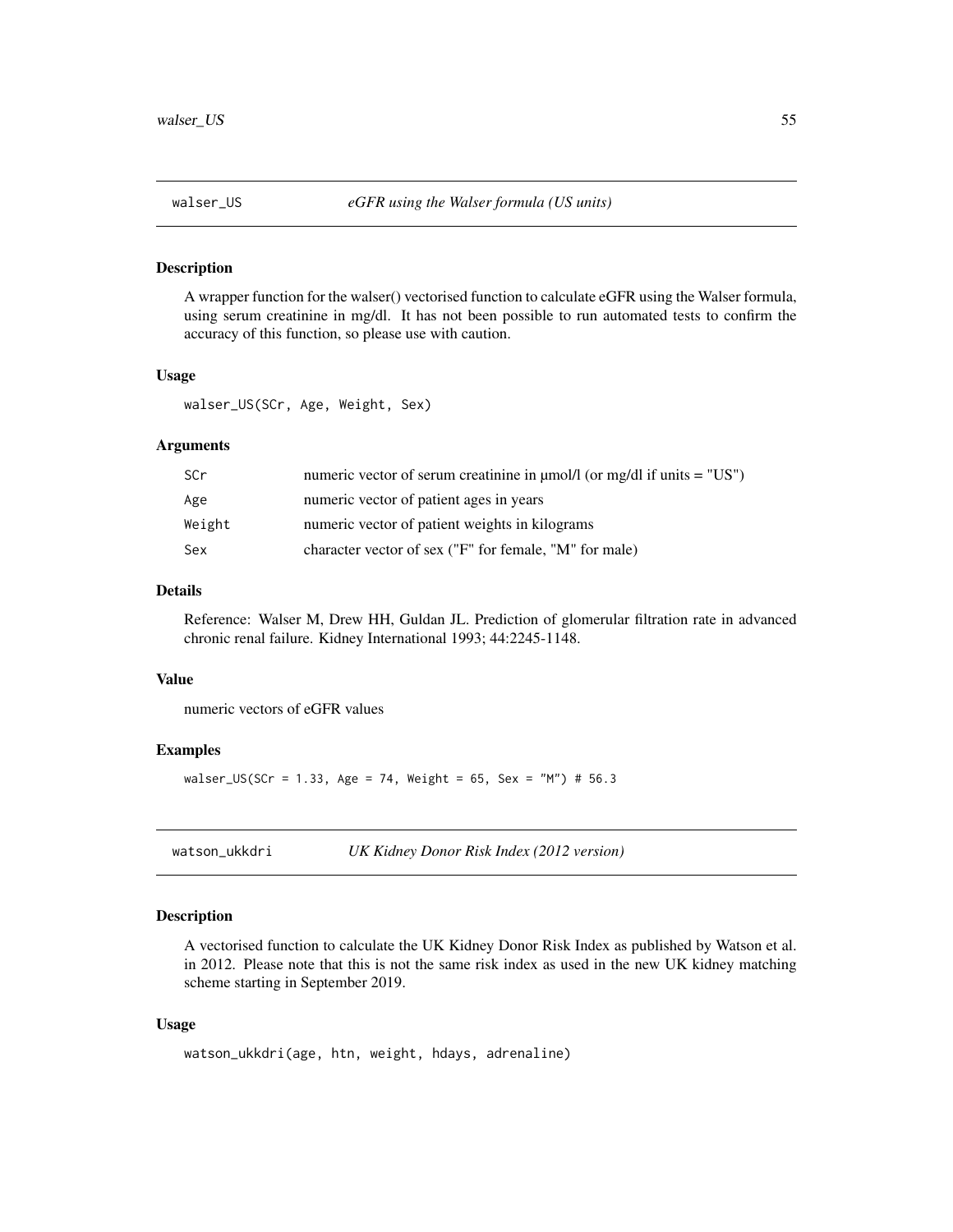### Arguments

| age        | numeric vector of donor ages                                                |
|------------|-----------------------------------------------------------------------------|
| htn        | numeric vector of whether donor history of hypertension $(1 = yes, 0 = no)$ |
| weight     | numeric vector of donor weights in kg                                       |
| hdays      | numeric vector of donor length of hospital stay                             |
| adrenaline | numeric vector of whether donor treated with adrenaline $(1 = yes, 0 = no)$ |

### Details

Reference: Watson CJE, Johnson RJ, Birch R, et al. A Simplified Donor Risk Index for Predicting Outcome After Deceased Donor Kidney Transplantation. Transplantation 2012; 93(3):314-318

### Value

numeric vector of UK Kidney Donor Risk Index (2012) values

### Examples

watson\_ukkdri(age = 40, htn = 0, weight = 75, hdays = 0, adrenaline = 0) # 1.00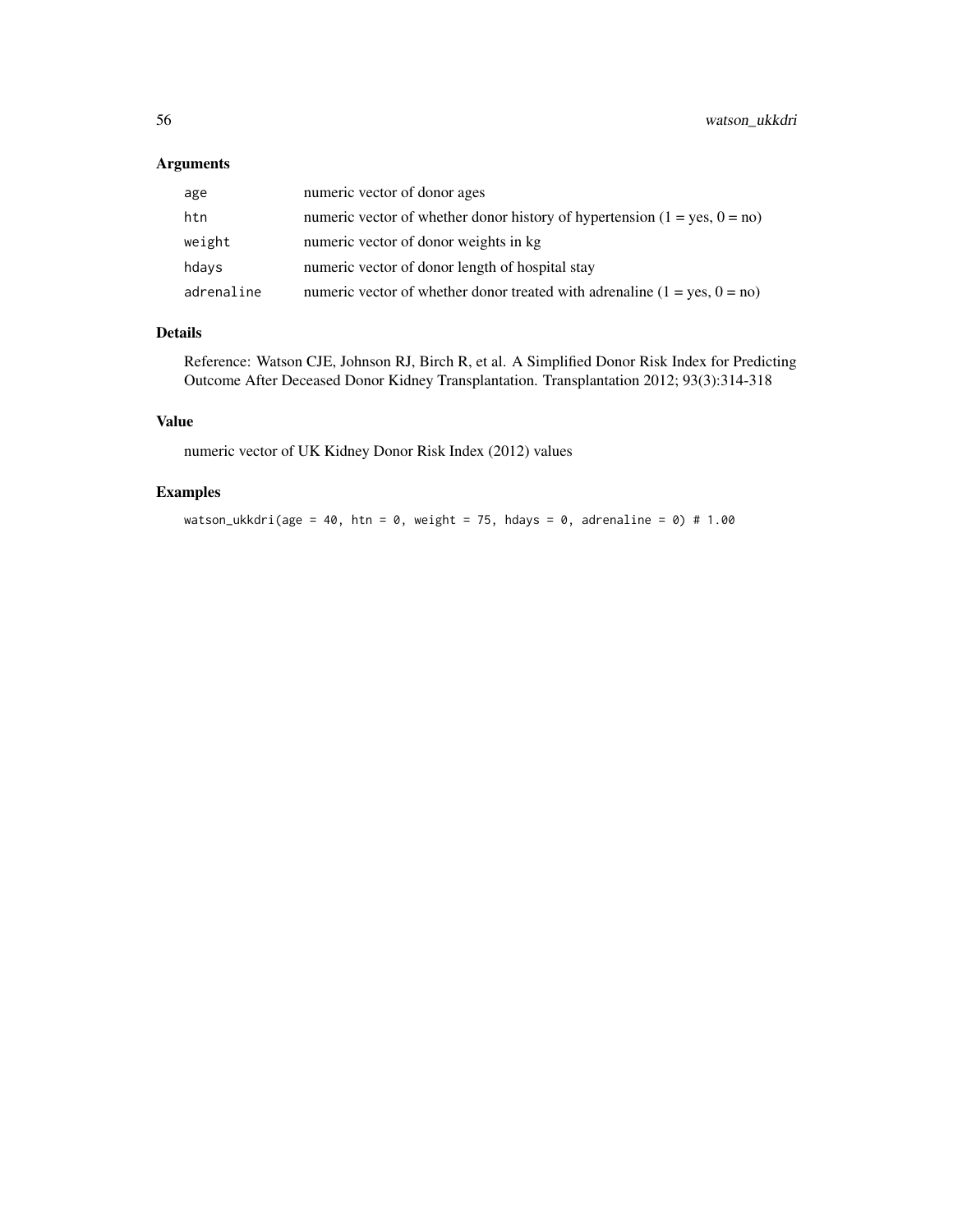# <span id="page-56-0"></span>Index

∗Topic datasets kidney.donors , [19](#page-18-0) liver.pts , [19](#page-18-0) mismatches , [26](#page-25-0) results , [39](#page-38-0) results\_US , [39](#page-38-0) serial.results , [41](#page-40-0) apri , [3](#page-2-0) bar\_score , [4](#page-3-0) bilirubin\_to\_SI , [5](#page-4-0) bilirubin\_to\_US , [5](#page-4-0) bun\_to\_urea, <mark>[6](#page-5-0)</mark> chi2dob , [6](#page-5-0) ckd\_epi , [7](#page-6-0) ckd\_epi\_US, [8](#page-7-0) cockcroft , [9](#page-8-0) cockcroft\_US , [10](#page-9-0) creatinine\_to\_SI , [10](#page-9-0) creatinine\_to\_US , [11](#page-10-0) epts , [11](#page-10-0) epts\_lookup , [12](#page-11-0) et\_dri , [13](#page-12-0) hla\_mm\_level , [14](#page-13-0) hla\_mm\_level\_str , [14](#page-13-0) ibw , [15](#page-14-0) kdpi , [16](#page-15-0) kdpi\_lookup , [17](#page-16-0) kdpi\_US , [18](#page-17-0) kidney.donors , [19](#page-18-0) liver.pts, [19](#page-18-0) liver\_dri , [20](#page-19-0) mdrd , [21](#page-20-0)

mdrd\_US , [22](#page-21-0) meld , [23](#page-22-0) meld\_na , [24](#page-23-0) meld\_na\_US , [25](#page-24-0) meld\_US, [25](#page-24-0) mismatches, [26](#page-25-0) nankivell, [27](#page-26-0) nankivell\_spk , [28](#page-27-0) nankivell\_spk\_US , [29](#page-28-0) nankivell\_US,[30](#page-29-0) p\_pass , [34](#page-33-0) p\_soft , [36](#page-35-0) p\_soft\_US , [37](#page-36-0) pdri , [30](#page-29-0) pedi\_soft , [32](#page-31-0) peld , [33](#page-32-0) peld\_US , [34](#page-33-0) raw\_epts , [38](#page-37-0) results , [39](#page-38-0) results\_US , [39](#page-38-0) schwartz , [40](#page-39-0) schwartz\_US , [41](#page-40-0) serial.results , [41](#page-40-0) soft , [42](#page-41-0) soft2 , [43](#page-42-0) soft2\_US , [44](#page-43-0) soft\_US , [45](#page-44-0) ukeld , [47](#page-46-0) ukeld\_US , [47](#page-46-0) ukkdri, 4<mark>8</mark> ukkdri\_q , [49](#page-48-0) ukkrri, <mark>[50](#page-49-0)</mark> ukkrri\_q , [50](#page-49-0) urea\_to\_bun , [51](#page-50-0) uskdri, <mark>5</mark>2 uskdri\_US , [53](#page-52-0)